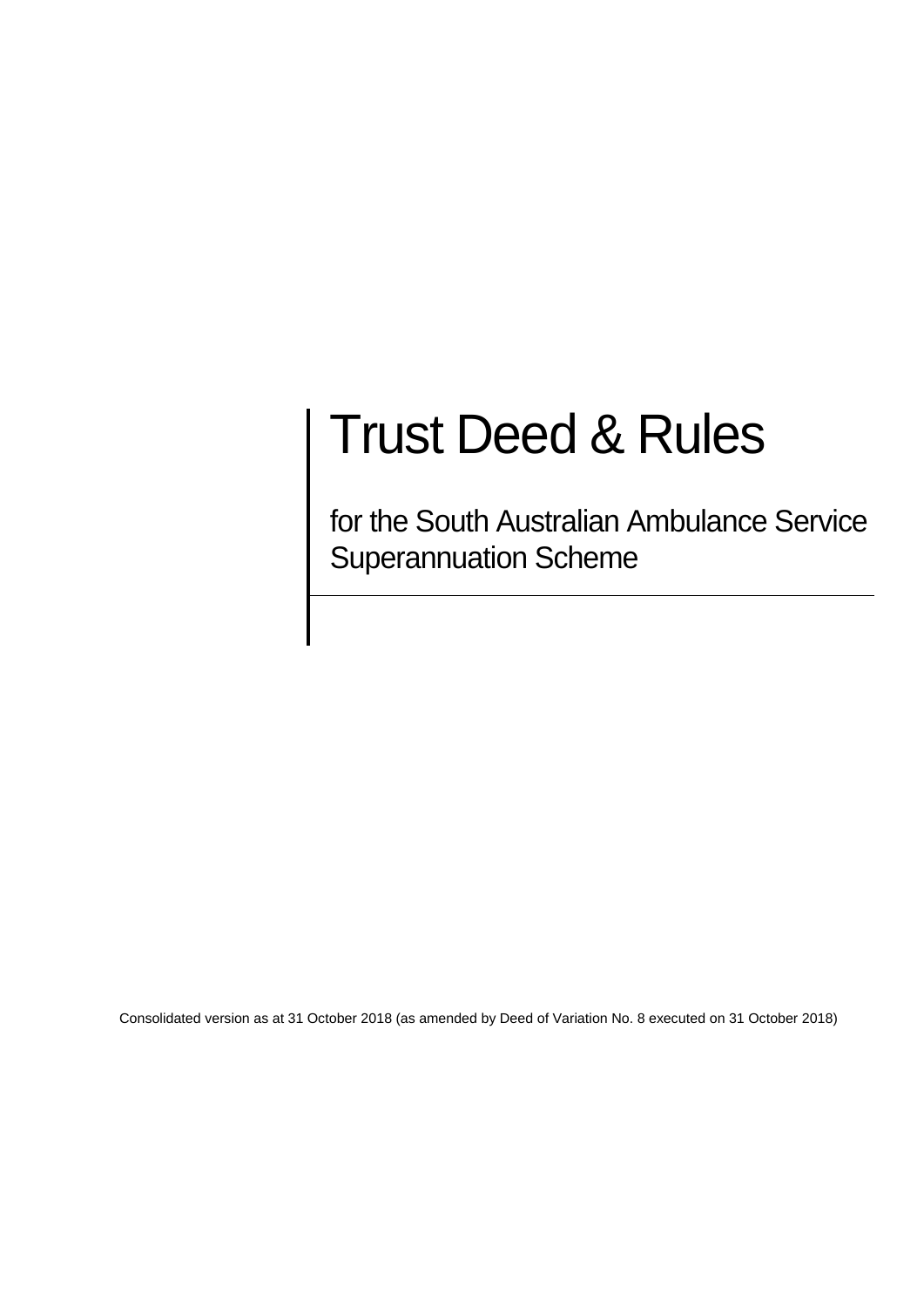#### **HISTORY OF DOCUMENTATION**

Deed of Variation No 1 26 September 2006 \*

- Deed of Variation No 2 7 May 2008\*\*
- 
- Deed of Variation No 4 11 June 2009\*\*\*\*
- Deed of Variation No 5 28 February 2014 \*\*\*\*\*
- Deed of Variation No 6 29 April 2015\*\*\*\*\*\*
- 
- Deed of Variation No 8 31 October 2018\*\*\*\*\*\*\*\*\*

#### Date Executed

Original Deed 27 June 2006

Deed of Variation No 3 27 June 2008<sup>\*\*\*</sup>

Deed of Variation No 7 26 August 2015\*\*\*\*\*\*\*

\*(effective from 1 July 2006)

\*\*(effective from 1 January 2008)

\*\*\*(effective from 1 July 2008)

\*\*\*\*(effective from 1 June 2009)

\*\*\*\*\*(effective from 1 January 2014)

\*\*\*\*\*\*(effective from 1 April 2015)

\*\*\*\*\*\*\*(effective from 1 July 2015)

\*\*\*\*\*\*\*\*\*(effective from 31 October 2018)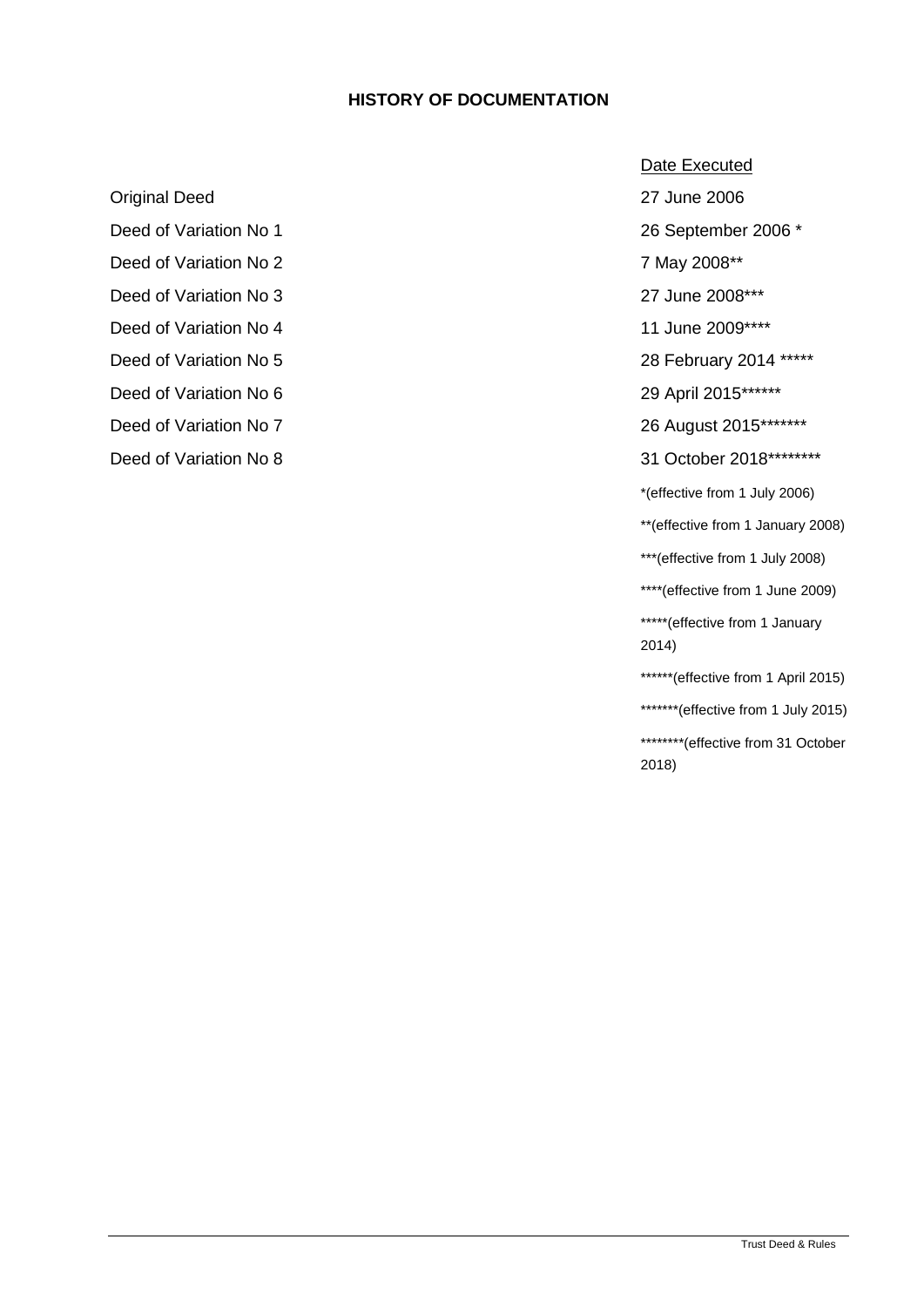## Trust Deed & Rules

for the South Australian Ambulance Service Superannuation

#### Scheme

| <b>Details</b>                                                  |                                                                   |    |
|-----------------------------------------------------------------|-------------------------------------------------------------------|----|
| <b>Agreed terms</b>                                             |                                                                   | 6  |
| 1.                                                              | Defined terms & interpretation                                    | 6  |
| 2.                                                              | <b>Paramount Provision</b>                                        | 19 |
| 3.                                                              | <b>Compliance with Family Law</b>                                 | 20 |
| 4.                                                              | <b>Power of Investment</b>                                        | 22 |
| 5.                                                              | <b>Trustee's powers</b>                                           | 22 |
| 6.                                                              | <b>The Trustee</b>                                                | 24 |
| 7.                                                              | <b>Consultative Committee</b>                                     | 24 |
| 8.                                                              | <b>Accounts &amp; audits</b>                                      | 27 |
| 9.                                                              | <b>Appointment of advisers</b>                                    | 27 |
| 10 <sub>1</sub>                                                 | <b>Amendments</b>                                                 | 28 |
| 11.                                                             | <b>Termination of the Fund</b>                                    | 31 |
| 12.                                                             | <b>Cessation of Contributions</b>                                 | 31 |
| 13.                                                             | <b>Forfeiture of entitlements</b>                                 | 32 |
| 14.                                                             | <b>Principal Employer's lien</b>                                  | 33 |
| 15.                                                             | <b>Dismissal from Service</b>                                     | 33 |
| 16.                                                             | <b>Powers of Employer not Affected</b>                            | 34 |
| 17.                                                             | <b>Notices</b>                                                    | 34 |
| 18.                                                             | <b>Proper Law</b>                                                 | 34 |
| 19.                                                             | Restrictions on the application & forfeiture of benefits          | 34 |
| 20.                                                             | <b>Actuarial Investigations</b>                                   | 35 |
|                                                                 | Schedule 1 - Rules governing membership, contributions & benefits | 36 |
| <b>Schedule 2 - Rules governing Contributory Membership</b>     |                                                                   | 47 |
| <b>Schedule 3 - Rules governing Non-Contributory Membership</b> |                                                                   |    |
| <b>Schedule 4 - Rules governing Spouse membership</b>           |                                                                   |    |
| <b>Schedule 5 - Rules governing Preserved Members</b>           |                                                                   |    |
| <b>Schedule 6 - Tables</b>                                      |                                                                   |    |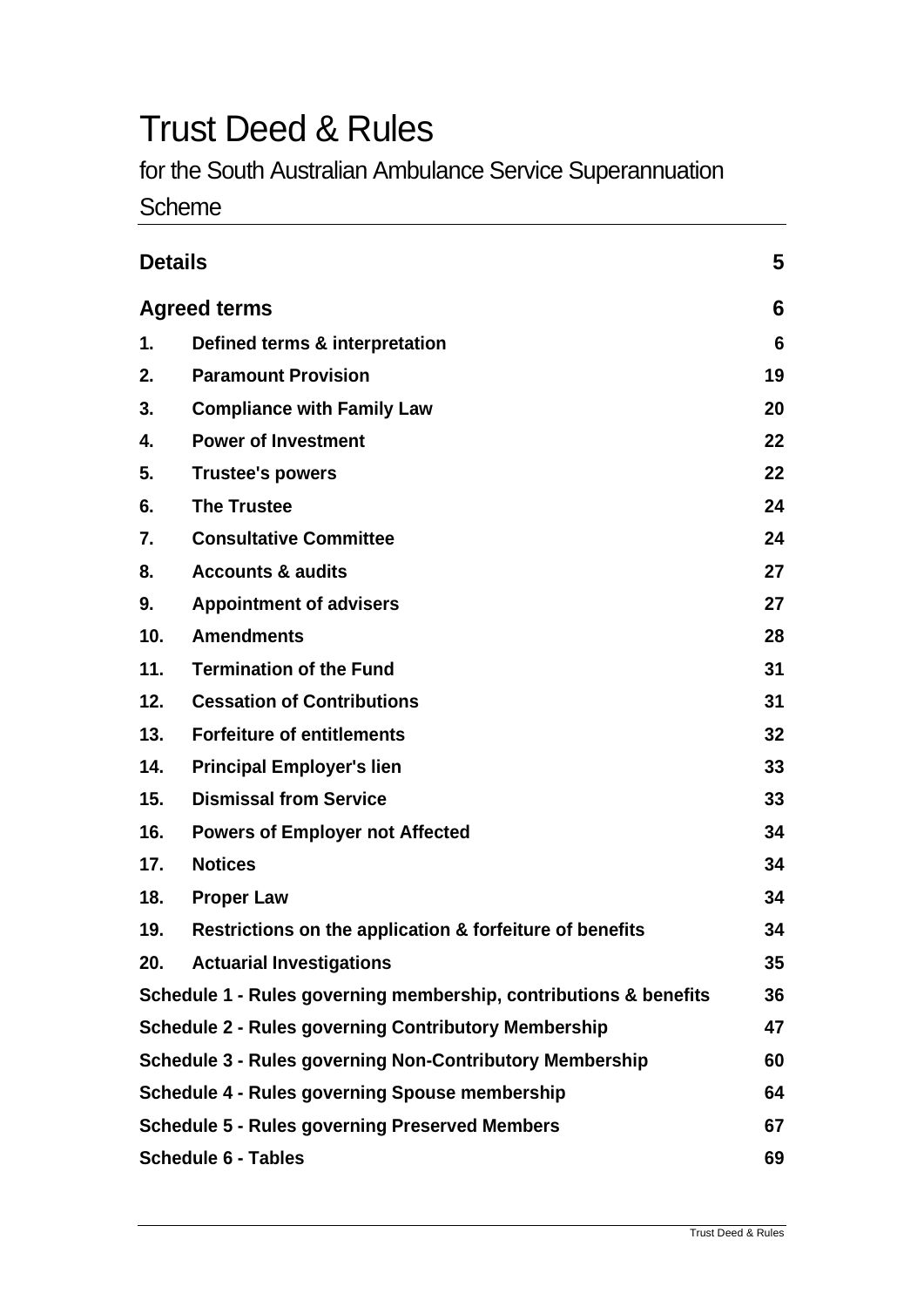| <b>Schedule 7 - Excluded Members</b> |  |
|--------------------------------------|--|
|                                      |  |

**Schedule 8 - Value of Units of Death and Total and Permanent Disablement Insurance 73**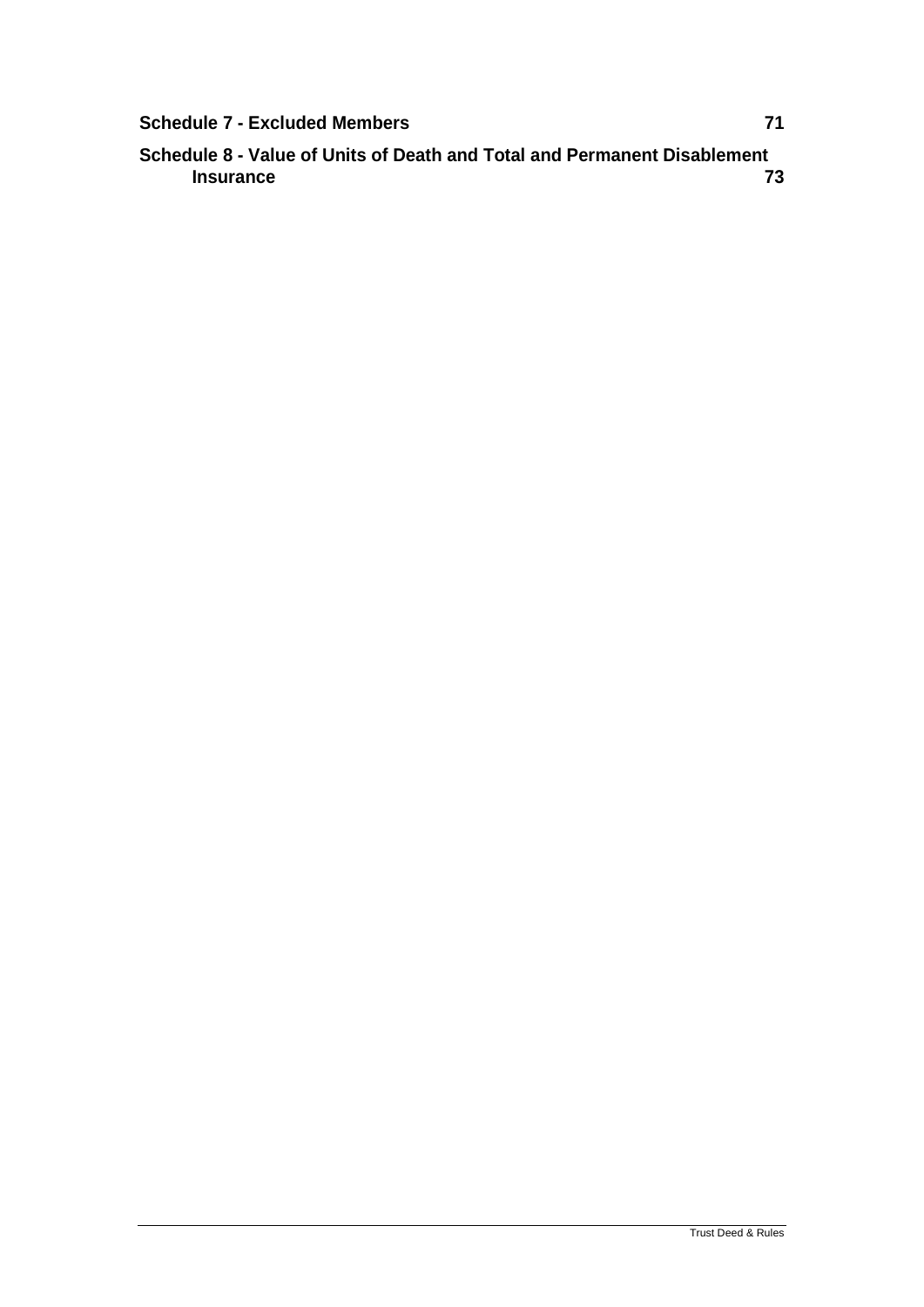### **Details**

### Date

### **Parties**

| Name            | S.A. Ambulance Service Superannuation No.2 Pty Ltd<br>ACN 120 389 755 |
|-----------------|-----------------------------------------------------------------------|
| Short form name | Company                                                               |
| Notice details  | 216 Greenhill Road, Eastwood South Australia                          |
| Name            | <b>SA Ambulance Service Incorporated</b>                              |
| Short form name | <b>Principal Employer</b>                                             |
| Notice details  | 216 Greenhill Road, Eastwood South Australia                          |

### **Background**

- A. On 27 June 2006, the SA Ambulance Service Superannuation No. 2 Pty Ltd (the Company) entered into a deed with the Principal Employer under which the Company agreed to act as trustee of the SA Ambulance Service Superannuation Fund established for the benefit of those Employees of the Principal Employer who become Members of the Fund.
- B. On 30 June 2006, in terms of a Declaration made by the Acting Treasurer of the State of South Australia in terms of clause 2 of Schedule 3 to the Superannuation Act 1988, that took effect as from 1 July 2006, the South Australian Superannuation Board became the Trustee of the SA Ambulance Service Superannuation Fund that was also renamed the South Australian Ambulance Service Superannuation Scheme in terms of the Declaration.
- C. The Principal Employer's Staff are employed by the Chief Executive of the Department for Health as Crown employees and then assigned to the Principal Employer. The Principal Employer is responsible for the payment of all salaries and superannuation payments for the Principal Employer's Staff."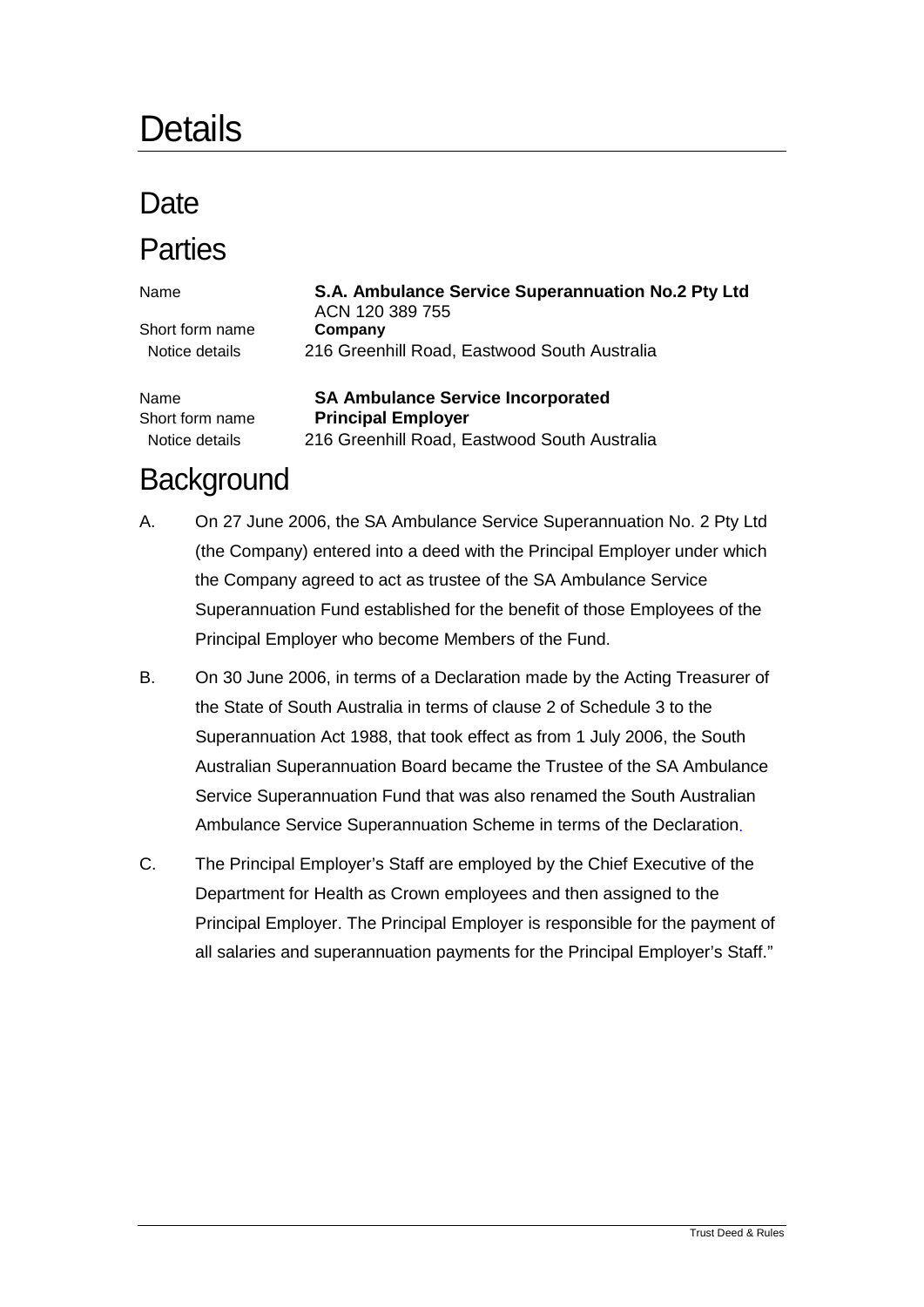### Agreed terms

#### 1. Defined terms & interpretation

#### **1.1 Defined terms**

In the Trust Deed and in the Rules unless the context otherwise requires the singular number includes the plural number and vice versa and words importing one gender include the other genders and the following words and expressions have the meaning described below:

**Act** means the *Superannuation Act 1988* (SA) and any regulations made under that Act.

**Actuary** means for any particular purpose under this Deed and the Rules the person appointed for that purpose by the Trustee under clause [9](#page-26-0) of this Deed, being -

- (a) a Fellow or Accredited Member of the Institute of Actuaries of Australia (or of any body which succeeds or replaces that Institute) or any other person who is recognised by the said Institute as being qualified to provide actuarial advice and reports in relation to a superannuation fund (a 'qualified actuary');
- (b) a partnership one of the members of which is a qualified actuary; or
- (c) a body corporate which employs or engages a qualified actuary for the purpose of providing actuarial advice.

**Additional Employer Contribution Account** means the account maintained in respect of a Contributory Member pursuant to Rule 2.11.

#### **Adjustment Factor** means:

(a) in relation to an Excluded Member, a multiple applied to a Contributory Member's Service period for the purposes of Rules 2.3, 2.4, 2.6 and 2.9, being the weighted average of the number of months in the Service period (multiplied, where applicable in the case of a part-time Employee, by the percentage of full-time hours worked) during which the Member was classified by his Employer as a Contributory Member and as a standard Employee, an elective services Employee or an emergency services Employee and calculated as follows:

The sum of –

- (i) 1.3 x number of months as emergency services Employee,
- (ii) 1.1 x number of months as elective services Employee, and
- (iii) 1 x number of months as standard Employee

divided by the total Service period in months during which the Member was classified by his Employer as a Contributory Member; and

(b) in relation to any other Member, a multiple applied to a Contributory Member's Service period for the purposes of Rules 2.3, 2.4, 2.6 and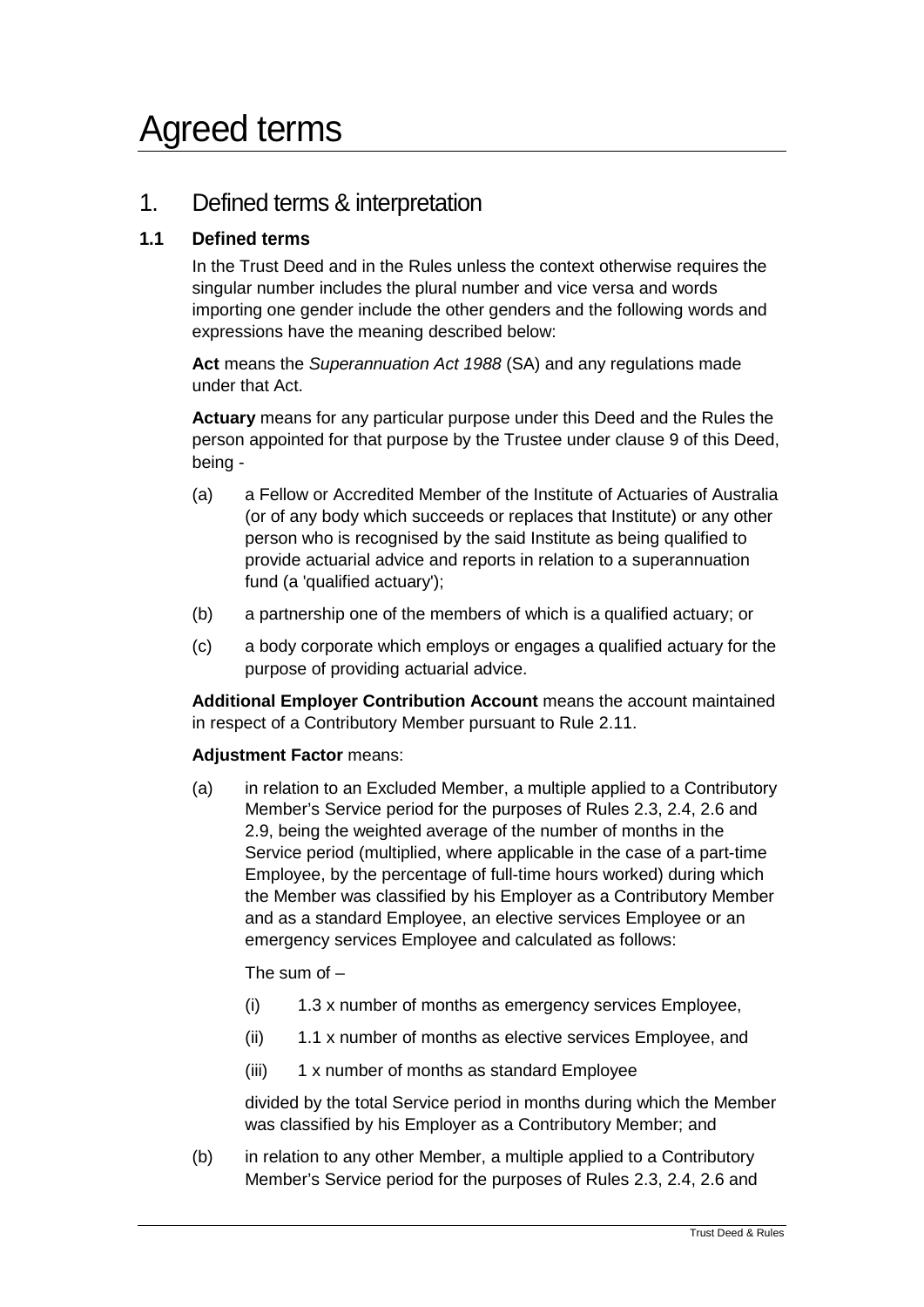2.9, being the weighted average of the number of months in the Service period (multiplied, where applicable in the case of a part-time Employee, by the percentage of full-time hours worked) during which the Member was classified by his or her Employer as a Contributory Member and calculated as follows in accordance with the Member's Employment Classification:

- $(i)$  in the case of a Contributory Member who, at the time of cessation of employment or such other event or circumstance pursuant to which the Trustee is obliged to pay a benefit for the purposes of Rules 2.3, 2.4, 2.6 and 2.9, as the case may be ("**Benefit Time**"), is either a standard Employee, an elective services Employee or an emergency services Employee, the sum of:
	- (A) 1 x number of months as a standard Employee;
	- (B) 1.1 x number of months as an elective services Employee;
	- (C) 1.3 x number of months as an emergency services Employee; and
	- (D) the factor set out in either paragraph (A), (B) or (C) of this paragraph (b)(i) that applies to the Member's Employment Classification (namely as a standard Employee, elective services Employee or emergency services Employee) at the time immediately prior to being classified as a special Employee multiplied by the number of months (if any) as a special Employee,

divided by the total Service period in months during which the Member was classified by his Employer as a Contributory Member; or

- (ii) in the case of a Contributing Member who, at the Benefit Time is a special Employee:
	- 1 x number of months of overall Service as an Employee (whether or not classified at any other time as a standard, elective or emergency services Employee) divided by the total Service period in months during which the Member was classified by his Employer as a Contributory Member.

For the purposes of this definition, a Contributory Member is deemed to have been a standard employee at all times during which the Contributory Member was an Employee prior to 1 February 1995.

**Amendment Date** means 17th June 2004.

**Approved Benefit Arrangement** means a fund or benefit arrangement, other than the Fund, including without limitation another superannuation fund, an approved deposit fund and a deferred annuity.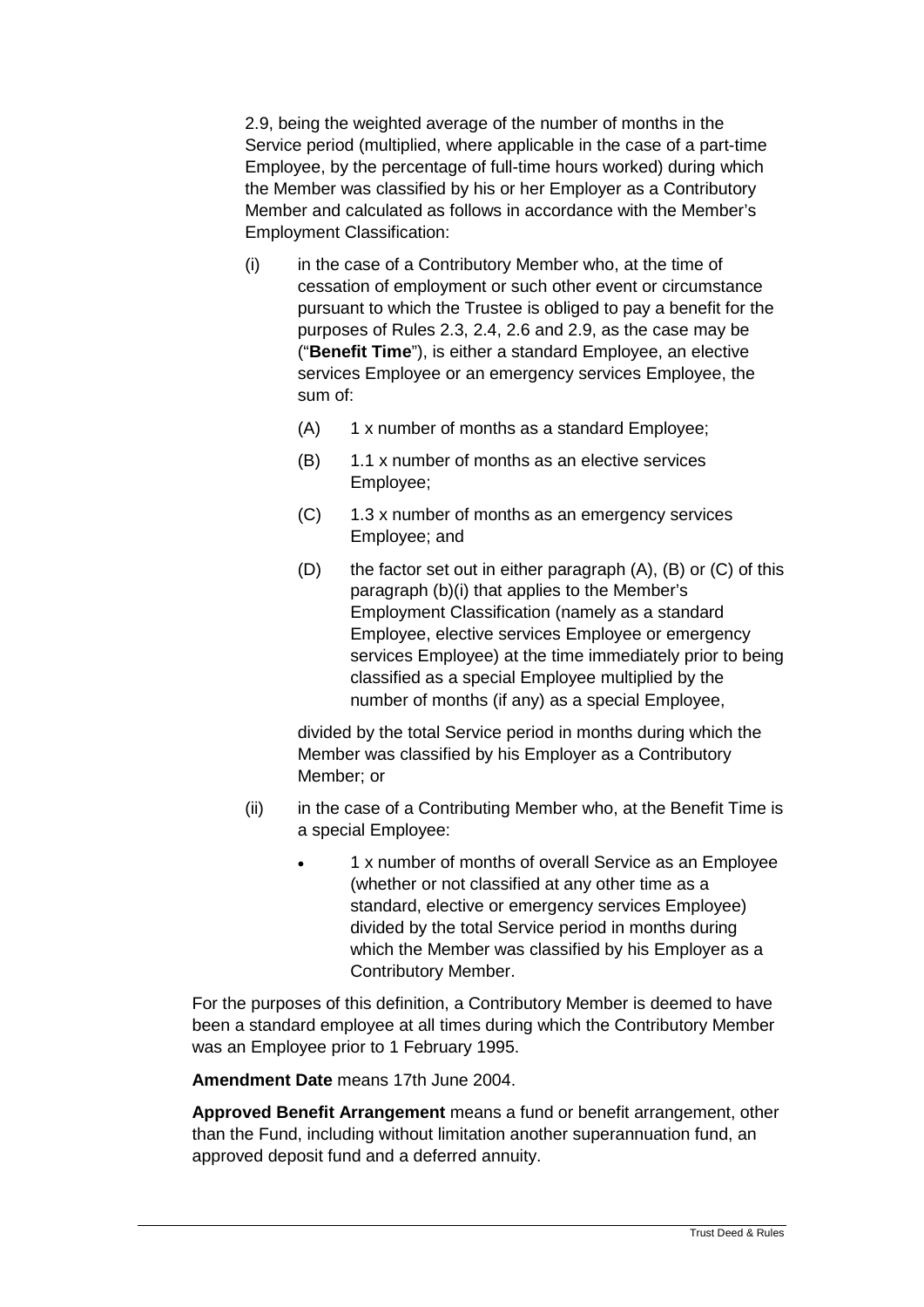**Auditor** means the South Australian Auditor General or such other person appointed by the South Australian Auditor General pursuant to section 9(3) of Schedule 3 of the Act.

**Board** has the same definition as in the Act.

**Bonus Account** means the account maintained in respect of a Member pursuant to Rule 2.10 of the Rules.

**Bonus Account Balance** in relation to a Member at any particular date means the total amount standing to the credit of the Member's Bonus Account as at that date, after all appropriate debits and credits have been made to the Bonus Account.

**Bonus Date** means 9 November 1995.

**Changeover Date** means the date on which the Minister's declaration (if any) under Part 2 of Schedule 3 of the Act in respect of the Fund takes effect.

**Child** means, in relation to a person, any child of that person living at the date of death of that person including any step-child and any child recognised by the Trustee as an adopted child.

**Commissioner** means any one or more, as the case may require, of -

- (a) the Commissioner of Taxation, or any Deputy Commissioner, holding office for the time being under the *Income Tax Assessment Act 1936*;
- (b) the Australian Prudential Regulation Authority, the Australian Securities and Investments Commission or any other governmental authority responsible for administering the laws or any other rules governing superannuation funds or the availability of income tax concessions to superannuation funds; and
- (c) any other governmental authority or person responsible for making or administering the Relevant Commonwealth Act.

**Company Account** means the account of that name maintained for a Non-Contributory Member under the Rules set out in Schedule 3.

**Consultative Committee** means the committee established pursuant to clause [7.](#page-23-0)

**Contributory Member** means a Member who is classified as a Contributory Member pursuant to Rule 1.2. A Member will be deemed to have been a Contributory Member for any period during which the Member was classified as a 'Retirement Section Member' pursuant to any former provisions of the Deed and the Rules.

**Date of Admission** when used in respect of any Employee means the date on which that Employee is accepted as a Member.

**Deed** means this Trust Deed as it may at any time and from time to time be amended in accordance with clause [10.](#page-27-0)

**Dependant** of a Member means:

(a) that Member's Spouse or Child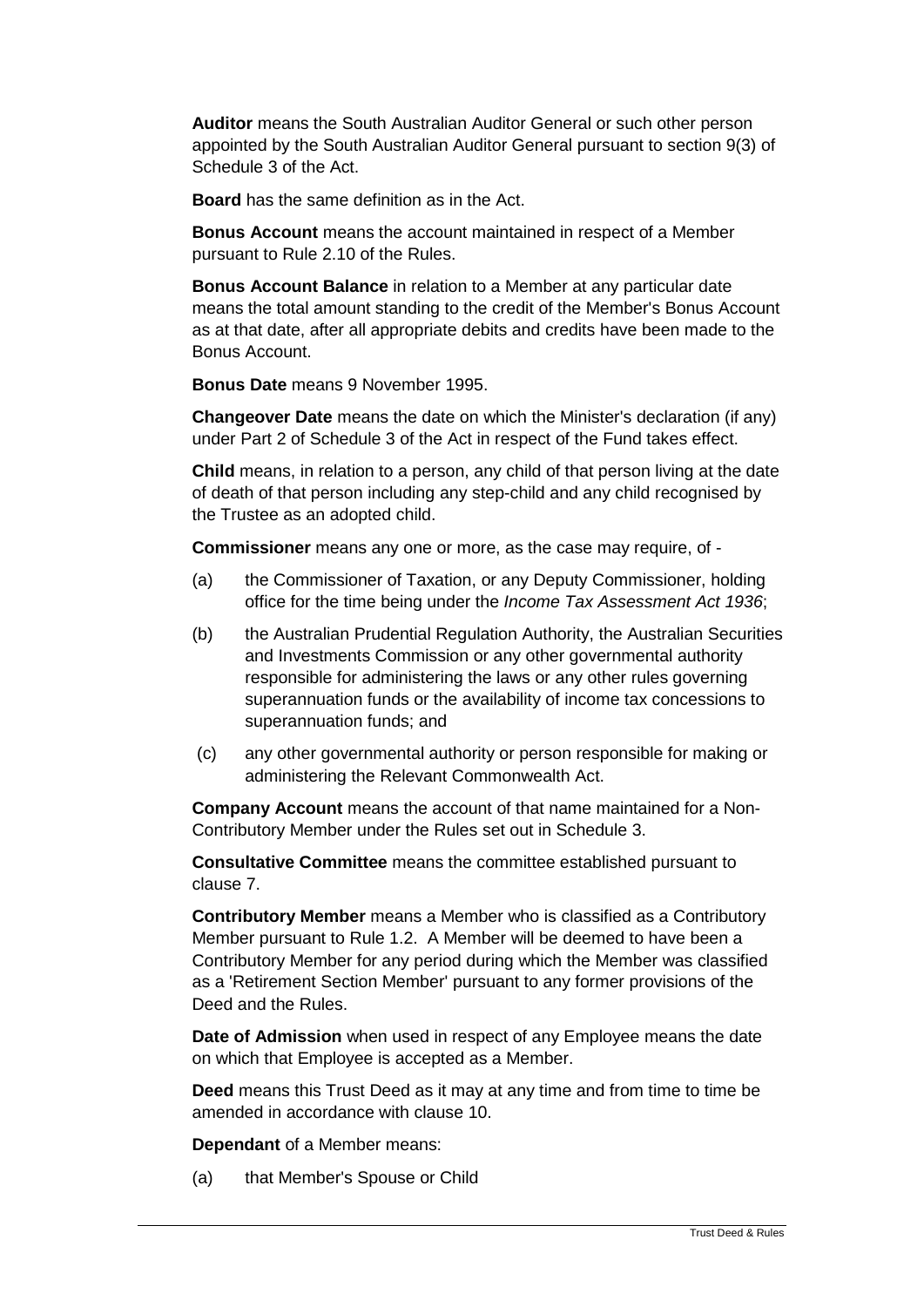- (b) any person with whom, in the opinion of the Trustee, the Member as at the relevant date (which in the case of a deceased person is the time of death) has an Interdependency Relationship; and
- (c) any person whom the Trustee may in exercise of its absolute discretion determine to be dependent either wholly or partly on that Member at the time of the happening of the event in respect of which the Trustee makes that determination.

**Earnings** means the change in value (whether positive or negative) in the Units representing the relevant Member's interest in the Fund:

- (a) where the relevant clause in this Deed specifies a period for that period;
- (b) otherwise, such period as the Trustee may reasonably determine having regard to the context and purpose of the relevant clause.

**Elective Services Employee** means an Employee who works in the Principal Employer's Non-Emergency Ambulance Service and receives the elective service allowance.

**Emergency Ambulance Service** has the meaning provided by section 3 of the *Health Care Act 2008* (SA).

#### **Emergency Services Employee** means:

- (a) an Employee who works in the Principal Employer's Emergency Ambulance Service and receives a rotating shift allowance; or
- (b) an Employee who works in the Principal Employer's Non-Emergency Ambulance Service and who receives a rotating shift allowance and no elective services allowance.".

**Employee** means any person who is in the Service of an Employer.

#### **Employer** means

- (a) the Principal Employer or any corporation, association or body formed in reconstruction of or in succession to the Principal Employer;
- (b) a New Employer; or
- (c) the St John Ambulance Australia South Australia Incorporated, but only in respect to employees of the St John Ambulance Australia South Australia Incorporated who were employees of that entity as at 30 June 2006.

**Employer Representative** means a person appointed to the Consultative Committee as an employer representative by the Principal Employer pursuant to clause [7.](#page-23-0)

**Employment Classification** means an Employee's job classification in one of the following classes as determined (and which may be altered between those classes) by his or her Employer from time to time during the Employee's Service and notified by that Employer in writing to the Trustee:

(a) standard Employee; or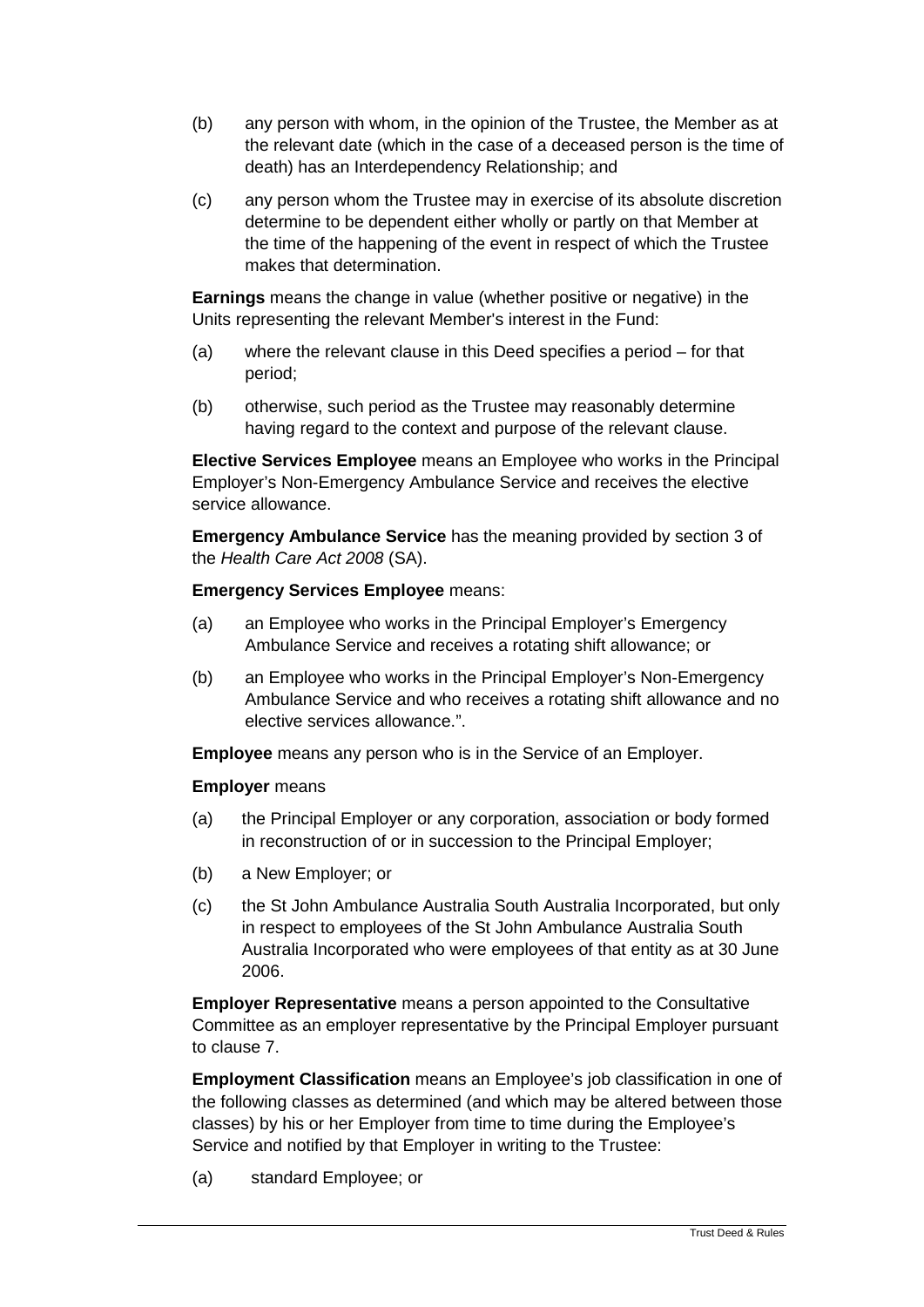- (b) elective services Employee; or
- (c) emergency services Employee; or
- (d) special Employee.

**Excluded Member** means each Member:

- (a) whose name appears in Item 1 of Schedule 7 to this Deed;
- (b) who the Principal Employer nominates as an Excluded Member; and
- (c) who the Principal Employer determines to be a Member who meets the criteria set out in Item 2 of Schedule 7 to this Deed (which criteria was used to determine the list of Members in Item 1 Schedule 7 to this Deed).

**Family Law Split** means a payment split as defined in section 90MD of the *Family Law Act 1975*.

#### **Final Average Salary** means:

- (a) subject to Rule 2.5, when used in relation to an Excluded Member, the average of his or her Salary on 1 July or such other date as the Principal Employer may from time to time determine in each of the three years preceding the date of his or her leaving the Service (except for the purposes of Rule 2.5 where a Contributory Member's FAS Period will be based on either the three years preceding the date of the Contributory Member applying to become a member of the Triple S Scheme or the three years preceding the Contributory Member's actual retirement, whichever relevant); and
- (b) subject to Rule 2.5, when used in relation to any other Member, the average of the aggregate of his or her Salary on 1 July or such other date as the Principal Employer may from time to time determine ("**FAS Date**") in each of the three years preceding the date of his or her leaving Service ("**FAS Period**") (except for the purposes of Rule 2.5 where a Contributory Member's FAS Period will be based on either the three years preceding the date of the Contributory Member applying to become a member of the Triple S Scheme or the three years preceding the Contributory Member's actual retirement, whichever relevant) provided that:
	- (i) if the Member has less than three years Service, then for the purposes of determining a final average salary based on a period of three years Service, the Member's Salary at the date on which the Member joined Service shall be deemed to be the Member's Salary for any FAS Date in any period of time prior to the date the Member joined Service as is necessary to be imputed in order to calculate that average; or
	- (ii) if the Member has three or more years of Service but the Member has not held the same Employment Classification for the whole of the FAS Period and his or her Employment Classification included classification as a special Employee at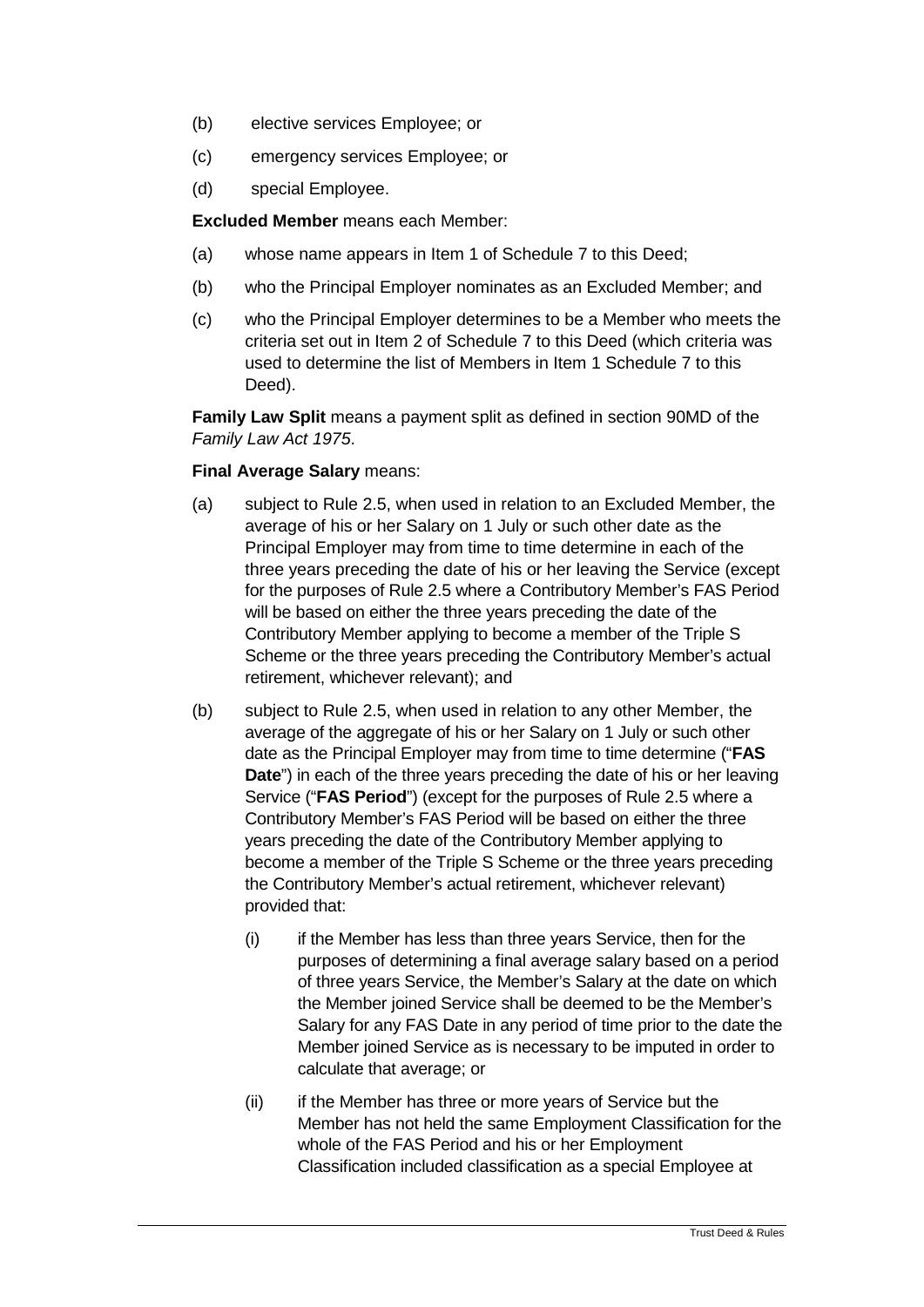any time during the FAS Period, then for the purposes of determining a final average salary and subject to Rule 1.15:

- (A) if the Member was classified as a special Employee at the date of his or her leaving Service, the Member's Salary:
	- (I) for the FAS Date that is on or immediately before (as the case may be) the date of his or her leaving Service ("**First FAS Date**") will be the Member's Salary on the First FAS Date if the Member was classified as a special Employee on the First FAS Date and otherwise, the Member's Salary as at the date the Member leaves Service; and
	- (II) for the FAS Date immediately before the First FAS Date ("**Second FAS Date**") and the FAS Date immediately before the Second FAS Date ("**Third FAS Date**") will be determined by multiplying the Member's Salary for the Employment Classification that the Member held on the Second FAS Date and the Third FAS Date respectively by the Adjustment Factor applicable to that Employment Classification without reference to the number of months that the Member was in that classification; or
- (B) if the Member was not classified as a special Employee at the date of his or her leaving Service, the Member's Salary for the First FAS Date, the Second FAS Date and the Third FAS Date will be the Member's Salary on each of those dates respectively if the Member was not classified as a special Employee on those dates, but if on any of the First FAS Date, the Second FAS Date or the Third FAS Date, as the case may be, the Member was classified as a special Employee ("**Special Date**"), the Member's Salary for the Special Date, will be the Member's Salary on that Special Date divided by the Member's Adjustment Factor (and, for the sake of clarity, that Adjustment Factor will be the Member's final Adjustment Factor, **not** one determined as at the Special Date),

PROVIDED THAT despite anything else in and for the purposes of this paragraph (ii) if a Member's Salary is reduced for any reason (including because of a change in the Member's Classification) at any time during his or her period of Service:

- (C) paragraph (c) of the definition of "Salary" in clause 1 of this Deed shall prevail; and
- (D) the Trustee may, subject to Rule 1.15, only use the reduced Salary in calculating the Member's final average salary if such a reduction in Salary is permitted under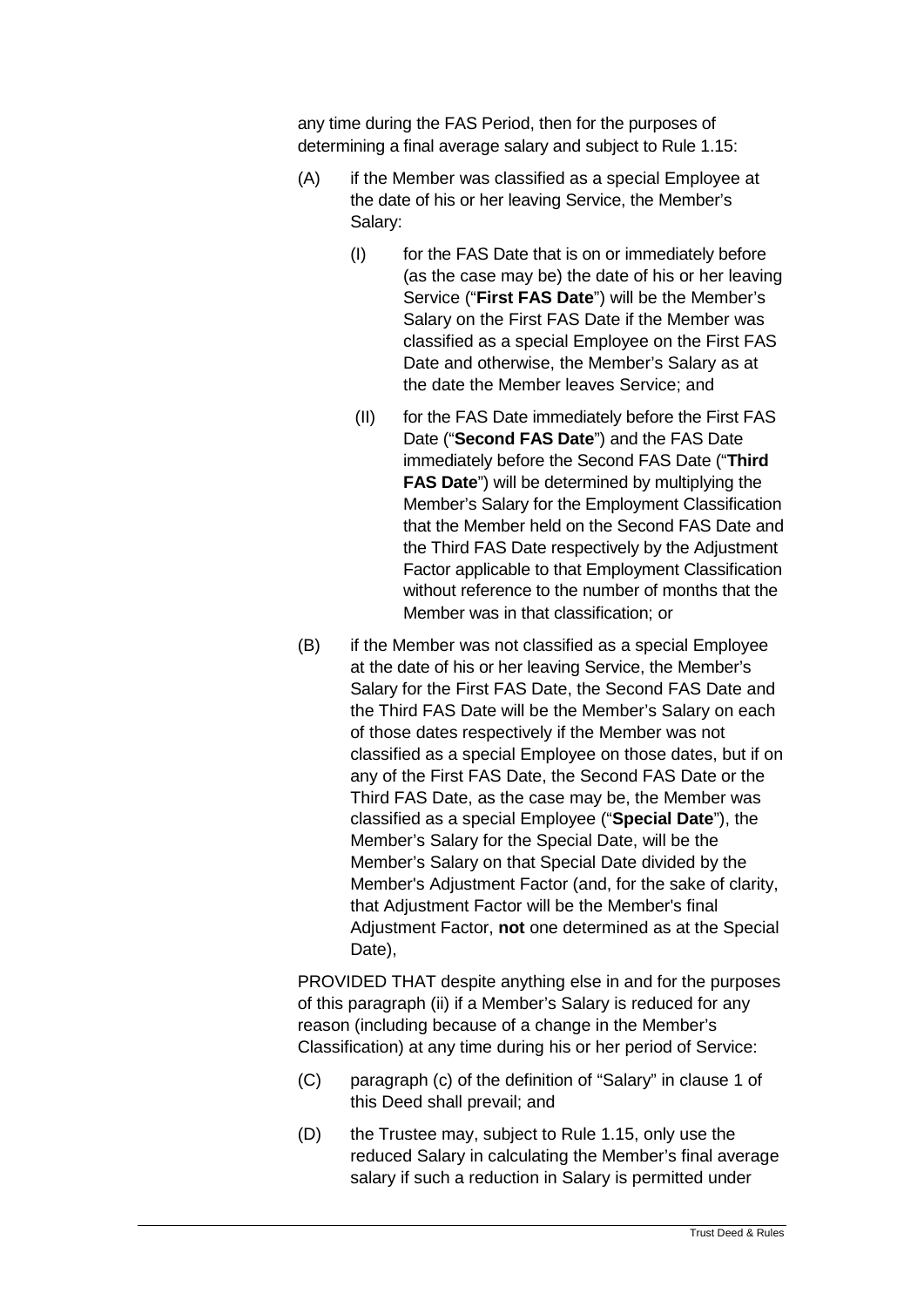paragraph (c) of the definition of "Salary" in clause 1 of this Deed.

**Fund** means the Fund established by this Deed and when the context requires all contributions made to the Fund and all other moneys from time to time received and held by or on account of the Trustee under the provisions of the Deed and the Rules and the investments (including policies of insurance) for the time being representing the same and all income derived therefrom.

**Government Co-Contribution Act** means the *Superannuation (Government Co-contribution for Low Income Earners) Act 2003*.

**Interdependency Relationship** has the meaning given to that term by Section 10A of SIS.

**Insertion Date** means 19 March 1990.

**Manager of Patient Services Allowance** has the definition provided for in clause 17 of the SA Ambulance Service Enterprise Agreement 2011 or its successor.

**Member** means:

- (a) an Employee who has been admitted to the Fund as a Contributory Member or a Non-Contributory Member pursuant to Rule 1.1(a);
- (b) a Preserved Member; or
- (c) a Spouse Member who has been admitted to the Fund pursuant to Rule 1.1.(b).

**Member Account** means the account of that name maintained for a Spouse Member under the Rules set out in Schedule 4.

**Member Representative** means a person elected to the Consultative Committee as a member representative pursuant to clause [7.](#page-23-0)

**Member Spouse** has the meaning given to those words as defined under the *Family Law Act 1975* and the regulations made there under.

**Minister** means the Treasurer of South Australia.

**Minister's Representative** means a person appointed to the Consultative Committee as the Minister's representative by the Minister pursuant to clause [7.](#page-23-0)

**New Employer** means an employer of a Member who was previously an employee of the Principal Employer, but whose employment has been transferred to the New Employer as a result of an administrative restructure or by legislation.

**Non-Contributory Member** means a Member who is classified as a Non-Contributory Member pursuant to Rule 1.2.

**Non-Emergency Ambulance Service** has the meaning provided by section 3 of the *Health Care Act 2008* (SA).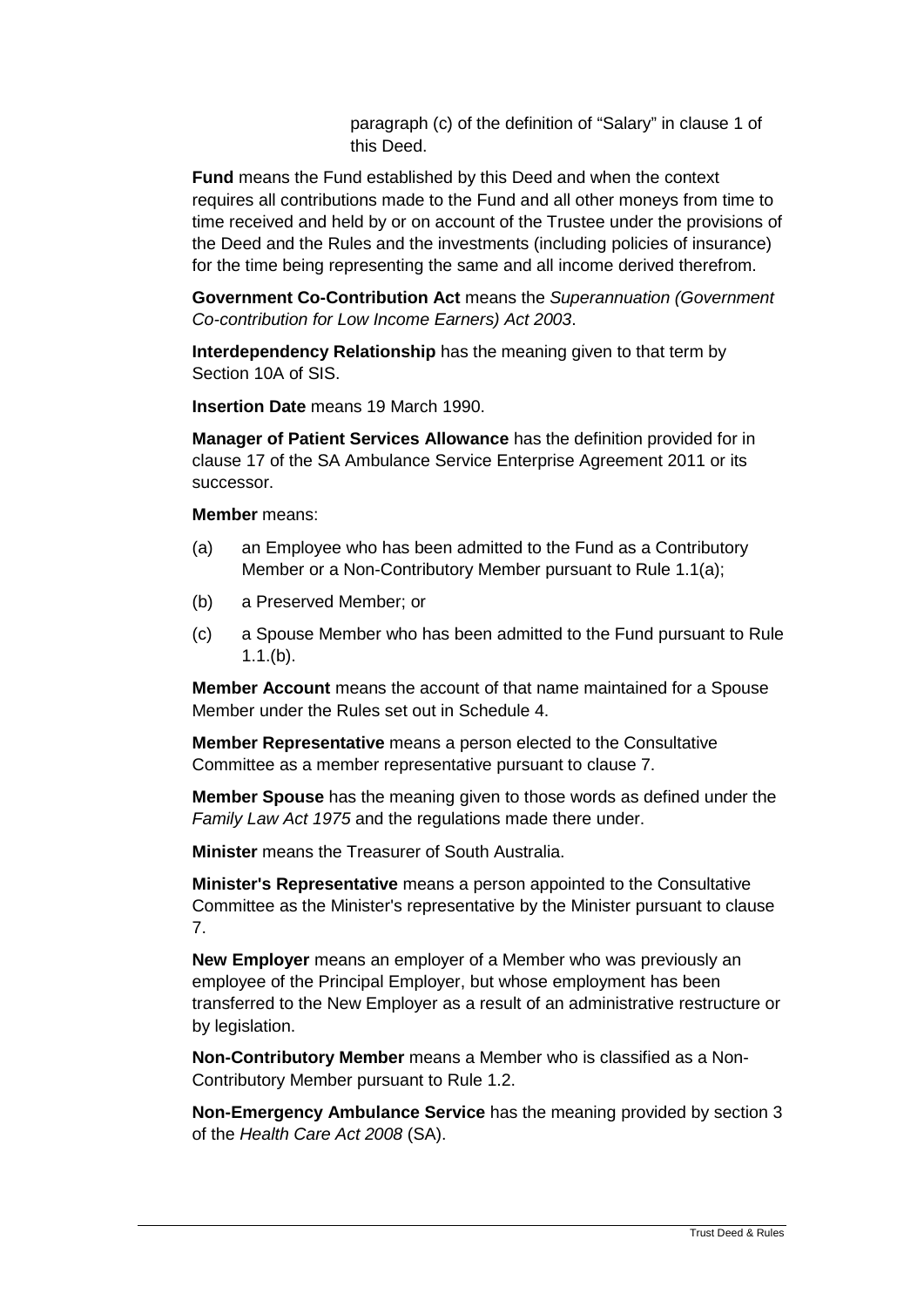**Non-Member Spouse** has the meaning given to those words as defined under the *Family Law Act 1975* and the regulations made there under.

**1965 Fund** means the superannuation fund established by the Principal Employer by the proposal for the National Mutual Policy No EFG 314 dated 17 August 1965.

**Normal Retirement Date** of a Member means his 60th birthday except that for a Member whose name appears in Table 1 of Schedule 6 it means his 65th birthday.

**person** and words importing a natural person include a body corporate and any other person recognised at law, a partnership and any other group or association of persons but the words 'natural person' shall be given their normal meaning.

**Post-Insertion Date Benefit** means in any particular circumstances:

- (a) in relation to a Pre-Insertion Date Member, any improvement in a benefit payable in such circumstances, or any new or further benefit payable in such circumstances, the introduction or availability of which required the exercise of a power by the Employer under this Deed and the Rules on or after the Insertion Date, including without limitation any amendment of the provisions governing the Fund (whether by the instrument which inserted this definition or otherwise) but not including any benefit which became payable to that person before the Insertion Date or any benefit which that person would have had a right to receive in such circumstances if the provisions of this Deed and the Rules in force immediately before the Insertion Date had continued to apply unaltered in respect of that person and the Employer had not exercised any relevant power on or after the Insertion Date; and
- (b) in relation to any other person, any benefit whatsoever.

**power** means a power, right, discretion or authority of whatsoever nature and howsoever arising (including the formation of an opinion) and, wherever a power is conferred on any person, the relevant provision of this Deed and the Rules shall, unless the contrary intention appears or the context requires otherwise, be read as if the words 'at any time and from time to time' were added thereto.

#### **Pre-Insertion Date Member** means -

- (a) a Member who last became a Member before the Insertion Date; and
- (b) a person entitled to claim a benefit from the Fund in respect of another person who participated in or received a benefit from the Fund before the Insertion Date or in respect of an event or circumstance which occurred or arose before that date.

**Preserved Member** means a Member in relation to whom a benefit has become payable under this Deed, but who has not, within three months of that benefit becoming payable, made an application to the Trustee to pay out that benefit.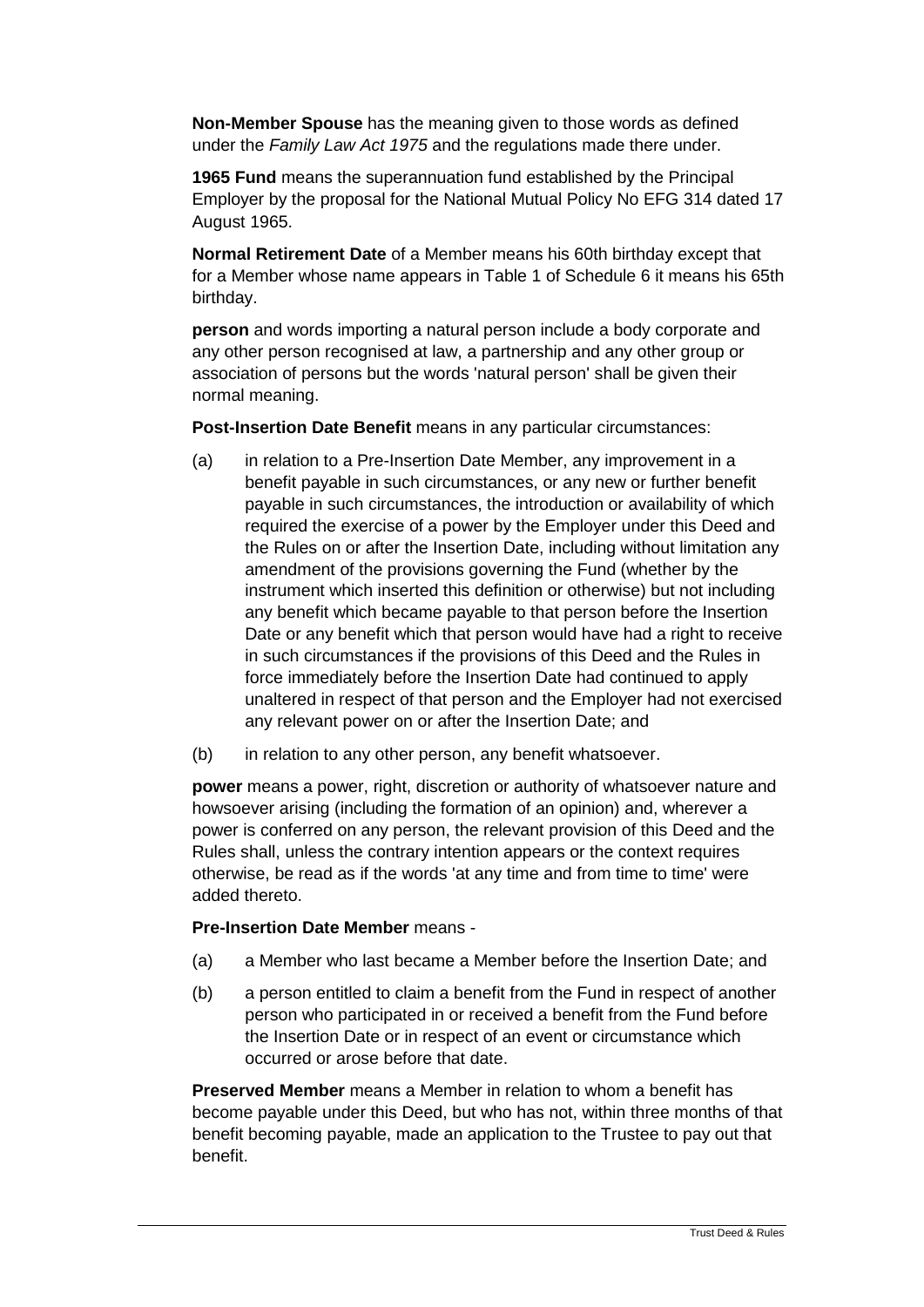**Previous Plan** means a superannuation or provident fund designated by the Principal Employer as a Previous Plan for the purpose of this Fund.

**Principal Employer** means S.A. Ambulance Service Inc. or any entity which assumes the role of providing ambulance services in South Australia.

**Putative Spouse** has the meaning provided by section 4A of the *Superannuation Act 1988* (SA).

**Relevant Period** means the period (if any) during which the Fund is a State Scheme.

**Relevant Person** means in relation to Total and Permanent Disablement or Temporary Total Disablement, as the case may be, -

- (a) where all or part of the benefit payable in respect of such disablement is insured (either generally or in respect of a group of Members or any particular Member), the insurer providing such insurance; or
- (b) where paragraph (a) does not apply, the Employer after consulting the Trustee.

**Relevant Commonwealth Act** means the requirements set out in –

- (a) the *Superannuation Industry (Supervision) Act 1993*;
- (b) the *Income Tax Assessment Act 1936* and the *Income Tax Assessment Act 1997*;
- (c) *Superannuation (Self Managed Superannuation Funds) Taxation Act 1987*;
- (d) the *Superannuation (Resolution of Complaints) Act 1993*;
- (e) the *Corporations Act 2001*;
- (f) the *Family Law Act 1975*;
- (g) any regulations made under any of those Acts; and
- (h) any other present or future laws of the Commonwealth of Australia or any State or Territory of Australia which the Trustee and the Principal Employer may determine to be the Relevant Commonwealth Act for the purposes of the Deed and the Rules.

**Review Date** means the first day of July in each year or such other date as the Trustee determines from time to time.

**Rules** means:

- (a) the Rules set out in the Schedules attached to this Deed as they may at any time and from time to time be amended in accordance with clause [10;](#page-27-0) and
- (b) regulations pursuant to the Act.

**Salary** means basic salary (calculated as an annual rate of salary) and the Manager of Patient Service Allowance and excludes allowances, bonuses,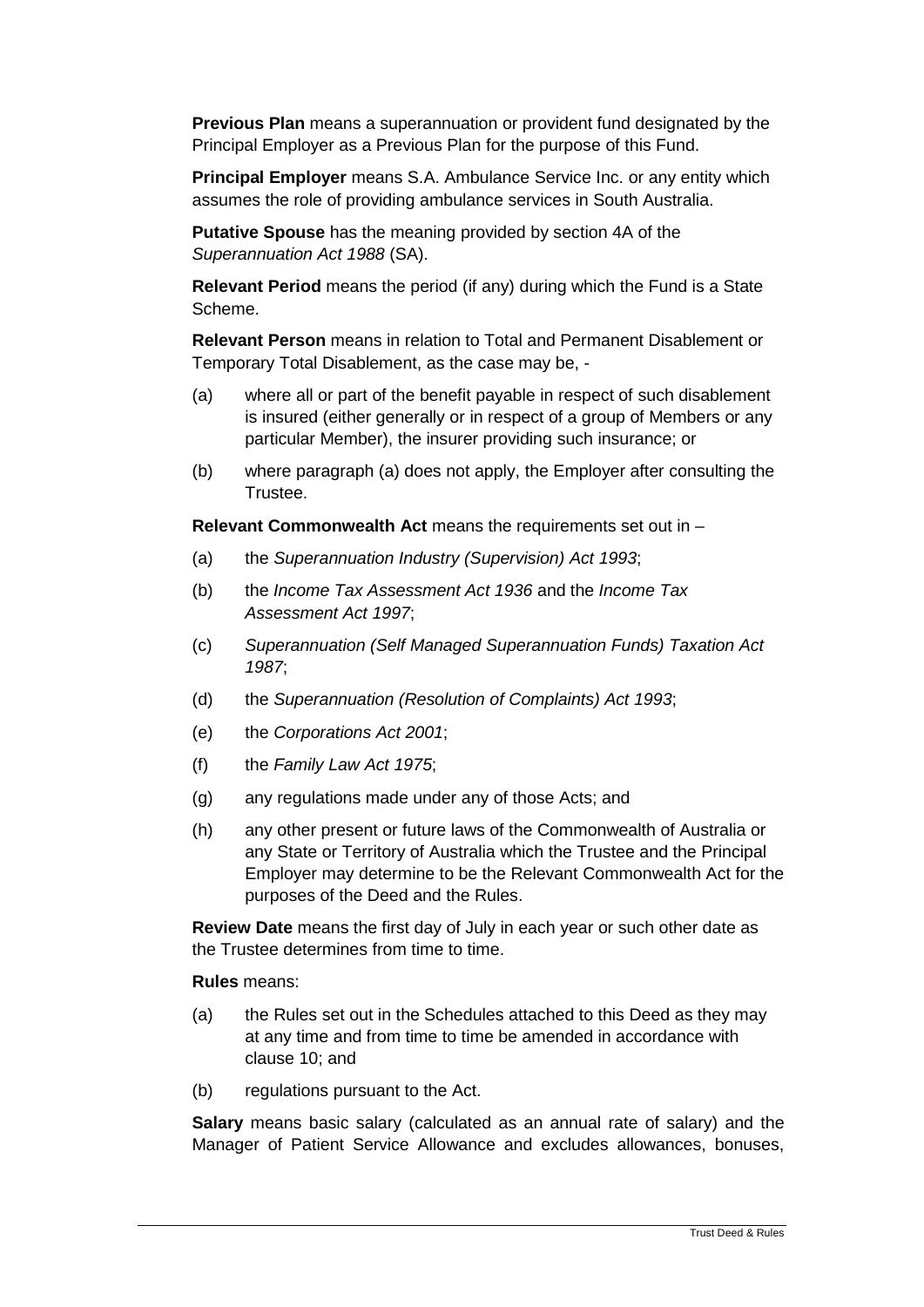overtime payments, and any other additional amounts except to the extent the Employer may decide and notify to the Trustee in writing PROVIDED THAT:

- (a) if a Member has been granted leave of absence without pay his Salary is deemed to continue unaltered until the cessation of such leave of absence; and
- (b) while a Member is eligible to receive a disability income benefit pursuant to Rule 2.7 his Salary is that in effect immediately prior to his disability; and
- (c) if the Salary of a Member is reduced for any reason his Salary is to be deemed either unaltered or reduced only to such extent as may be agreed by the Member and the Trustee.

**Salary Adjustment Factor** means an increase in a Contributory Member's Salary in respect of any period during which the Member is classified by his Employer in either of the classifications set out below multiplied, where applicable in the case of a part-time Employee, by the percentage of full-time hours worked. The increase applicable is the increase corresponding with the respective classification and applies only during any period in which the Member is so classified or is deemed to be so classified.

| <b>Classification</b>              | <b>Increase</b> |
|------------------------------------|-----------------|
| <b>Emergency Services Employee</b> | 30%             |
| <b>Elective Services Employee</b>  | 10%             |

**Serious Ill Health** in respect of a Member means ill-health where the Trustee, after obtaining the advice of a registered medical practitioner appointed by the Trustee, has resolved that:

- (a) the Member has a mental or physical disablement that was caused by a bodily injury, illness, disease, infirmity or accident (none of which has been inflicted for the purposes of obtaining a benefit);
- (b) the Member's disablement precludes the Member from ever carrying out the majority of the duties of the Member's occupation necessary to produce income; and
- (c) the Member is not Totally and Permanently Disabled, Temporarily Totally Disabled or Terminally Ill;

and the Trustee is satisfied that in the opinion of the Member's Employer, there is no other suitable position available for the Member with the Member's Employer from which the Member is not precluded by reason of the disablement.

**Service** in respect of a Member means continuous employment by an Employer during which he is paid a Salary by that Employer and includes any absence from employment (with or without pay) which the Employer determines is to be deemed Service for the purpose of the Fund or which Rule 2.7(f) stipulates is to be deemed Service.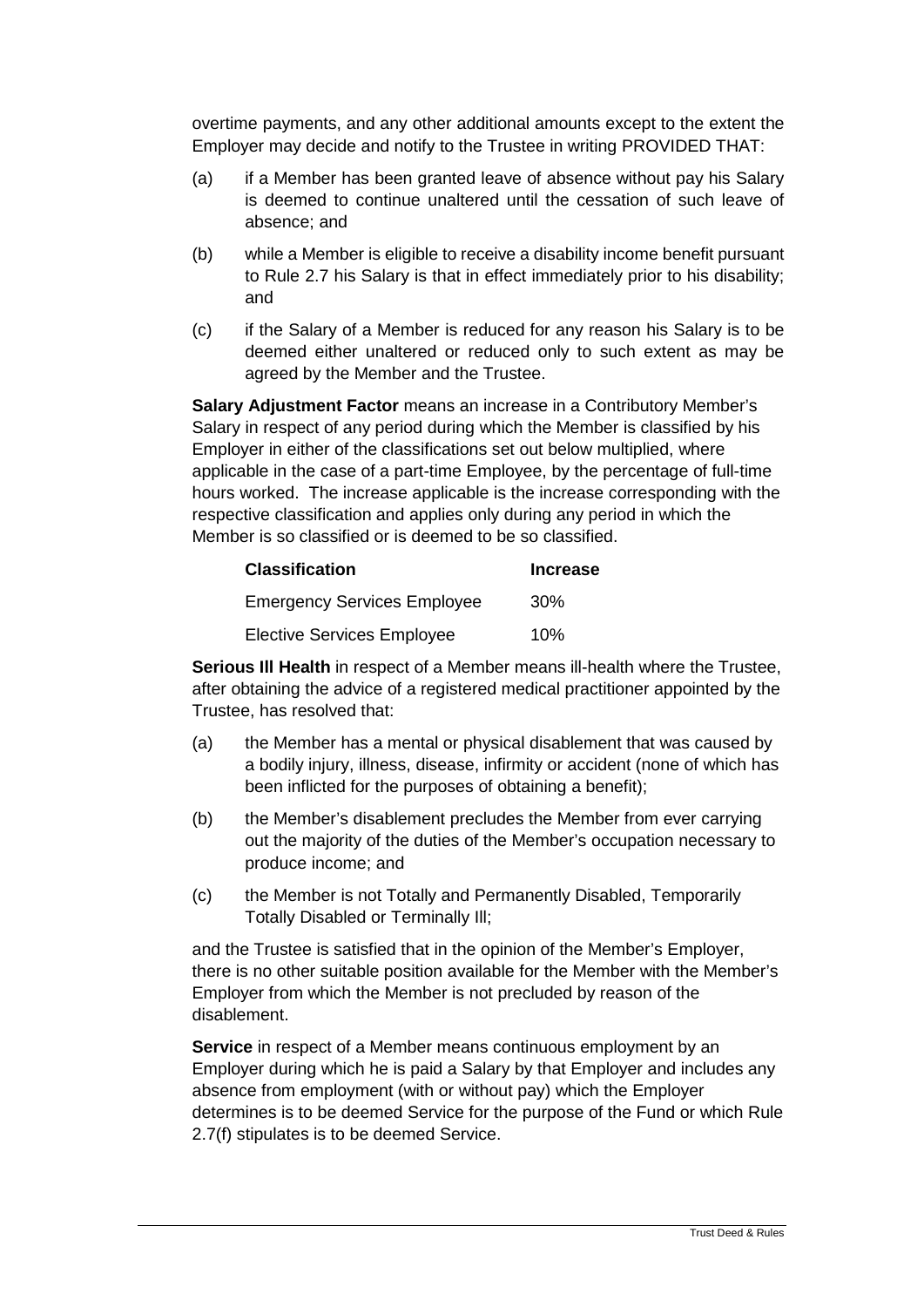**SIS** means the *Superannuation Industry (Supervision) Act 1993* and the regulations made under that Act.

**Special Employee** means a Contributory Member who has been classified by the Principal Employer as a Special Employee.

**Spouse** means in relation to a person:

- (a) for the purposes of Rules 1.1(b),  $4.2$ ,  $4.3(c)(ii)$  and  $4.6$ , has the same meaning as in section 159TC of the *Income Tax Assessment Act 1936*; and
- (b) otherwise, means:
	- (i) that person's husband, wife, widower or widow; or
	- (ii) that person's Putative Spouse.

**Spouse Member** means a Member who has been admitted to membership of the Fund under Rule 1.1(b).

**Standard Employee** means an Employee who is not an Elective Services Employee, an Emergency Services Employee, or a Special Employee, and whose normal hours of employment are between 35 and 38 hours per week.

**Superannuation Interest** has the meaning given to those words as defined under the *Family Law Act 1975* and the regulations made there under.

**SuperSA** has the same definition as in Schedule 3 of the Act.

**State Scheme** means a scheme and fund established under the Act.

**Terminal Illness**, in relation to a person, means an illness or condition that is likely, in the opinion of at least 2 medical practitioners (1 of whom must have specialist expertise in the relevant field of medicine), to result in the death of the person within 24 months of the day on which the opinion was given,

and **Terminally Ill** shall have a corresponding meaning.

**Total Account Balance** means at any time:

- (a) in relation to a Non-Contributory Member, the total of:
	- (i) the amount standing to the credit of the Non-Contributory Member's Company Account; and
	- (ii) the amount standing to the credit of any Additional Employer Contribution Account, Bonus Account and Voluntary Member Contribution Account in the Non-Contributory Member's name; or
- (b) in relation to a Spouse Member, the amount standing to the credit of the Spouse Member's Member Account.

**Total and Permanent Disablement**, in relation to a Member means:

- (a) disablement due to an illness or injury as a result of which
	- (i) the Member has been absent from work for six consecutive months, or such lesser period, if any, as the Trustee in its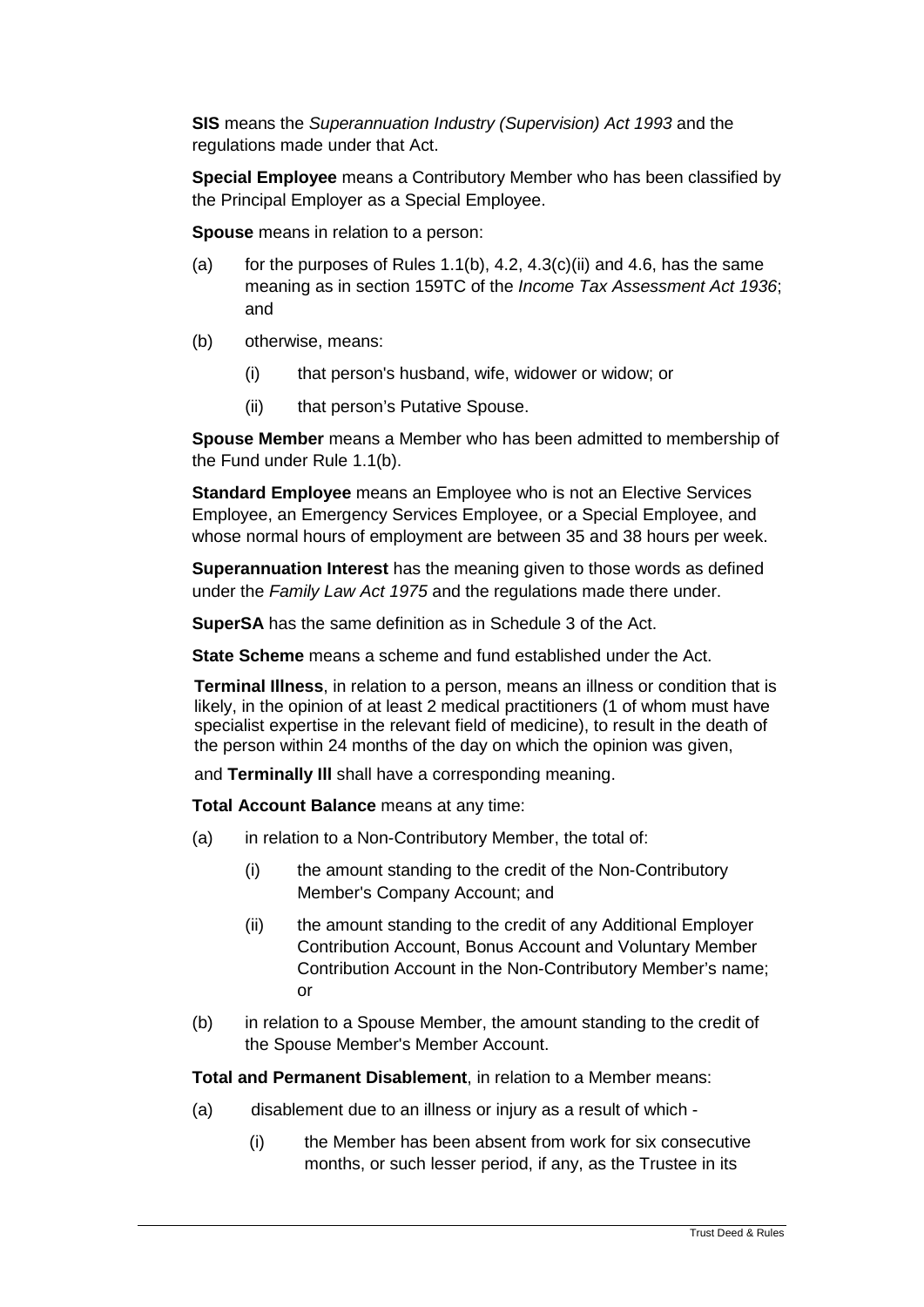absolute discretion may determine from time to time either generally or in any particular case; and

- (ii) the Trustee is satisfied after consideration of medical information, the Member is incapacitated to such an extent as to render the Member unlikely ever to engage in or work for reward in any occupation or work for which he is reasonably qualified by education, training or experience, or
- (b) disablement due to a Terminal Illness,

and **Totally and Permanently Disabled** shall have a corresponding meaning.

**Temporary Total Disablement**, in relation to a member, means disablement (not amounting to Total and Permanent Disablement or Terminal Illness) due to an illness or injury as a result of which:

- (a) the Member has been absent from work for a period of three consecutive months or such lesser period, if any, as the Trustee at its absolute discretion may determine from time to time either generally or in any particular case having regard, where applicable, to the terms of any insurance effected in respect of Temporary Total Disablement; and
- (b) the Trustee is satisfied after consideration of medical information, the Member is incapacitated to such an extent as to render the Member unable, for the time being, to resume work in the Member's former occupation,

and **Temporarily Totally Disabled** shall have a corresponding meaning.

**Transferable Benefit** means transferable benefits as that term is defined under SIS.

**Triple S Scheme** has the same meaning as the meaning provided for the term "the Triple S scheme" in section 3 of the *Southern State Superannuation Act 1994* (SA).

**Trustee** means the trustee of the Fund for the time being whether original, additional or substituted.

**Unit** means a unit representing an undivided part or share of the Fund.

**Voluntary Member Contribution Account** means an account maintained in a Member's name containing the balance of any voluntary contributions made by the Member under Rule 2.1(f) or Rule 3.1(b).

#### **1.2 Interpretation**

- (a) In the interpretation of this Deed and the Rules the provisions of this Deed are paramount and in the event of any inconsistency arising are to prevail.
- (b) The headings of clauses and Rules are for convenience only and are not to affect their interpretation.
- (c) If any dispute or doubt as to the interpretation of any of the provisions of this Deed and the Rules or as to the rights of any person hereunder arise the decision of the Trustee is to be final and conclusive.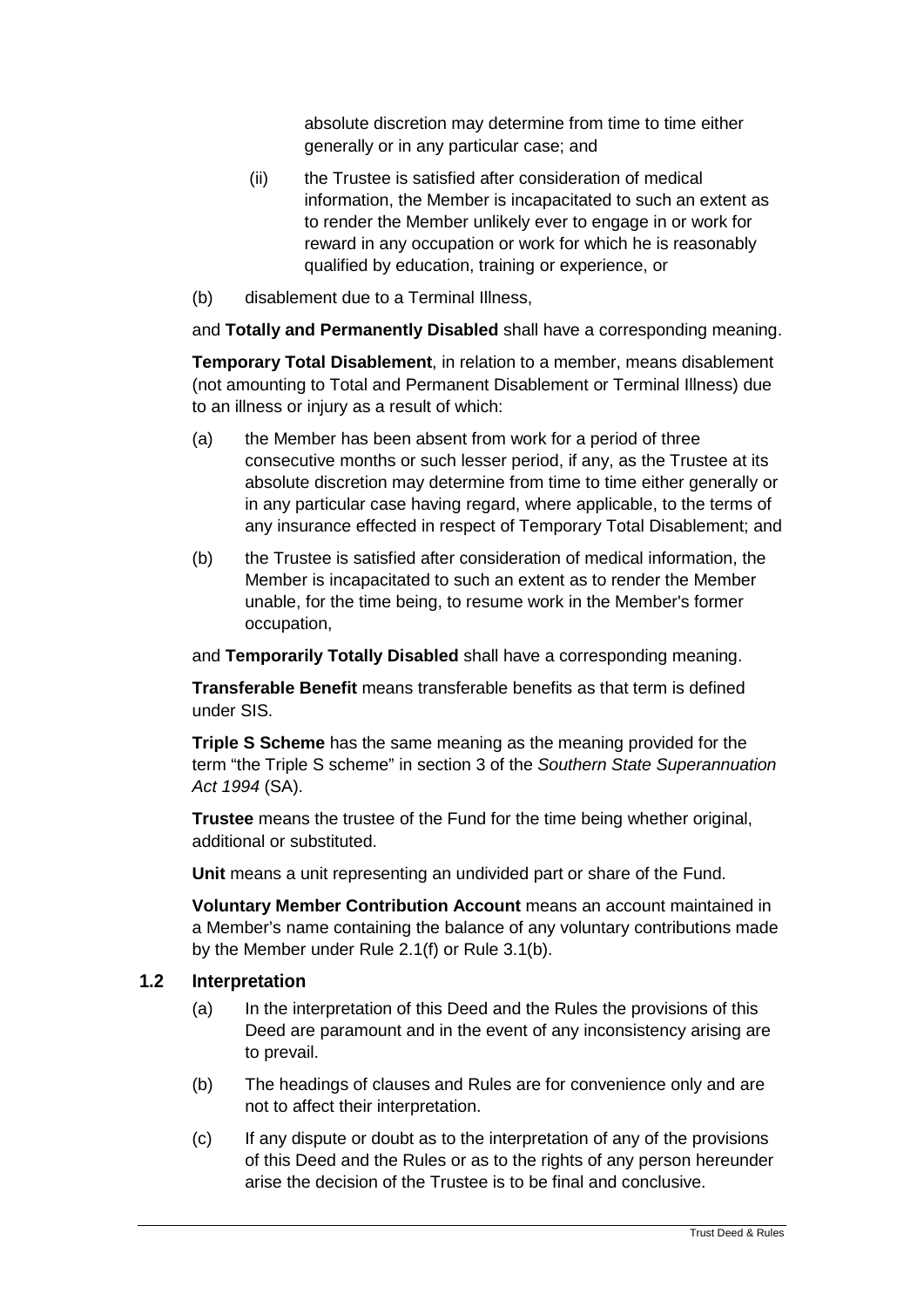- (d) In this Deed and the Rules, unless the contrary intention appears or the context requires otherwise:
	- (i) references to any statutory enactment, regulation, rule, by-law or other law or a provision thereof (hereinafter collectively called a "law") shall include that law as amended or re-enacted from time to time and any law which replaces the same or has the same effect in whole or in part (whether or not passed or approved by the same legislative body or other authority and whether or not incorporating or adopting any law previously in force) and shall also include any regulation, or any effective and enforceable determination or ruling, made under the authority of such a law; and
	- (ii) references to any provision of this Deed and the Rules shall be read as references to that provision as amended or replaced from time to time;
	- (iii) should any provision of the Deed and the Rules be held to be invalid in whole or in part or be required to be limited or read down in order to be valid, the provision shall be severed to the extent of the invalidity but the remainder of the provision shall continue in full force and effect.
	- (iv) where an Employer, a Trustee or other relevant person is or includes a body corporate:
		- (A) a resolution or directive by the directors (or the equivalent thereof) of the body corporate, or by some of them acting as a board or a committee in accordance with its articles of association or like governing document, shall be deemed to be an effective resolution or directive by that body corporate for the purposes of the Deed and the Rules; and
		- (B) a meeting by the directors (or the equivalent thereof) of the body corporate, or by some of them acting as a board or a committee in accordance with its articles of association or like governing document, shall be deemed to be a meeting of that body corporate for the purposes of the Deed and the Rules,

PROVIDED THAT this sub-clause does not limit the body corporate's powers of delegation and any party to this Deed and the Rules may accept as a binding direction or authorisation of such body any direction or authorisation given or purported to be given on behalf thereof by a person whom it is reasonable to assume would be empowered to act for that body in the relevant circumstance.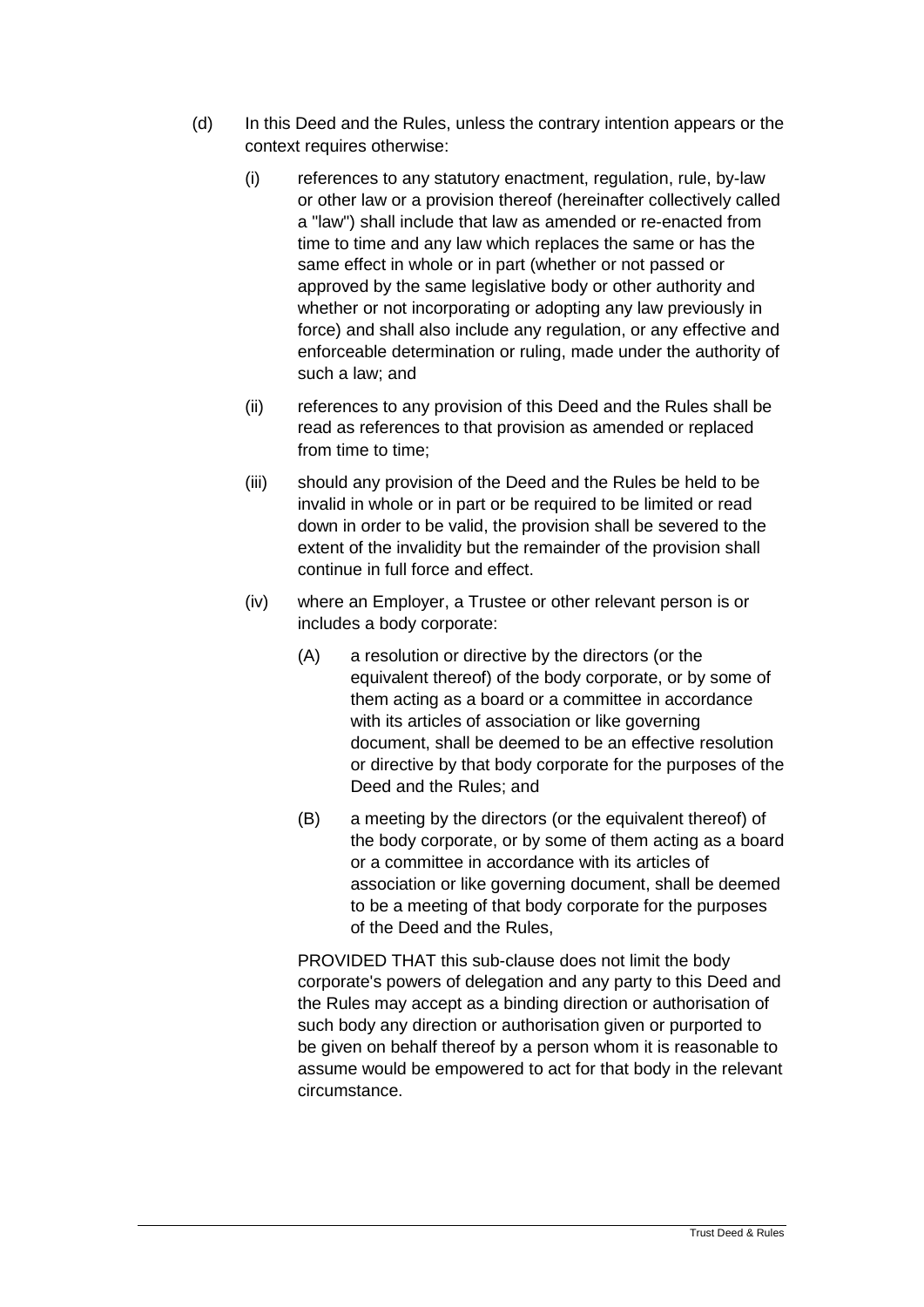#### 2. Paramount Provision

#### **2.1 Discretions & directions**

Notwithstanding any other provision of the Deed or the Rules:

- (a) any provision of the Deed or the Rules which permits a discretion to be exercised by a person other than the Trustee shall be deemed to include a requirement to obtain the consent of the Trustee to the exercise of such discretion to the extent that such consent is required by the Relevant Commonwealth Act; and
- (b) any provision which subjects the Trustee in the exercise of any of its powers under the Deed or the Rules to direction by the Principal Employer or any other person shall, to the extent that such direction is prohibited by the Relevant Commonwealth Act, be construed as a discretion to be exercised by the Principal Employer or that other person with the consent of the Trustee.

#### <span id="page-18-1"></span><span id="page-18-0"></span>**2.2 Review of Trustee's decision**

- (a) If a person is dissatisfied with a decision of the Trustee (in this clause [2.2,](#page-18-0) **Original Decision**), that person may apply to the Trustee, requesting that the Trustee review the Original Decision.
- (b) On an application to the Trustee in accordance with [2.2\(a\),](#page-18-1) the Trustee may confirm the Original Decision or substitute another decision for the Original Decision (in this clause [2.2,](#page-18-0) **Further Decision**).
- (c) If a person is dissatisfied with the Further Decision, that person may seek a review of the decision by the South Australian Civil and Administrative Tribunal under section 34 of the *South Australian Civil and Administrative Tribunal Act 2013.*
- (d) An application for review may be made to the South Australian Civil and Administrative Tribunal within 3 months after the person receives notice of the decision.

#### **2.3 Discrimination**

Notwithstanding any other provision of the Deed, the Trustee shall ensure that all powers, authorities, trusts and provisions exercisable under the Deed and the Rules are exercised in accordance with the provisions of any law of the Commonwealth or of any State or Territory which applies to the Fund relating to the prohibition or restriction of discriminatory behaviour.

#### **2.4 Taxation**

(a) Without limiting clause [2.4\(b\),](#page-19-0) the Trustee may make such deductions, adjustments and provisions as the Trustee may consider appropriate (including without limitation adjustment of the basis of calculation of any benefit) in taking account of any tax or other governmental impost which, in the opinion of the Trustee, is or may become payable in connection with the Fund or anything done or to be done pursuant to the Deed and the Rules (including without limitation the payment or transfer of any money or property to or from the Fund).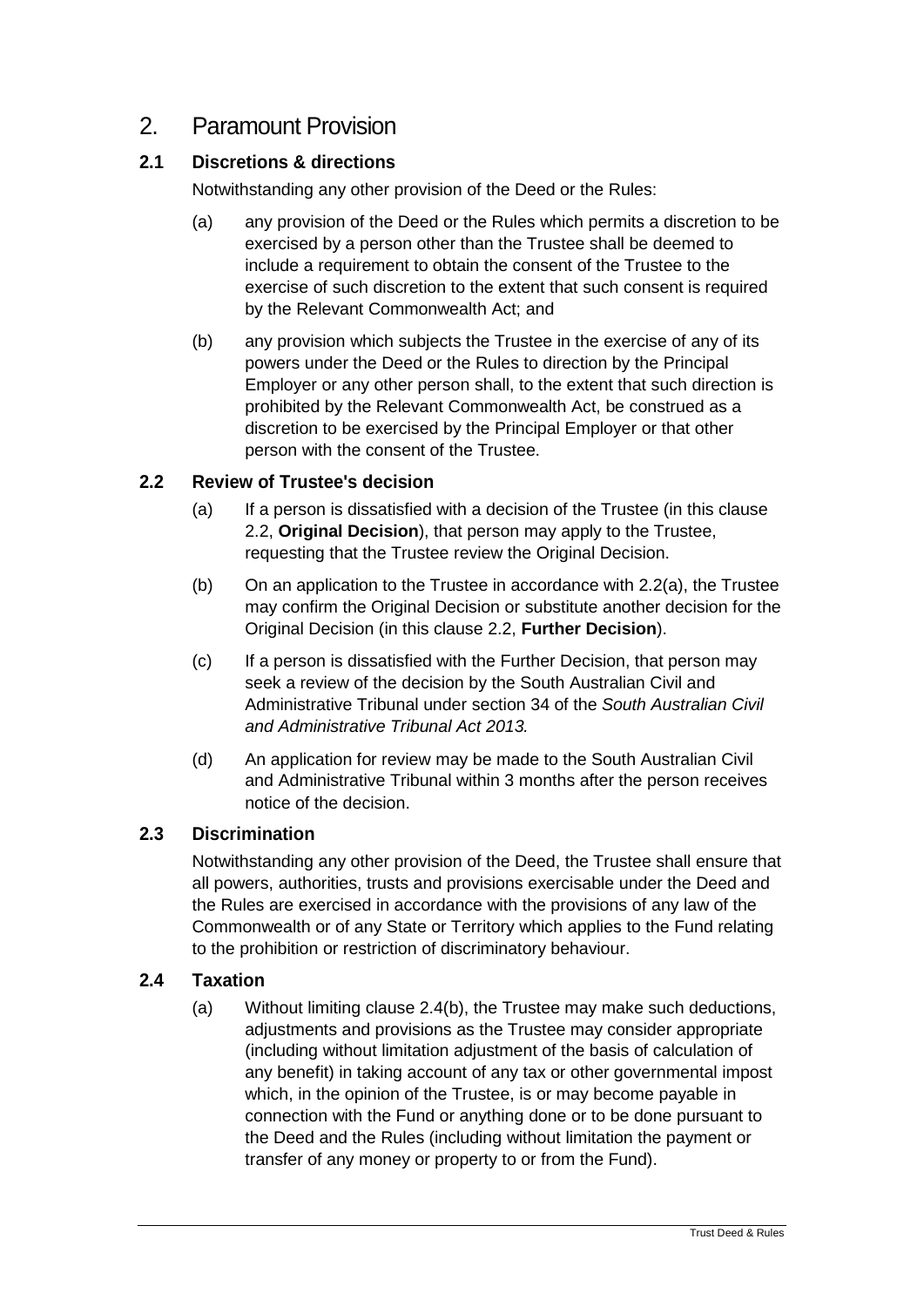<span id="page-19-0"></span>(b) Without in any way limiting any other provision of the Deed or the Rules any common law or other rights the Trustee may have, the amount and conditions of payment of any Post-Insertion Date Benefit shall be adjusted to take account of any such tax or impost in such manner and to such extent as the Principal Employer may notify to the Trustee in writing and the Relevant Commonwealth Act may permit, and any such written notice shall be binding on all interested persons without the need to formally amend the Deed and the Rules.

#### <span id="page-19-2"></span>3. Compliance with Family Law

#### **3.1 Non-Member Spouse not to be Member**

- (a) Subject to clause [3.1\(b\)](#page-19-1) and the Deed and the Rules, the Trustee must not create a new interest in the Fund for or in respect of a Non-Member Spouse under this clause [3](#page-19-2) or make or admit a Non-Member Spouse as a Member of the Fund, unless that Non-Member Spouse otherwise qualifies for membership of the Fund pursuant to Rule 1.1.
- <span id="page-19-1"></span>(b) A Non-Member Spouse who is a Member shall continue as a Member for the purposes of this Deed and the Rules other than in respect of any amount determined under this clause [3](#page-19-2) in respect of the Non-Member Spouse unless otherwise decided by the Trustee pursuant to clause [3.2\(d\)\(iv\).](#page-20-0)

#### **3.2 Trustee may give effect to Family Law Split**

Notwithstanding any other provisions of the Deed and the Rules, , the Trustee is empowered to do or to procure to be done any acts, matters or things that are necessary or desirable in order to comply with the Relevant Commonwealth Act including (but not limited to):

<span id="page-19-3"></span>(a) providing information related to a Member's Superannuation Interest in the Fund in accordance with and as required by the Relevant Commonwealth Act;

For the purpose of any information under clause [3.2\(a\),](#page-19-3) **accrued benefit multiple** as that term is defined in the *Family Law Act 1975*  and the regulations made there under shall be treated as a reference to or such multiple as may be derived from the provisions of the Deed and the Rules for the purposes of calculating a lump sum or pension payable in respect of a Member Spouse's retirement benefit but only taking into account the Member Spouse's Service (and any other periods or past multiples that may be relevant to the multiple calculation under the Deed and the Rules) for the period up to and including the **appropriate date** (as that term is defined in the *Family Law (Superannuation) Regulations 2001*) and where necessary after obtaining the advice of the Actuary;

(b) flagging a Member Spouse's Superannuation Interest or lifting a flag on a Member Spouse's Superannuation Interest or benefit in the Fund where and as required by the Relevant Commonwealth Act;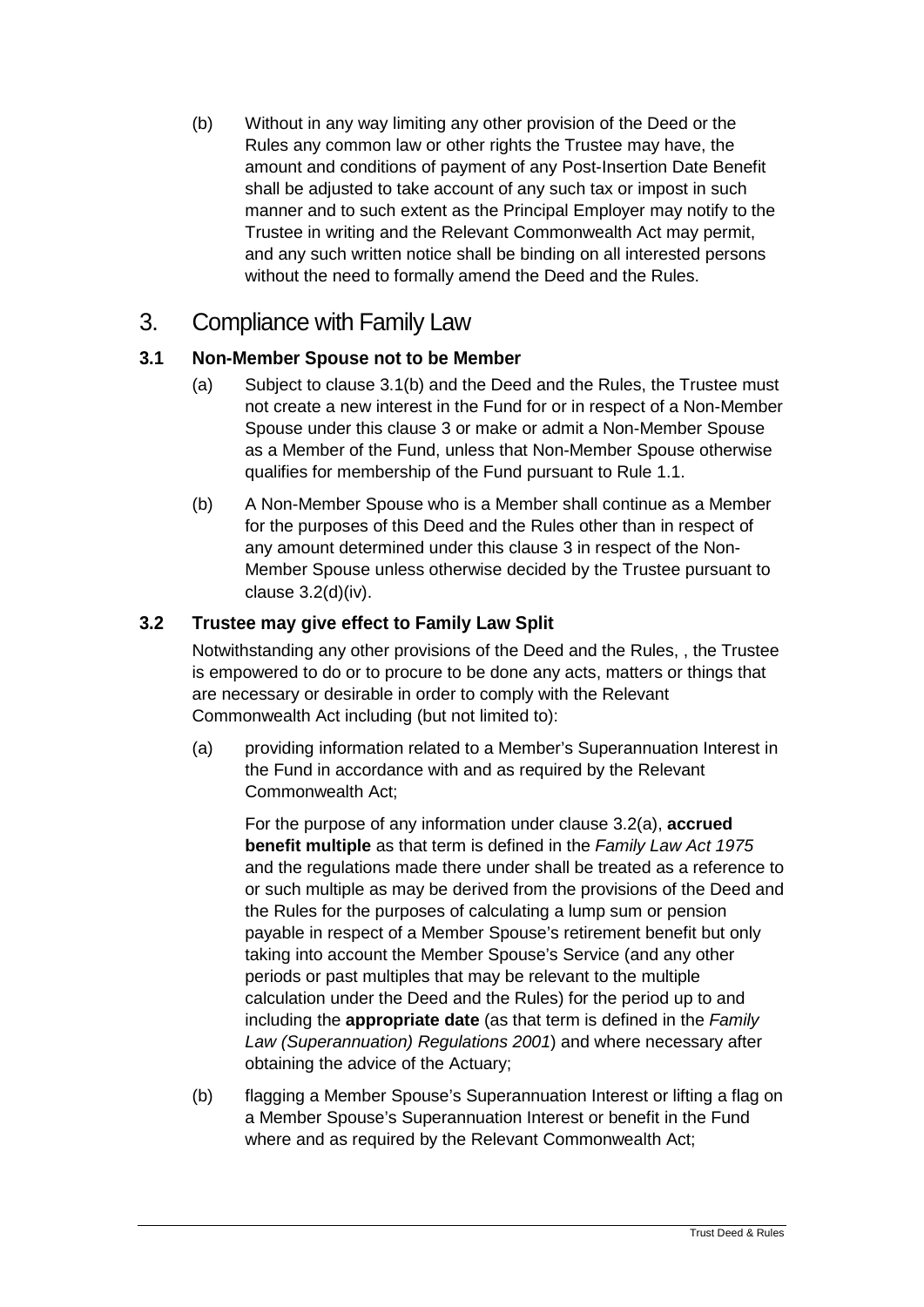- <span id="page-20-1"></span>(c) adjusting or reducing the Member Spouse's Superannuation Interest (including any insured benefit) or any other amount in respect of the Member Spouse to take account of any amount the Trustee considers represents the amount to which a Non- Member Spouse is entitled being calculated having regard to the requirements of the Relevant Commonwealth Act and any acts, matters or things done pursuant to this clause [3](#page-19-2) and the Deed and the Rules; and
- <span id="page-20-3"></span><span id="page-20-2"></span><span id="page-20-0"></span>(d) subject to clause [3.2\(c\):](#page-20-1)
	- (i) transferring or rolling over the amount which the Trustee considers represents the Transferable Benefits in respect of the Non-Member Spouse (or such other amount as the Trustee may determine) to an Approved Benefit Arrangement (including an eligible rollover fund as that term is defined by the Relevant Commonwealth Act) to be held for the benefit of the Non-Member Spouse and subject to and in accordance with the requirements of the Relevant Commonwealth Act with or without the consent of the Non-Member Spouse PROVIDED THAT the benefit payable to any Member (other than the Member Spouse) shall not be reduced as a result of the transfer or rollover;
	- (ii) paying to the Non-Member Spouse an amount which the Trustee considers represents at least the value of the Non-Member Spouse's entitlement at the time of the payment (or such other amount as the Trustee may determine) subject to and in accordance with the requirements of the Relevant Commonwealth Act with or without the consent of the Non-Member Spouse PROVIDED THAT the benefit payable to any Member (other than the Member Spouse) shall not be reduced as a result of the payment;
	- (iii) if clause  $3.2(d)$ (iv) does not apply, recording in the records of the Fund (but not creating an interest) the amount that the Trustee considers represents the amount to which the Non-Member Spouse is entitled having regard to the requirements of the Relevant Commonwealth Act and adjusting or doing any other act, matter or thing (including allocating any Earnings or adjusting for any fees incurred under sub-paragraph (e) hereof) with respect to that record until the Trustee determines to pay. transfer or rollover that amount from the Fund in accordance with clause [3.2\(d\)\(i\)](#page-20-2) or [\(ii\)](#page-20-3) as applicable;
	- (iv) where a Non-Member Spouse is already a Member, the Trustee may transfer all of the lump sum amount which the Trustee considers represents the amount to which the Non-Member Spouse is entitled having regard to the requirements of the Relevant Commonwealth Act into an account held for or to be established in respect of the Non-Member Spouse within the Fund and adjusting or doing any other act, matter or thing (including allocating any Earnings as determined by the Trustee or adjusting for any fees incurred under clause [3.2\(e\)\)](#page-21-0) with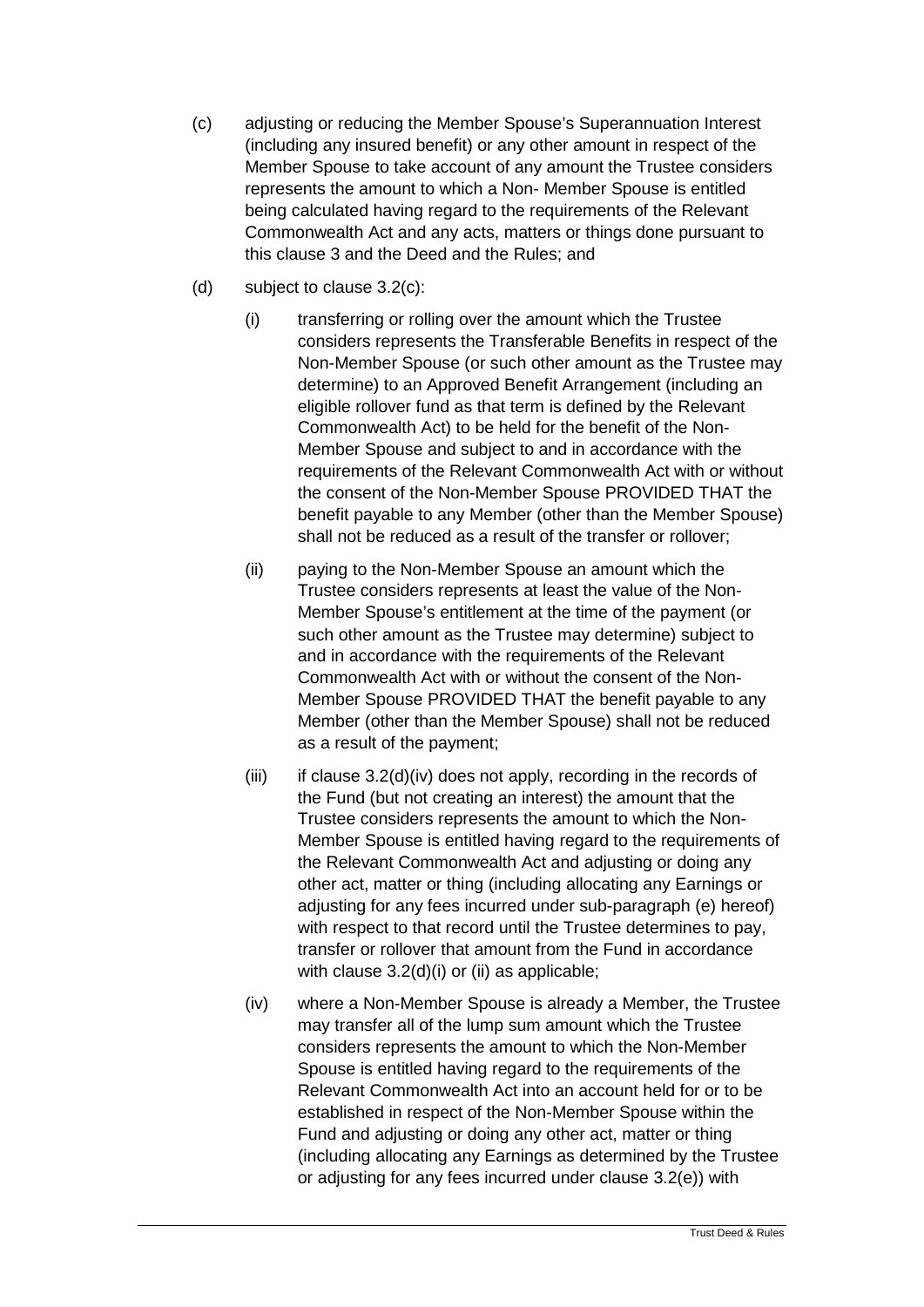respect to that account until the Trustee determines to pay, transfer or rollover that amount from the Fund in accordance with clause [3.2\(d\)\(i\)](#page-20-2) or [\(ii\)](#page-20-3) as applicable;

<span id="page-21-0"></span>(e) imposing any fees, (including charges, taxes or other costs) in relation to any acts, matters or things done by the Trustee under this clause [3](#page-19-2) on such terms and conditions as the Trustee determines (including by deduction from a Member Spouse's account, interest or benefit in the Fund or from the amount to which a Non-Member Spouse is entitled) subject to the Relevant Commonwealth Act.

#### **3.3 Non-Member Spouse**

- (a) Except where a Non-Member Spouse is a Member, a Non-Member Spouse is not a Member or eligible to be admitted as a Member unless that Non-Member Spouse otherwise qualifies for membership of the Fund pursuant to Rule 1.1.
- (b) For the purpose of this clause [3](#page-19-2) and any amount determined for the purpose of this clause [3,](#page-19-2) a Non-Member Spouse (who is not a Member), only has rights to information and other rights as prescribed by the Relevant Commonwealth Act and under this clause [3](#page-19-2) and has no other rights, claims or entitlements (including to any insurance under a policy of group life insurance or otherwise) against the Fund, the Trustee (or any person acting on behalf of the Trustee) under the Deed and the Rules.

#### 4. Power of Investment

- (a) The Trustee may invest the Fund's assets in accordance with the requirements of the Act.
- (b) Notwithstanding anything contained in this clause or elsewhere in the Deed or the Rules to the contrary, loans shall not be made to any Members of the Fund.

#### 1/07/2006 Variation 1

- (c) The Trustee may establish, arrange, purchase and renew insurance of any kind, including:
	- (i) insurance in respect of Members on an individual or a group basis;
	- (ii) trustee liability insurance; and
	- (iii) insurance on the property or other assets of the Fund.
- (d) The Trustee may pay all insurance premiums out of the Fund and where a premium is required to paid out of the Fund, the Trustee may pay such premium out of the Fund.

#### 5. Trustee's powers

(a) The Trustee may enter into and execute all contracts deeds and documents and do all acts and things as it deems expedient for the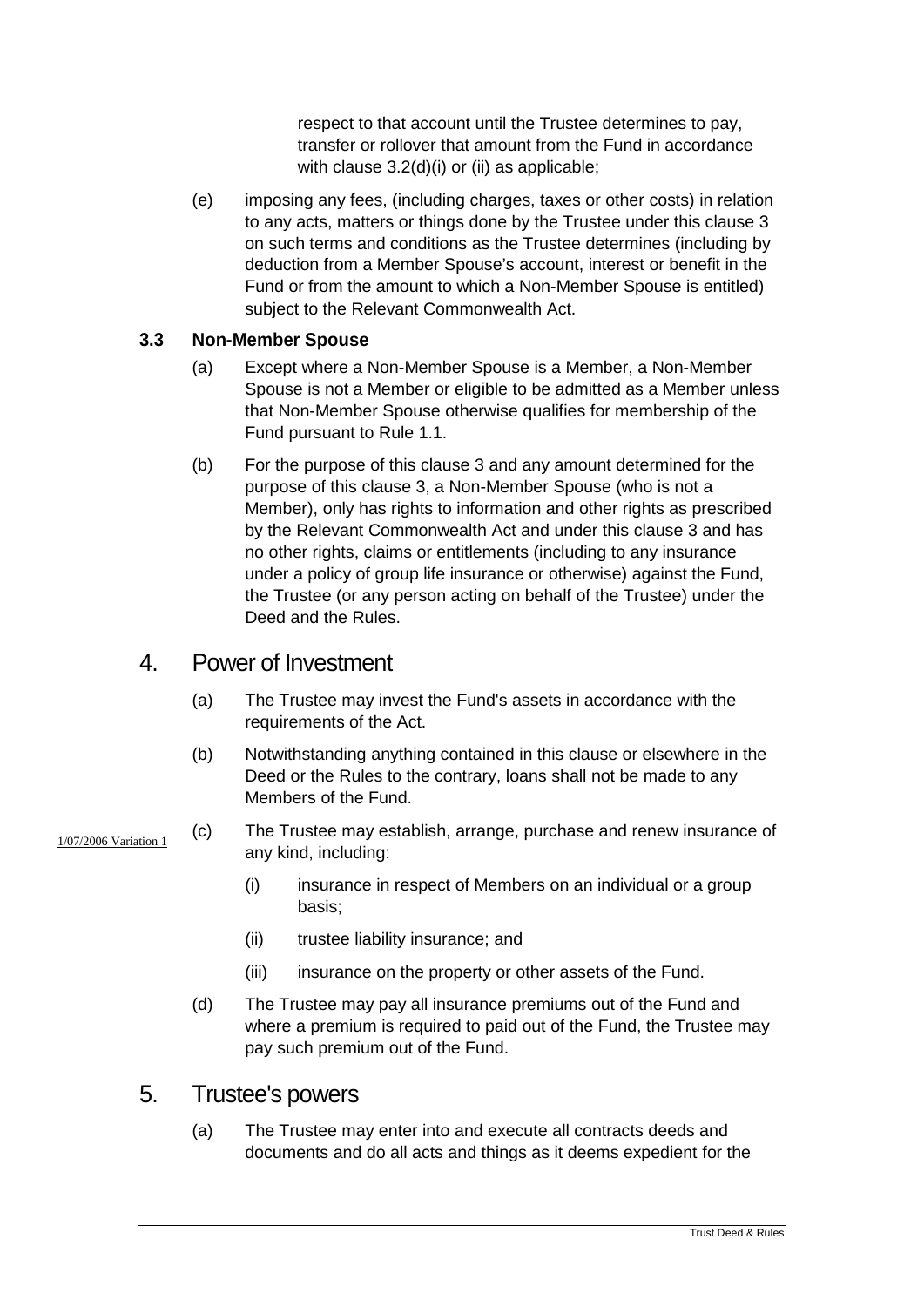purpose of carrying out the trusts and powers conferred upon it by this Deed and the Rules.

- (b) The Trustee in the exercise of the powers vested in it by this Deed and the Rules are to have an absolute and uncontrolled discretion, and may exercise or enforce all or any of the powers from time to time and at any time, or may refrain from exercising or enforcing the same from time to time or at all, and the Trustee's decision as to the interpretation in respect of this Deed and the Rules is to be final and conclusive.
- (c) Neither the Trustee nor any director or officer of the Trustee jointly or individually in respect of the exercise or purported exercise of the Trustee's rights and duties shall hereunder incur any personal responsibility or are liable for anything whatever except a breach of trust knowingly and intentionally committed by the Trustee or any Director or officer of the Trustee, and without derogating from the generality of the foregoing the exemption from liability is to apply in respect of any claims arising out of loss or damage incurred by Members or former Members or their Dependants or legal personal representatives or any other person claiming through any Member or former Member. The Trustee and each director or officer of the Trustee is to be and is hereby indemnified firstly out of the Fund and secondly by the Employer against all claims costs damages and expenses which it may pay or incur in connection with the carrying out of the trusts hereunder or anything herein contained. The indemnity hereby provided may be paid or applied wholly or in part in advance of the liability or cost being incurred without the liability having to be incurred or satisfied or the cost paid as a condition precedent and is to extend to any payment made to any person whom the Trustee or its delegates bona fide believe to be entitled to the same.
- (d) Payment or assignment of a benefit in good faith to a person believed by the Trustee to be entitled to receive it is to be deemed for the purpose of this Deed to be payment or assignment to a person entitled to receive it and is to be a valid discharge to the Trustee of its obligations in respect of the payment or assignment of that benefit.
- (e) No director or officer of the Trustee by virtue of his office is to be disqualified from being a Member of the Fund or from exercising any rights or deriving any benefits as a Member and a director of the Trustee who is or is about to become a Member may be counted in a quorum and vote at any meeting of the directors of the Trustee when the directors are exercising powers pursuant to the Deed or the Rules and may attest the affixing of the common seal of the Trustee notwithstanding that he has an interest in the matter.
- (f) Under no circumstances whatsoever is the Trustee to be in any way liable or responsible in the event of the assets of the Fund proving insufficient for any reason to provide the benefits specified in the Deed or the Rules or any part of these benefits.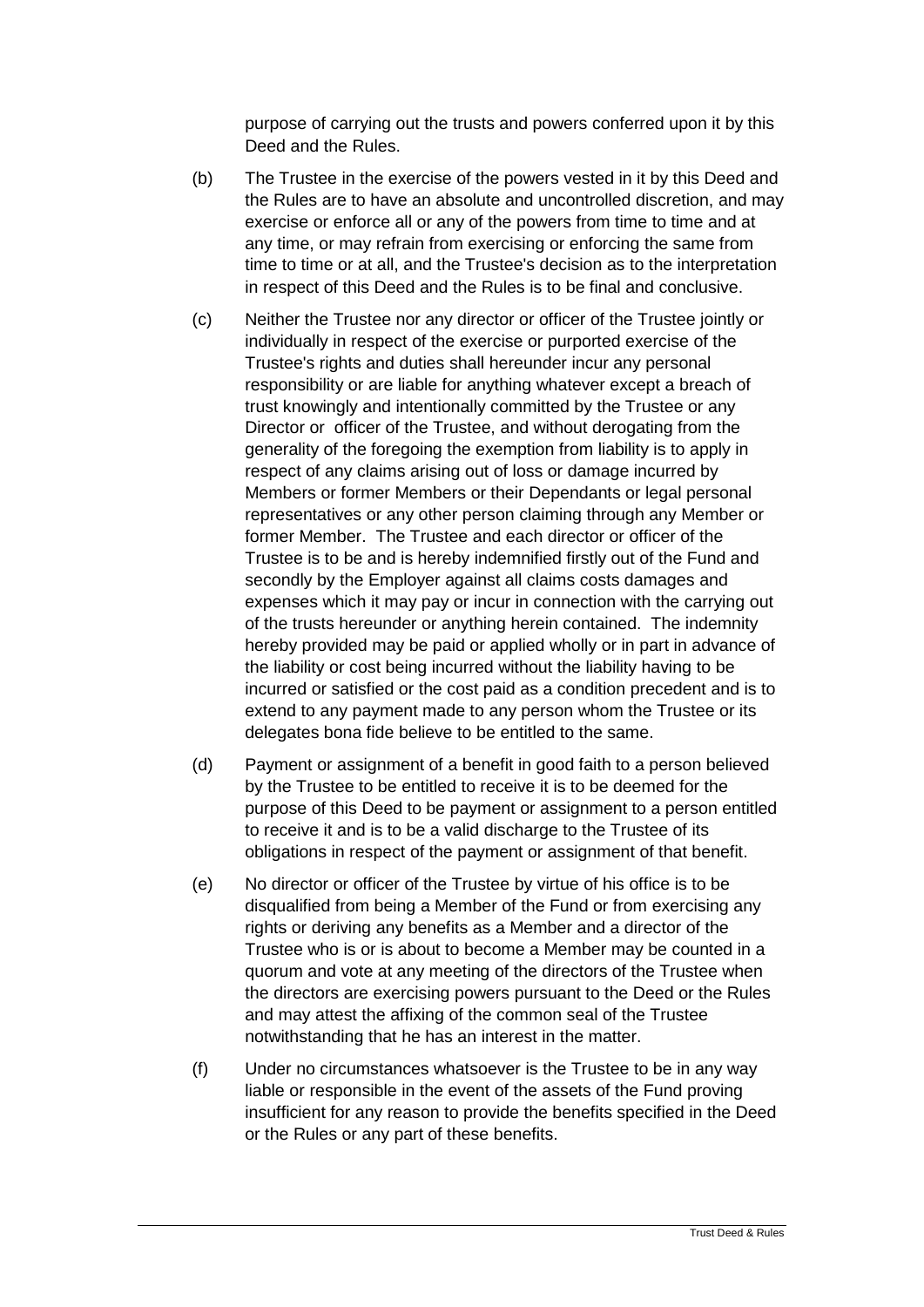- (g) Notwithstanding anything in the Deed and the Rules, but subject to any relevant requirements of a Relevant Commonwealth Act, if the Fund is not then already a State Scheme:
	- (i) the Trustee may make application to the Minister for the purposes of Part 2 of Schedule 3 of the Act; and
	- (ii) the Trustee may pay or transfer or cause to be paid or transferred to the trustee of a State Scheme a Member's (or any other beneficiary's) interest in the Fund (and such additional amount as is agreed between the Trustee and the Principal Employer whether on an allocated or unallocated basis) without obtaining the consent of the Member (or other beneficiary) to such transfer, and the receipt of the trustee of that State Scheme shall be sufficient discharge to the Trustee in respect of the trusts of the Deed and the Trustee shall not in any way be responsible for the payment or disposal by the trustee of the State Scheme of the amount so paid or transferred.

#### 6. The Trustee

- (a) Subject to clause [6\(b\),](#page-23-1) the Company shall be the Trustee.
- (b) During any Relevant Period, the Board shall be the Trustee.

#### <span id="page-23-1"></span><span id="page-23-0"></span>7. Consultative Committee

#### **7.1 Limited application**

Clauses 7.2 to 7.8 only apply during any Relevant Period.

**7.2 Composition of Consultative Committee – from 1 July 2007**

From 1 July 2007, the Consultative Committee shall consist of 5 members, being:

- (a) two Employer Representatives;
- (b) two Member Representatives; and
- (c) the Minister's Representative.

#### **7.3 Appointment & removal of Employer Representatives**

The Principal Employer may appoint or remove an Employer Representative at any time by giving notice in writing to the Trustee.

#### **7.4 Appointment & removal of Member Representatives**

The procedures for electing Member Representatives are as follows:

*(a) Appointment of Returning Officer*

The Trustee, after consulting with the Principal Employer, must appoint a person (in this clause [7,](#page-23-0) **Returning Officer**) who will be responsible for the election procedure for Member Representatives.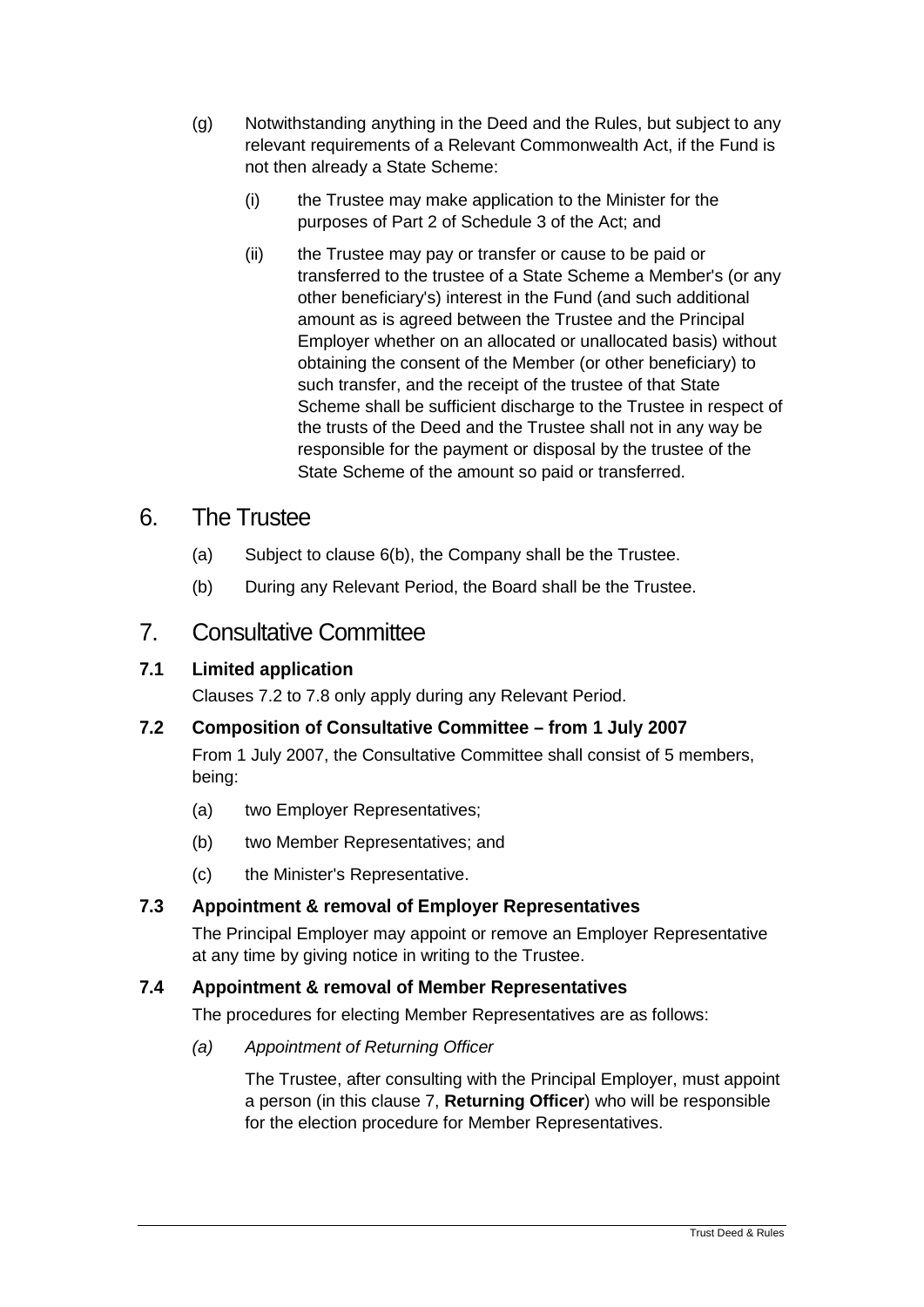#### *(b) Notice of election*

The Returning Officer must issue a notice of election to each member at least 28 days prior to the election date.

- *(c) Nominations*
	- (i) Each candidate must be a person who is a Member when the notice is given, and who is still a Member on the election date.
	- (ii) The candidate must consent in writing to the nomination and make such declaration as may be required by the Returning Officer or the Trustee.
	- (iii) The Returning Officer must only accept nominations received at least 14 days prior to the election, and which are supported and countersigned by five (5) other Members.
- *(d) Election by secret ballot*
	- (i) If the number of candidates nominated does not exceed the number of positions vacant, the candidates shall be deemed to have been elected.
	- (ii) If the number of candidates nominated exceeds the number of positions vacant, the Returning Officer must issue a ballot paper to each relevant member and determine the method of voting to be used in the ballot. The ballot paper must state the return date, the name and address of the Returning Officer, and the method of voting.
	- (iii) The Returning Officer may issue the ballot papers and allow Members to cast their vote by electronic means, providing the Returning Officer is satisfied that the electronic system used to cast votes ensures that:
		- (A) each Member is only able to submit one (1) vote; and
		- (B) each Member's vote remains confidential and is not disclosed to another Member, the Trustee, the Administrator of the Scheme or to any other person except for the Returning Officer.
	- (iv) Only Members can vote.
	- (v) The voting system and rules shall be determined at the discretion of the Returning Officer.
	- (vi) The Returning Officer must keep the ballot papers secure and confidential for 12 months following the election.
- *(e) Notice of result of election*

The Returning Officer must within 14 days of the election date issue a notice to Members and the Trustee setting out the number of votes received by each candidate and identifying the successful candidate(s).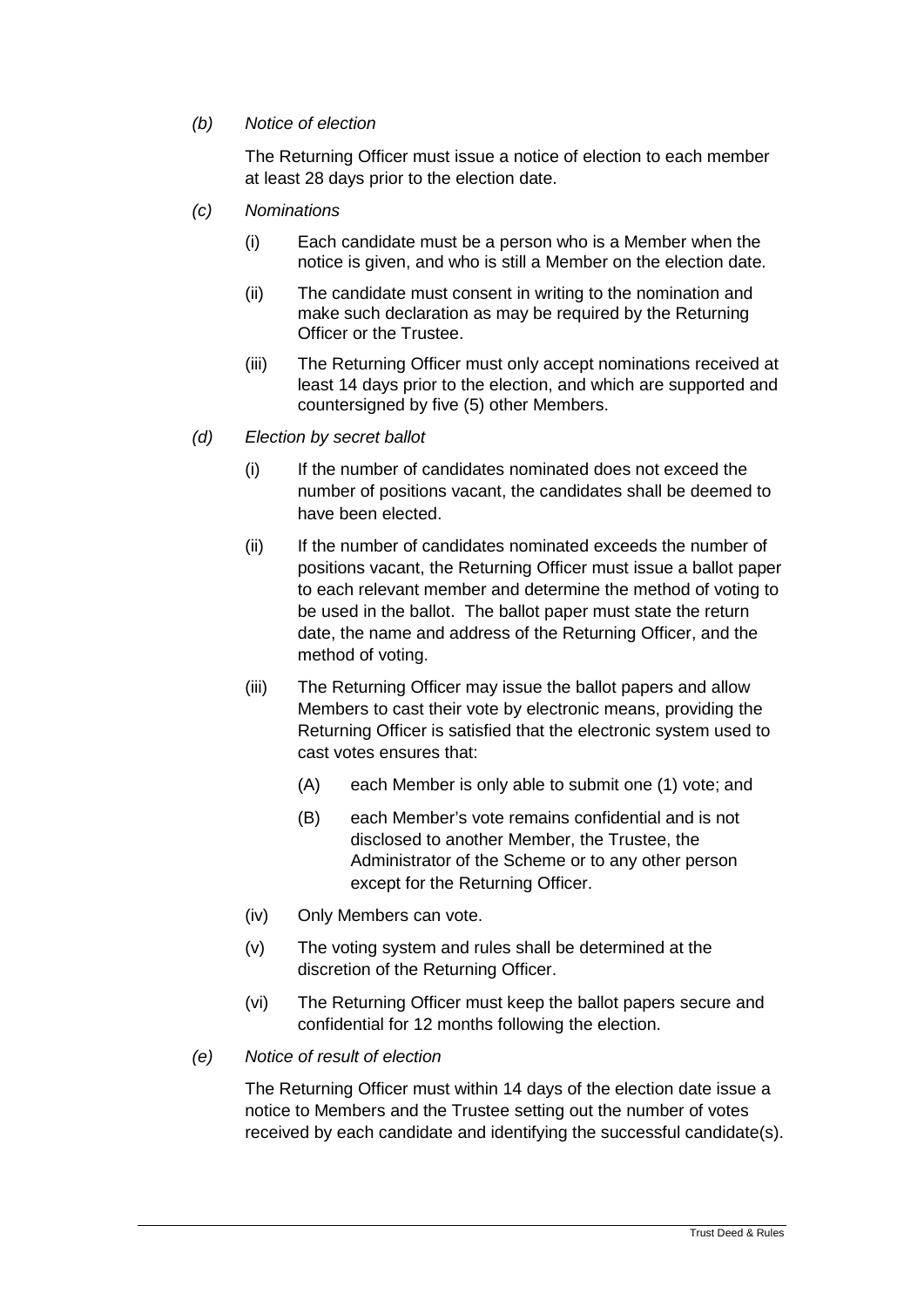#### *(f) Frequency of elections*

An election of Member Representatives must be held at least once every three years. A Member Representative may stand for re-election after completion of each three year term.

#### *(g) Removal of Member Representatives*

The Consultative Committee must remove a Member Representative if:

- (i) the Member Representative ceases to be a Member or ceases to be an employee of the Principal Employer;
- (ii) the Member Representative resigns by written notice to the Consultative Committee;
- (iii) the Member Representative is disqualified because of offences for dishonest conduct, insolvency; or
- (iv) the Member Representative becomes mentally or physically incapacitated

#### **7.5 Vacancies**

- (a) Where there is a vacancy in an Employer Representative's position on the Consultative Committee, the Principal Employer must appoint another person to fill that vacancy.
- <span id="page-25-0"></span>(b) Where there is a vacancy in a Member Representative's position on the Consultative Committee:
	- (i) the candidate with the most number of votes at the most recent election of Member Representatives who was not elected as a Member Representative will be appointed to fill that vacancy; or
	- (ii) if the candidate referred to in clause  $7.5(b)(i)$  is unwilling or unable to fill that vacancy, the Returning Officer must arrange a new election to fill that vacancy.
- (c) Where there is a vacancy in the Minister's Representative's position on the Consultative Committee, the Minister must appoint another person to fill that vacancy.

#### **7.6 Functions**

The functions that the Consultative Committee may undertake include the following:

- (a) act as a consultative body in relation to superannuation issues that have a significant impact on employees of the Principal Employer;
- (b) such other things as the Trustee, the Principal Employer and the Consultative Committee may agree from time to time.

#### **7.7 Rules of operation of the Consultative Committee**

(a) The Consultative Committee will meet formally on dates determined by the Committee, but no less frequently than once every six calendar months.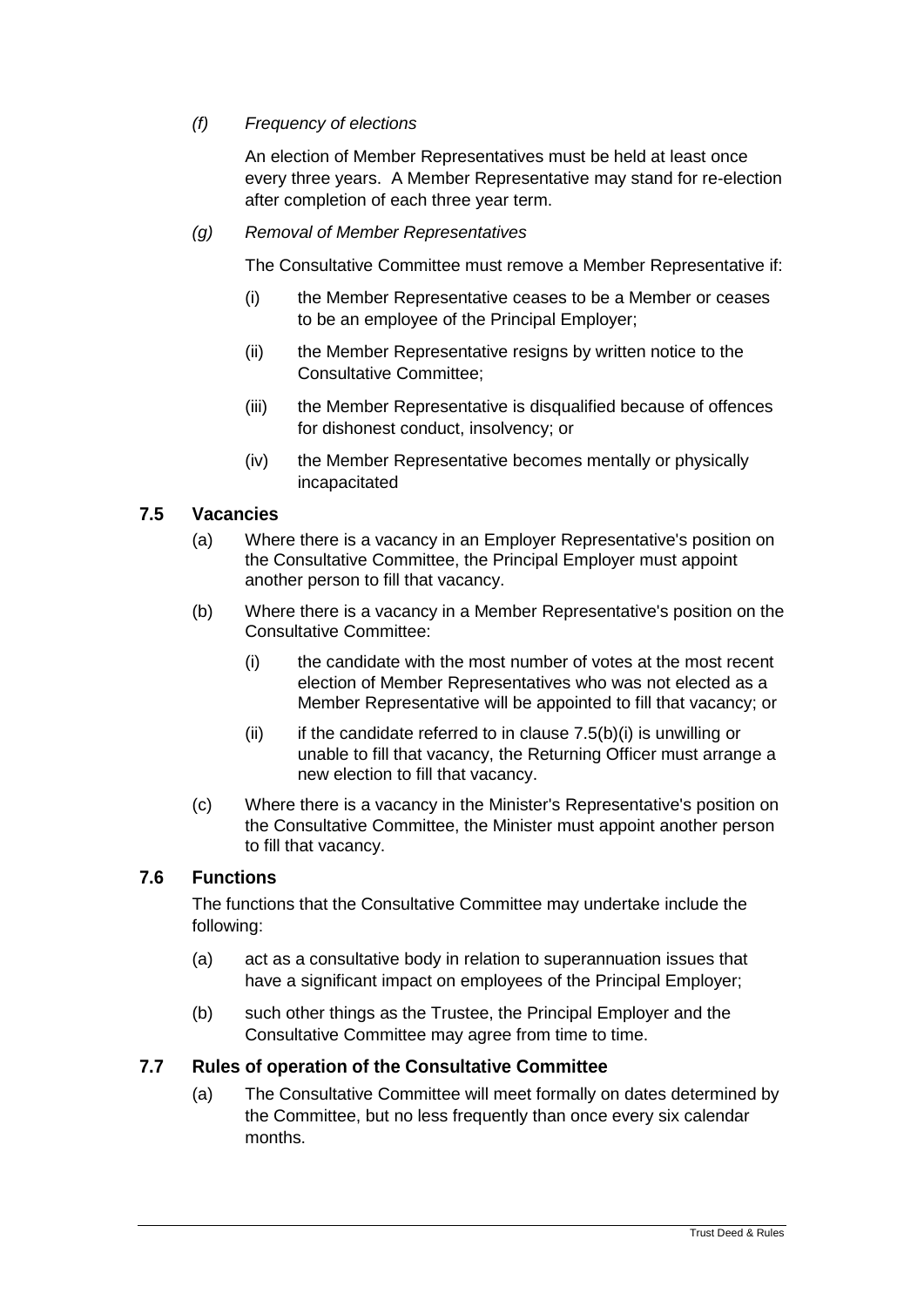- (b) The Consultative Committee must provide the Trustee with a copy of the minutes of each meeting of the Consultative Committee, within five days of that meeting.
- (c) Subject to clause [7.7\(d\),](#page-26-1) the Consultative Committee will establish such rules as it determines, and as the Trustee may approve, in relation to the holding and conduct of its meetings.
- <span id="page-26-1"></span>(d) Unless the Consultative Committee determined otherwise, the Minister's Representative shall not be entitled to vote on decisions and resolutions of the Consultative Committee, except where there is a tied vote, in which case the Minister's Representative shall have a casting vote.

#### <span id="page-26-2"></span>8. Accounts & audits

- (a) The Trustee shall cause to be prepared and maintained in respect of each financial year:
	- (i) proper accounts of amounts paid to SuperSA for the purposes of the Fund;
	- (ii) proper accounts of payment to, on behalf of, or in respect of, Members;
	- (iii) proper accounts of any associated receipts and payments;
	- (iv) financial statements in relation to those receipts and payments; and
	- (v) such other records and accounts as the Trustee considers to be necessary or expedient.
- (b) The Auditor may at any time, but at least annually, audit:
	- $(i)$  the accounts and financial statements referred to in clause  $8(a)$ ; and
	- (ii) any other accounts or financial statements of the Fund.

#### <span id="page-26-0"></span>9. Appointment of advisers

The Trustee may employ and remunerate from the Fund managers investment managers consultants auditors advisers accountants medical practitioners actuaries counsel solicitors brokers agents custodian trustees and others whether persons firms or corporations as it sees fit, and may delegate to any person firm or corporation any of the powers and duties conferred upon it under this Deed and the Rules to be exercised subject to conditions and restrictions as the Trustee thinks fit, and may deliver to that person firm or corporation any assets comprised in the Fund, and is not to be liable for any act default neglect or misconduct of that person firm or corporation nor for any loss occasioned by acting on the advice of that person firm or corporation (whether or not the advice referred to has been obtained by the Trustee).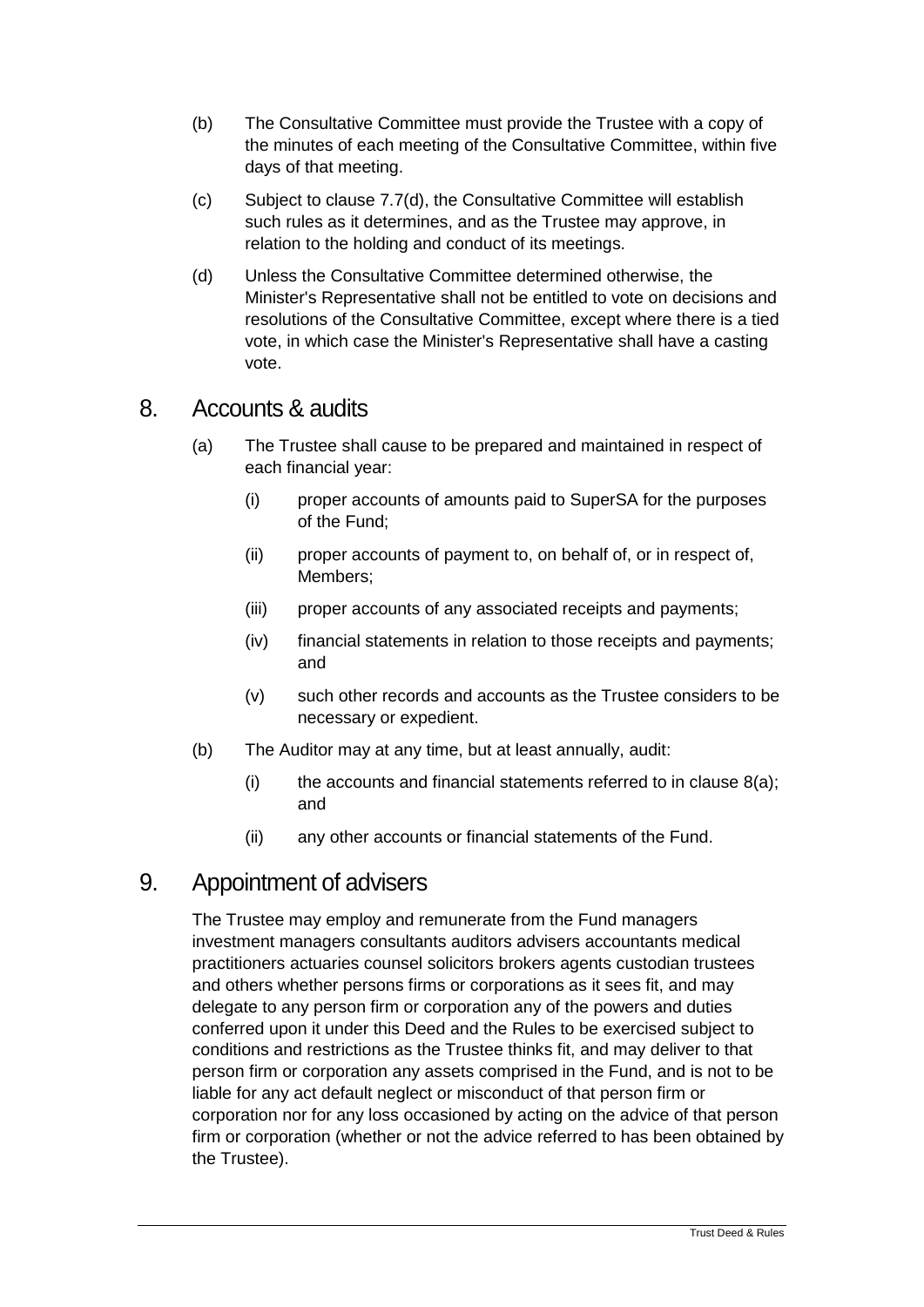#### <span id="page-27-0"></span>10. Amendments

- (a) The provisions of this Deed and the Rules (including the provisions of this clause) may be amended altered modified or added to by deed entered into between the Trustee and the Principal Employer, with effect from a date specified in that deed or resolution which may be on before or after the date on which that deed is executed or the resolution is made, but provided always that if any of the Members presently entitled to benefits are adversely affected in relation to those benefits as a result, any such amendment, alteration, modification or addition may only be made with the written consent of at least three quarters of those Members unless:
	- (i) the Actuary has certified in writing that the amendment will not materially reduce or adversely affect the value of the interest in the Fund of any Member or Dependant accrued with respect to Service prior to the date of the amendment; or
	- (ii) the Actuary has certified in writing that, to the extent to which the value of the interest in the Fund of any Member or Dependant is reduced or adversely affected, a benefit substantially equivalent or greater in value will be substituted for it; or
	- (iii) the Actuary has certified in writing first, that by the amendment the Employer will become committed to provide increased contributions or other payments for greater benefits; second, that to the extent that there will be any reduction in or adverse affect on the value of the interest of any Member in the Fund in relation to benefits payable in some circumstances, the greater benefits that will become payable in other circumstances at least offset in value any reduction or adverse affect; and third, that he recommends the amendment; or
	- (iv) the principal purpose of the amendment is to adjust the contributions of the Principal Employer and of any or all Members and the benefits payable to or in respect of any or all Members by the amount which the Principal Employer, after obtaining the advice of the Actuary, considers reasonable, where any Employer or Member is legally required to pay or considers it expedient to pay moneys to a fund or scheme established for the purpose of providing superannuation benefits having government support or recognition, whether in the Commonwealth of Australia or any State or Territory thereof or any other country, state or territory, or where any Member or Dependant derives or is likely to derive substantial benefits from the implementation or amendment of that fund or scheme.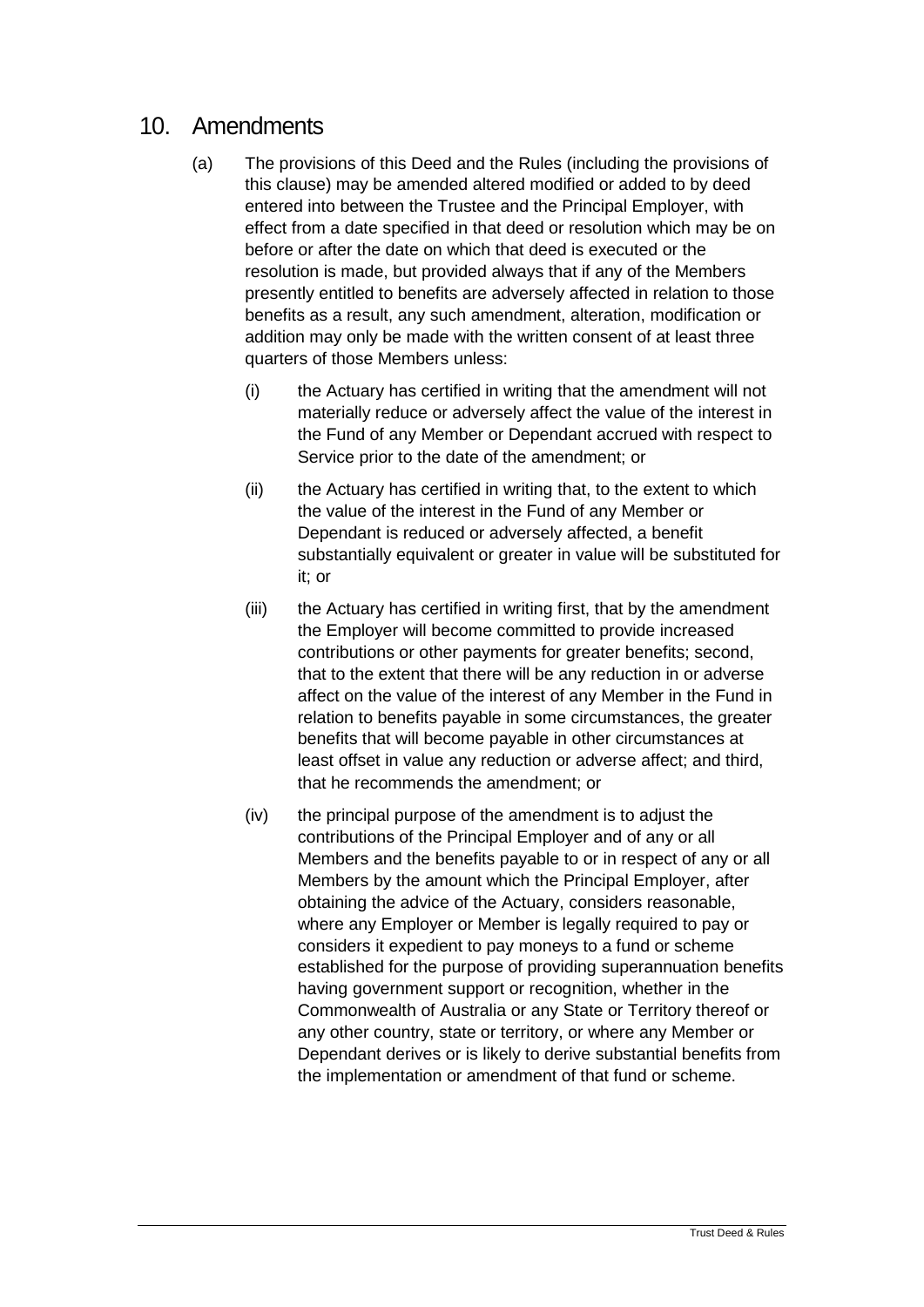- <span id="page-28-1"></span><span id="page-28-0"></span>(b) Notwithstanding clause [10\(](#page-27-0)a), the right or claim of a Member or beneficiary (in clauses [10](#page-27-0)[\(b\),](#page-28-0) [\(c\),](#page-29-0) [\(d\)](#page-29-1) and [\(e\),](#page-30-0) **beneficiary**) to accrued benefits, and the amount of those accrued benefits, must not be altered adversely to the beneficiary by amendment of the Deed or Rules or by any other act carried out, or consented to, by the Trustee, unless:
	- (i) in the case of an alteration that does not relate to minimum benefits:
		- (A) subject to clause [10\(c\),](#page-29-0) written consent to the alteration has been given by:
			- (I) the beneficiary; and
			- (II) if the benefits are subject to a payment split, the non-member spouse; or
		- (B) the Commissioner has consented in writing to the alteration after the alteration has been approved by at least two-thirds of all of the beneficiaries of the fund who are affected by it, in accordance with the procedures specified in clause [10\(d\);](#page-29-1) or
	- (ii) the alteration is necessary for compliance with the Relevant Commonwealth Act (assuming that Act applied to the Fund); or
	- (iii) the alteration is expressly permitted by SIS (assuming that SIS applied to the Fund) or
	- (iv) the alteration:
		- (A) is solely for the purpose of rectifying a mistake which has resulted in a beneficiary's right or claim to accrued benefits, or the amount of the beneficiary's accrued benefits, being advantageously altered; and
		- (B) the Commissioner has approved the alteration; or
	- (v) the alteration:
		- (A) affects only the benefits of members in respect of whom assessments under section 15 of the *Superannuation Contributions Tax (Assessment and Collection) Act 1997*  have been made; and
		- (B) serves to enable the Trustee:
			- (I) to be reimbursed for an amount paid, or to be paid, under that Act and the *Superannuation Contributions Tax (Imposition) Act 1997*; or
			- (II) in relation to an amount paid before reimbursement occurs — to charge interest on the amount paid; or
	- (vi) the alteration is made:
		- (A) to give effect to a payment split; or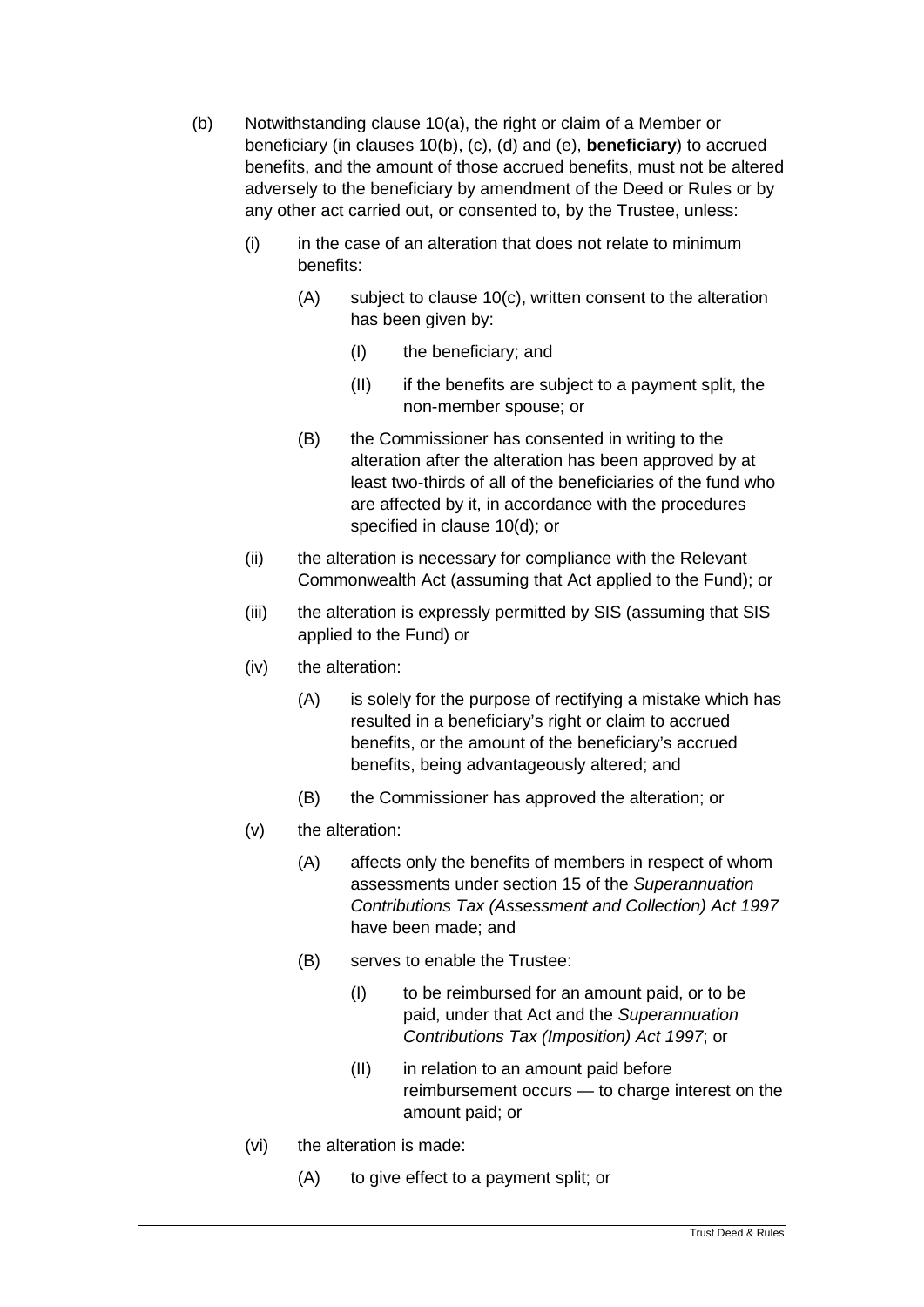- (B) to satisfy regulation 14G of the *Family Law (Superannuation) Regulations 2001*; or
- (vii) the alteration enables the Trustee to be reimbursed for an amount paid, or to be paid, under section 24 of the Government Co-contribution Act.
- <span id="page-29-0"></span>(c) A consent referred to in clause  $10(b)(i)(A)$  is not effective for the purposes of this clause unless, before the consent is given:
	- (i) the Trustee has given to the beneficiary a notice that:
		- (A) informs the beneficiary that it is proposed that the beneficiary's right or claim to accrued benefits, or the amount of those benefits, be affected adversely; and
		- (B) explains the effect of the alteration on the beneficiary's rights or claims to accrued benefits and the amount of those benefits; and
		- (C) provides any other information that the Trustee reasonably believes a beneficiary would expect to be told about the proposed alteration; and
	- (ii) if the benefits are subject to a payment split, the Trustee has given a copy of the notice to the non-member spouse; and
	- (iii) the beneficiary, and the non-member spouse (if any), have been allowed adequate time to consider the proposed alteration and its effect on the beneficiary's rights or claims to accrued benefits and the amount of those benefits.
- <span id="page-29-1"></span>(d) For the purposes of clause [10\(b\)\(i\)\(A\),](#page-28-1) the procedures to be followed in obtaining the approval of beneficiaries are as follows:
	- (i) the Trustee must send to each beneficiary who would be adversely affected by the alteration a notice that:
		- (A) informs the beneficiary that it is proposed that the beneficiary's right or claim to accrued benefits, or the amount of those benefits, be affected adversely; and
		- (B) explains the effect of the alteration on the beneficiary's rights or claims to accrued benefits and the amount of those benefits; and
		- (C) explains that the alteration requires:
			- (I) the approval of at least two-thirds of all of the beneficiaries of the fund who are affected by it, obtained by ballot in accordance with this subclause; and
			- (II) the consent of the Commissioner; and
		- (D) explains the manner in which the beneficiary can cast his or her vote in relation to the ballot; and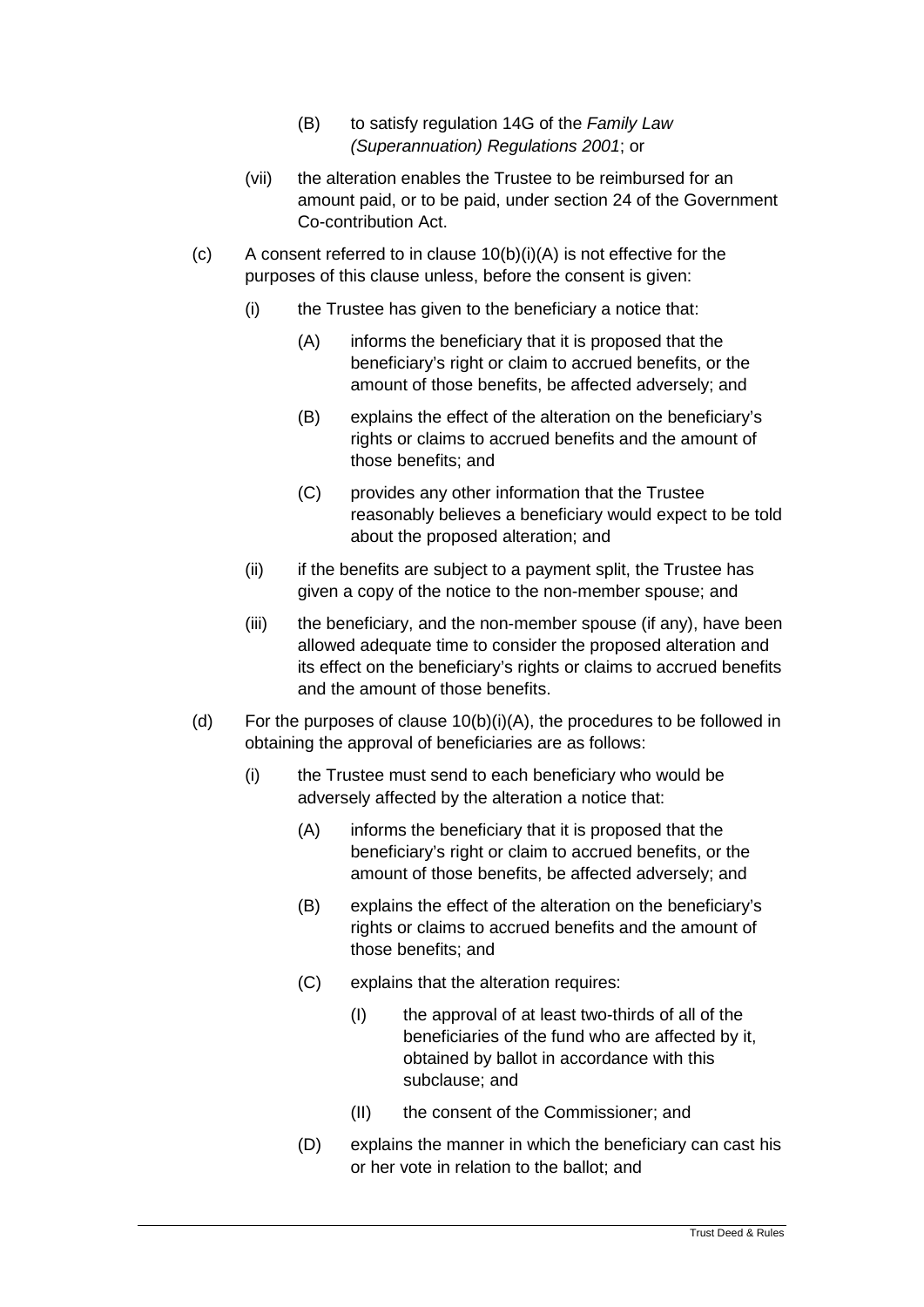- (I) provides any other information that the Trustee reasonably believes a beneficiary would expect to be told about the proposed alteration;
- (ii) the ballot must be conducted in a manner that ensures that each beneficiary is given not less than 21 days to consider the notice and the proposed alteration before voting.
- <span id="page-30-0"></span>(e) An approval referred to in clause  $10(b)(i)(A)$  is not effective for the purposes of this clause [10](#page-27-0) unless, at least 21 days before the giving of that approval, the Trustee has given to each beneficiary who would be adversely affected by the alteration a notice that:
	- (i) informs the beneficiary that it is proposed that the beneficiary's right or claim to accrued benefits, or the amount of those benefits, be affected adversely; and
	- (ii) explains the effect of the alteration on the beneficiary's rights or claims to accrued benefits and the amount of those benefits and
	- (iii) provides any other information that the Trustee reasonably believes a beneficiary would expect to be told about the proposed alteration.
- (f) A word or expression used in clause  $10(b)$ , [\(c\),](#page-29-0) [\(d\)](#page-29-1) and [\(e\)](#page-30-0) which is defined in SIS has the same meaning in that clause.
- (g) Section 35b of the *Trustee Act 1936* (SA) shall not apply to the Fund or this Deed.

#### 11. Termination of the Fund

If the Principal Employer from any cause whatsoever ceases to carry on business, or an order is made or an effective resolution is passed for the winding up of the Principal Employer (unless the winding up is for the purpose of reconstruction or amalgamation and the new company then formed has the necessary power and agrees with the Trustee to take the place of the Principal Employer in the Fund) the Fund is to be dissolved, and all moneys and other assets of the Fund after payment of any expenses incurred by the Fund in the administration hereof are to be distributed by the Trustee after obtaining the advice of the Actuary in any manner which it considers equitable taking into account the provisions of this Deed and the Rules and any other circumstances which it considers relevant, and every Member or other person claiming through or under a Member, former Member, or deceased Member is to accept the benefits allotted to him by the Trustee in full discharge of all claims in respect of any rights or benefits under this Deed or the Rules or otherwise in connection with or arising out of the Fund, and all decisions of the Trustee in respect of any benefit are final and conclusive.

### <span id="page-30-1"></span>12. Cessation of Contributions

(a) Notwithstanding anything contained in this Deed or in the Rules any the Principal Employer may at any time for any reason or without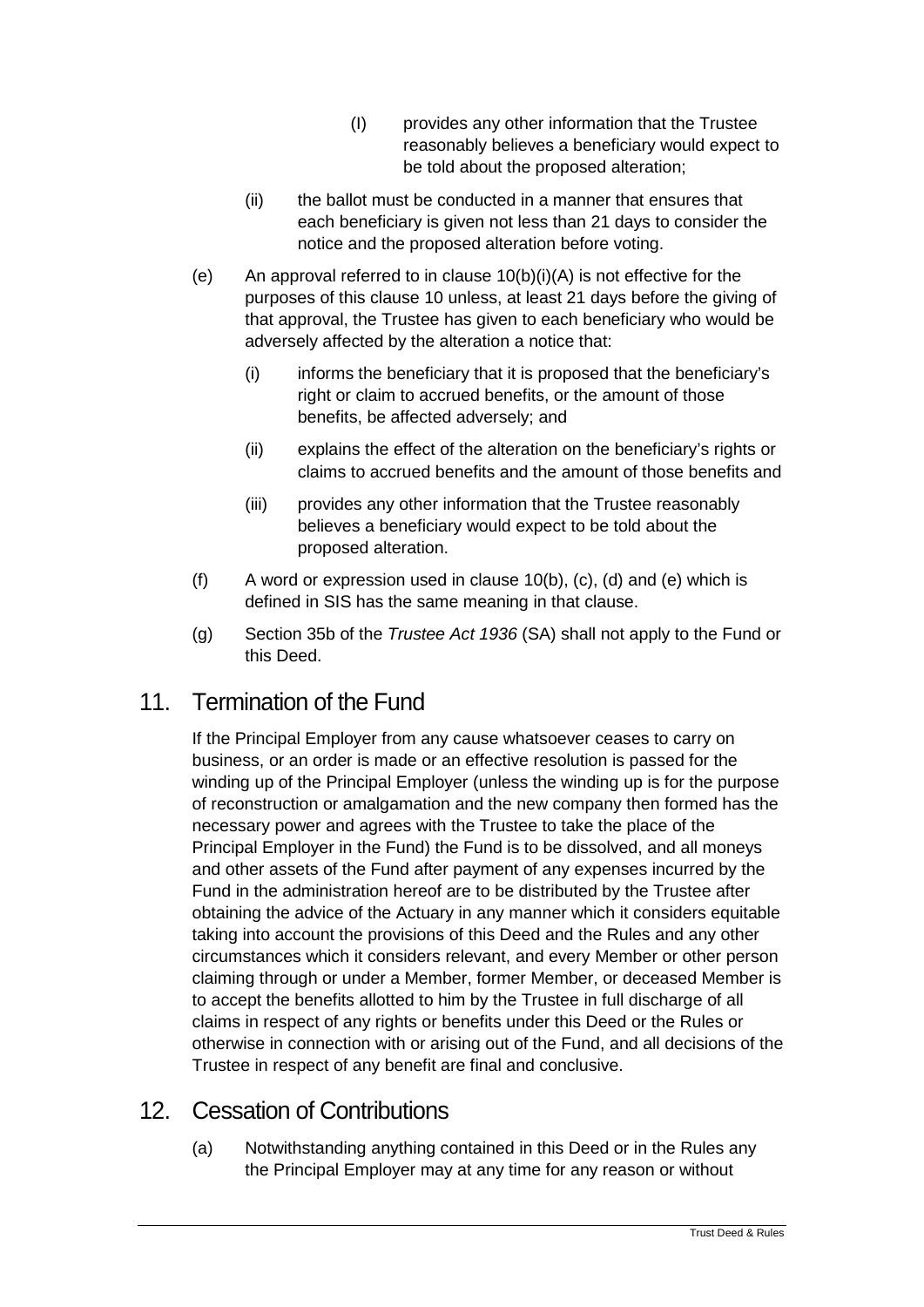assigning any reason terminate its contributions to the Fund by giving to the Trustee and to each of its Employees who are Members not less than 24 hours' notice in writing of its intention so to do. Upon the expiration of that notice all liability of the Principal Employer to contribute to the Fund ceases PROVIDED HOWEVER THAT the Principal Employer nevertheless is required to make its agreed contributions up to the date of expiration of the notice. As from the date of expiration of that notice:

- (i) no further Employee of the Principal Employer may become a Member; and
- (ii) no further contributions may be made to the Fund by or in respect of any Member who is an Employee of the Principal Employer other than arrears (if any) of contributions due up to the said date.
- (b) As soon as possible after the receipt of a notice from an the Principal Employer pursuant to clause [12\(a\),](#page-30-1) the Trustee is to determine after obtaining the advice of the Fund Actuary a benefit in respect of each Member who is an Employee of the Principal Employer giving notice, or in the sole discretion of the Trustee certain former Members to the exclusion of others who were Employees of the Principal Employer, in lieu of any benefit which would or might otherwise have become payable to that Member pursuant to the provisions of this Deed and the Rules, and the benefit so determined shall be advised in writing to each such Member or former Member and becomes payable on his ceasing to be in the Service of the Principal Employer or on his death in Service and is to be paid in the manner provided in the Rules. The decisions of the Trustee in respect of any benefit are final and conclusive and each Member and any person claiming under him is to accept the benefit so determined in full discharge of all claims upon the Fund and have no further claims whatsoever in respect of any rights or benefits under this Deed or the Rules or otherwise in connection with or arising out of the Fund.

#### <span id="page-31-2"></span><span id="page-31-1"></span>13. Forfeiture of entitlements

- (a) Subject to clause [13\(b\),](#page-31-0) no interest in the Fund shall be assignable at law or in equity either in whole or in part and (except as otherwise expressly provided in the Deed or the Rules) if any Member or beneficiary who may become entitled or is entitled to such interest does or causes or permits to be done any act or thing or if some event shall happen whereby all or any part of the Member's or beneficiary's interest in the Fund would whether by the Member's or beneficiary's own act or by operation of the law or otherwise become payable to or vested in any other person or persons, then such interest shall be forfeited and neither the Member nor beneficiary nor any person claiming under or in respect thereof shall have any further claim or right in respect of that interest.
- <span id="page-31-0"></span>(b) Clause [13\(a\)](#page-31-1) shall not apply to cancel, forfeit, reduce, qualify or confer a discretion relating to the beneficial interest of a Member or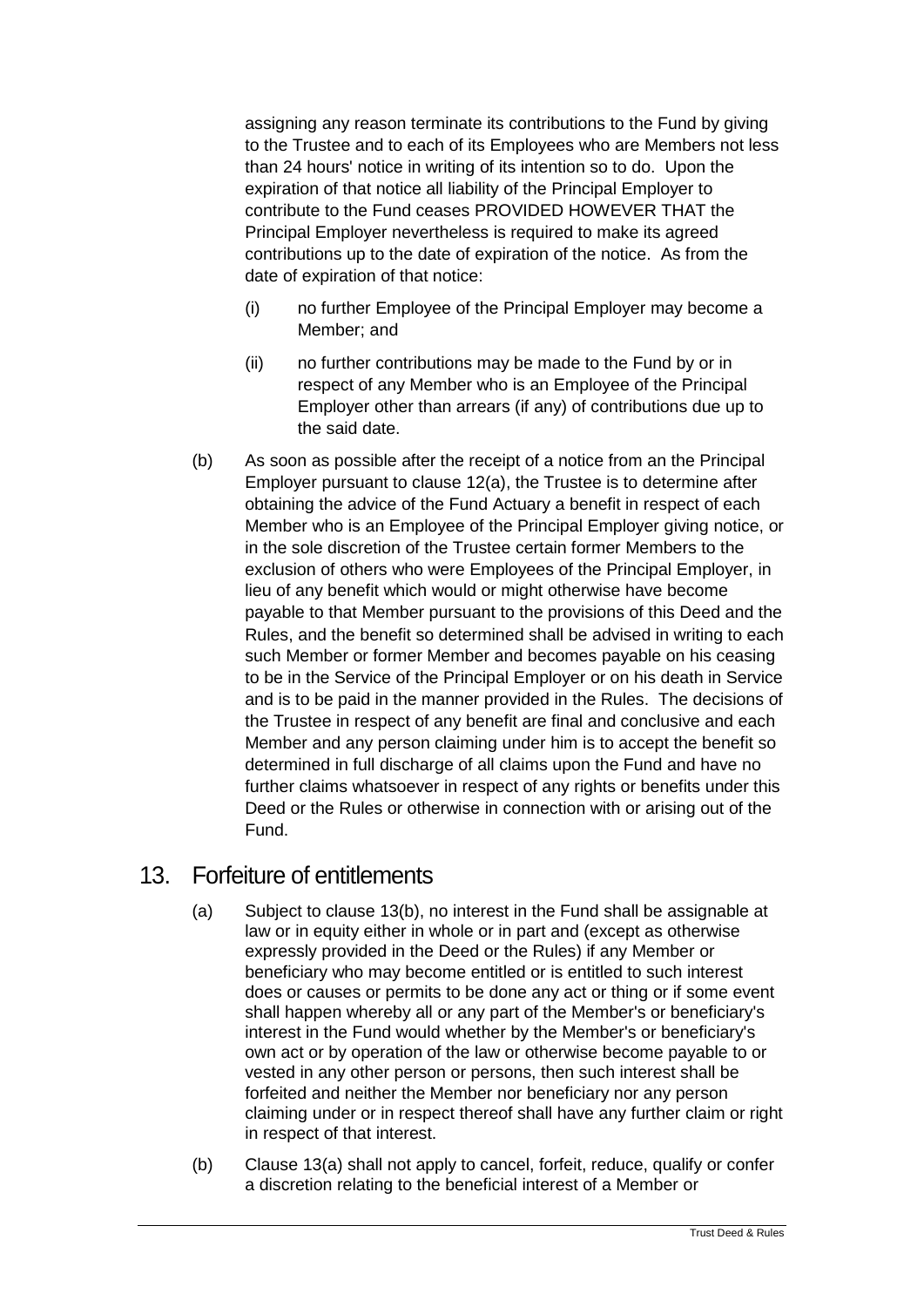beneficiary in the Fund in the event that the Member or beneficiary becomes bankrupt, commits an act of bankruptcy or executes a deed of assignment or deed of arrangement under the *Bankruptcy Act 1966* or in any other event where the law prohibits such an application.

- <span id="page-32-0"></span>(c) Subject to the Deed and the Rules, in the event of forfeiture under clause [13\(a\),](#page-31-1) the Trustee may pay or apply as the Trustee may see fit for the benefit of the Member or beneficiary concerned or the Dependants thereof (or any one or more of them to the exclusion of the other or others as the Trustee may determine) any sum or sums not exceeding altogether the amount which would have been payable to or in respect of that Member or beneficiary if such forfeiture had not occurred.
- (d) The Trustee may adjust the rights, benefits and interests of a Member or beneficiary (and of any person otherwise entitled to claim under or in respect of the Member or beneficiary) in such manner and to such extent as the Trustee may consider appropriate and equitable in effecting and taking account of any forfeiture under this clause PROVIDED THAT, if after a forfeiture occurs in respect of a Member or beneficiary in accordance with this clause, the Trustee is of the opinion that the event or circumstance giving rise to that forfeiture has ceased to affect that person or his or her property, by agreement with the Principal Employer the Trustee (after obtaining the advice of the Actuary and taking account of any benefit provided under clause [13\(c\)\)](#page-32-0) may re-adjust the rights, benefits and interests of the Member or beneficiary (and of any person otherwise entitled to claim under or in respect thereof) so as to secure in respect thereof under the Deed or the Rules such benefits as the Trustee may consider appropriate, not exceeding the benefits which would have applied if such forfeiture had not occurred.

#### <span id="page-32-2"></span><span id="page-32-1"></span>14. Principal Employer's lien

- (a) In every case the Principal Employer has a lien or charge upon the benefits payable under this Deed and the Rules for all moneys owing by the Member concerned to the Principal Employer, including any contributions of the Member paid in advance by the Employer on the Member's behalf and not recovered by the Employer by deduction from the Member's salary. In any case where the moneys are owing by the Member to the Fund the Principal Employer is to deduct those moneys on behalf of and pay those moneys to the Fund as the case may be.
- (b) The Principal Employer's lien or charge under clause [14\(a\)](#page-32-1) shall only apply to the extent permitted by the Relevant Commonwealth Act.

#### <span id="page-32-4"></span><span id="page-32-3"></span>15. Dismissal from Service

- (a) If a Member is dismissed for fraud, dishonesty or misconduct or if the Employer is of the opinion that such dismissal was avoided or prevented by his resignation or death -
	- (i) the Employer has the right to terminate his benefit, and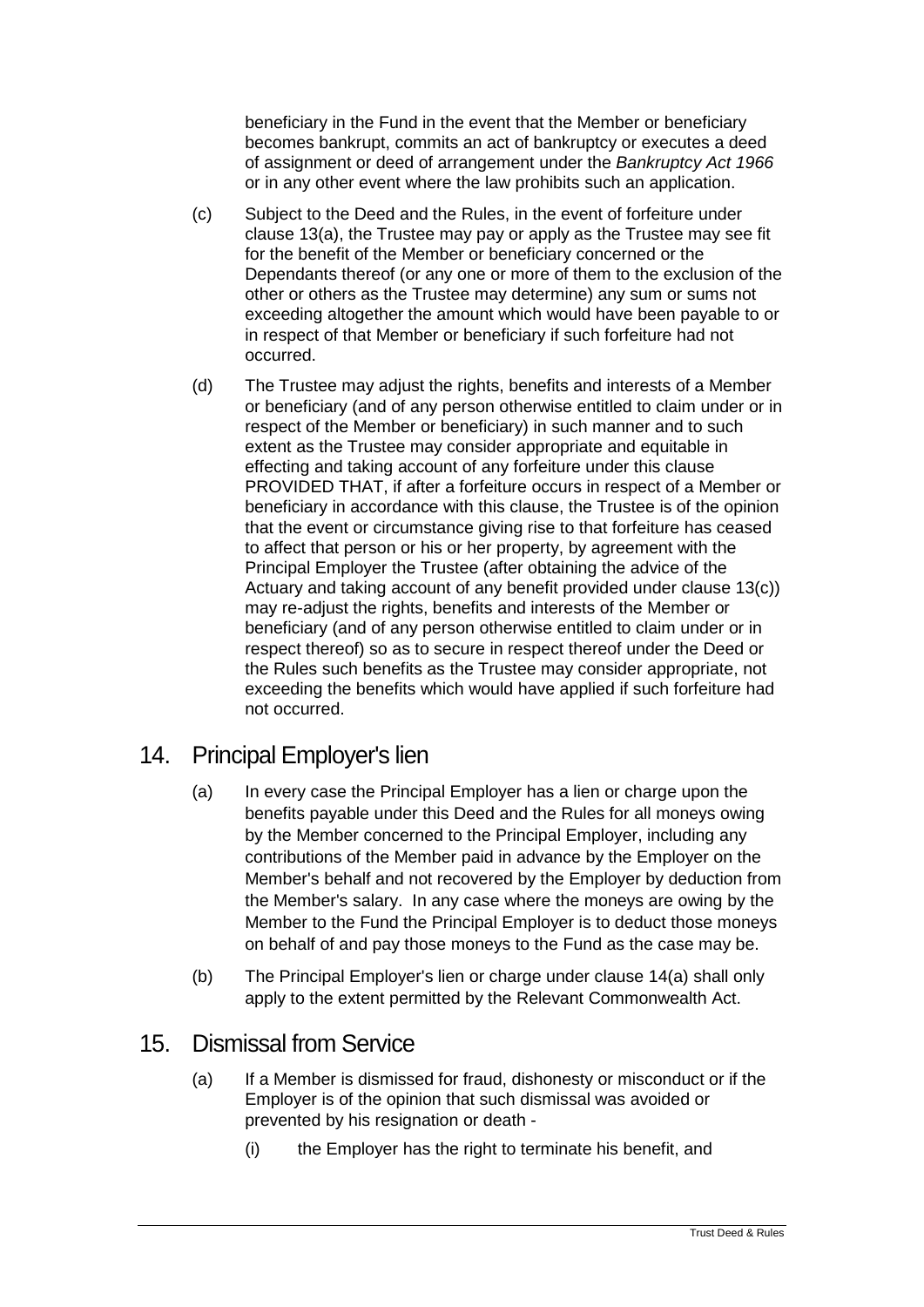(ii) his contributions to this Fund, the 1965 Fund and to any Previous Plan are to be repayable to him (or should he have died, are to be paid in accordance with Rule 1.7 subject to the deduction of all costs or losses (including costs of any prosecution or civil proceedings) incurred by the Employer as the result of or incidental to or arising howsoever out of the fraud, dishonesty or misconduct and of any other moneys in respect of which the Principal Employer has a lien or charge under clause [14](#page-32-2) of this Deed

PROVIDED THAT the Employer may in its absolute discretion direct the Trustee to pay all or part of his entitlement under the Fund which would otherwise have been forfeited pursuant to this clause [15\(a\).](#page-32-3)

- <span id="page-33-0"></span>(b) The part of a Member's entitlement under the Fund forfeited pursuant to clause [15\(a\)](#page-32-3) but excluding the amount upon which the Principal Employer has a lien or charge pursuant to clause [14](#page-32-2) is to be paid or credited to the Member's Employer.
- (c) An amount may only be paid or credited to the Employer under clause [15\(b\)](#page-33-0) to the extent permitted by the Relevant Commonwealth Act.

#### 16. Powers of Employer not Affected

Nothing in this Deed or the Rules in any way restricts the rights of the Employer to terminate the employment of any Member. The benefit to which any Member or any other person may be or may claim to be entitled under the provisions of this Deed and the Rules is not to be used or alleged or claimed as damages or as grounds for increasing damages in any action or claim by him or by anyone claiming through him against the Employer in respect of the termination of a Member's employment.

#### 17. Notices

Any notices to be given to the Trustee or the Employer may be left at the main office for the time being of the Trustee or the Employer (as the case may be) and in the case of notices to be given to any Member may be posted to or left at the address of that Member last known to the Trustee. Any notice given by post may be posted by prepaid ordinary mail and is to be deemed to have been given twenty-four hours after the time of posting.

#### 18. Proper Law

The proper law of this Deed and the Rules is to be the law of the State of South Australia.

#### 19. Restrictions on the application & forfeiture of benefits

Notwithstanding anything contained in clauses [13,](#page-31-2) [14](#page-32-2) and [15](#page-32-4) of this Deed, no amount shall be deducted from any benefit and no part of any benefit shall be forfeited under any of the provisions of those Clauses or under any other Clause of the Deed or under any of the Rules where, in the opinion of the Trustee, to do so would prejudice the granting or continuance of any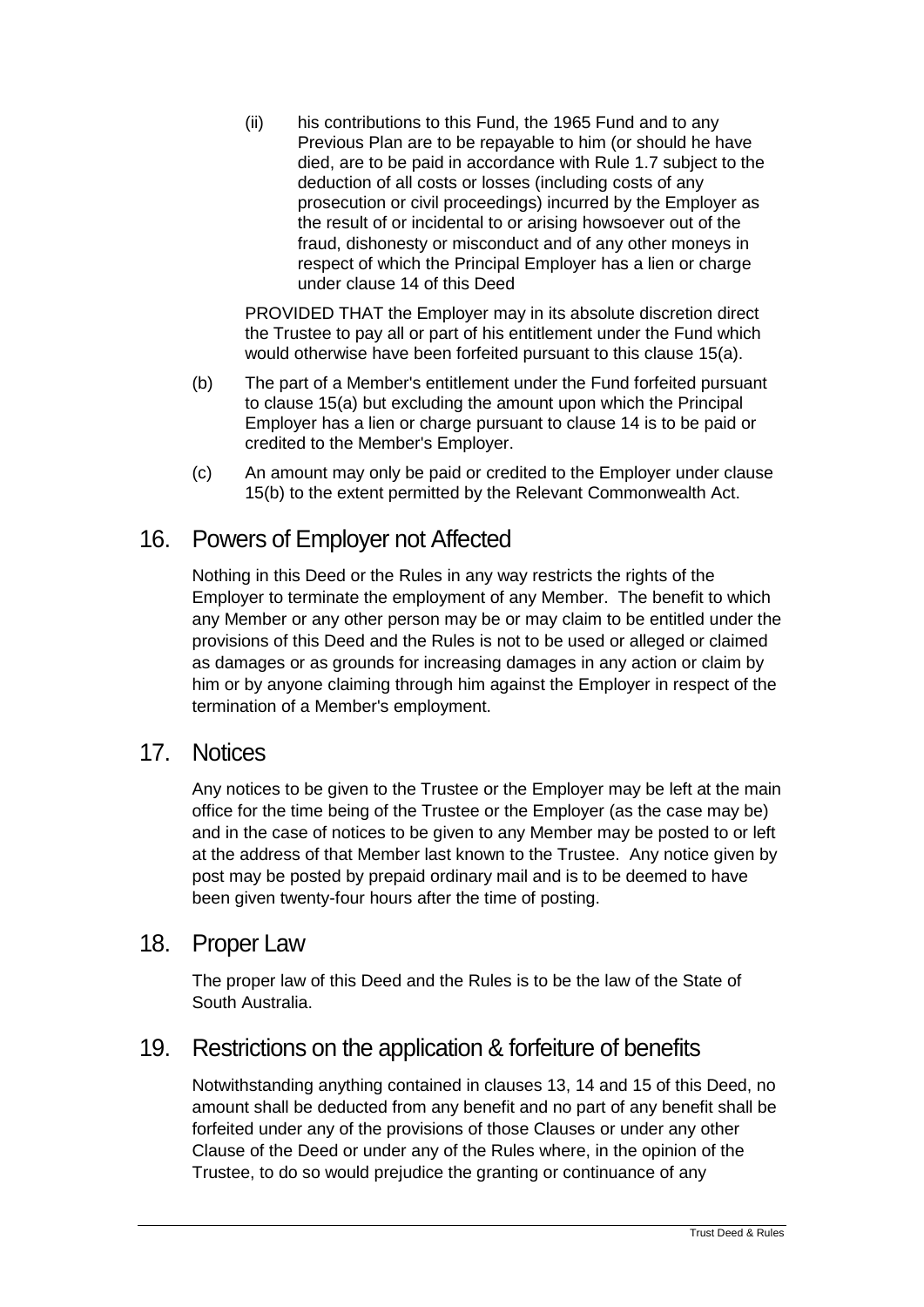concession available to or in respect of the Fund under the Relevant Commonwealth Act or cause the Fund to be in breach of what the Trustee believes to be a relevant requirement under the Relevant Commonwealth Act.

#### 20. Actuarial Investigations

- (a) The Trustee will appoint an Actuary to undertake an actuarial investigation of the Fund as at 30 June 2008 and at least every three (3) years thereafter ("Review Date").
- (b) An Actuary appointed by the Trustee to undertake an actuarial investigation of the Fund will within twelve (12) months of a Review Date prepare a report which contains:
	- (i) a statement of the value of the assets of the Fund at the Review Date;
	- (ii) a statement of the Actuary's opinion on whether, at the Review Date, the value of the assets of the Fund is adequate to meet the value of the liabilities of the Fund in respect to the accrued benefits of Members;
	- (iii) a recommendation of the rate at which the Principal Employer contributions should be made to the Fund in respect to the 3 year period immediately following the Review Date; and
	- (iv) an estimation of the costs to the Fund of the insurance benefits (other than those provided under Rule 1.12 of Schedule 1) provided under the Scheme in respect to the 3 year period immediately following the Review Date.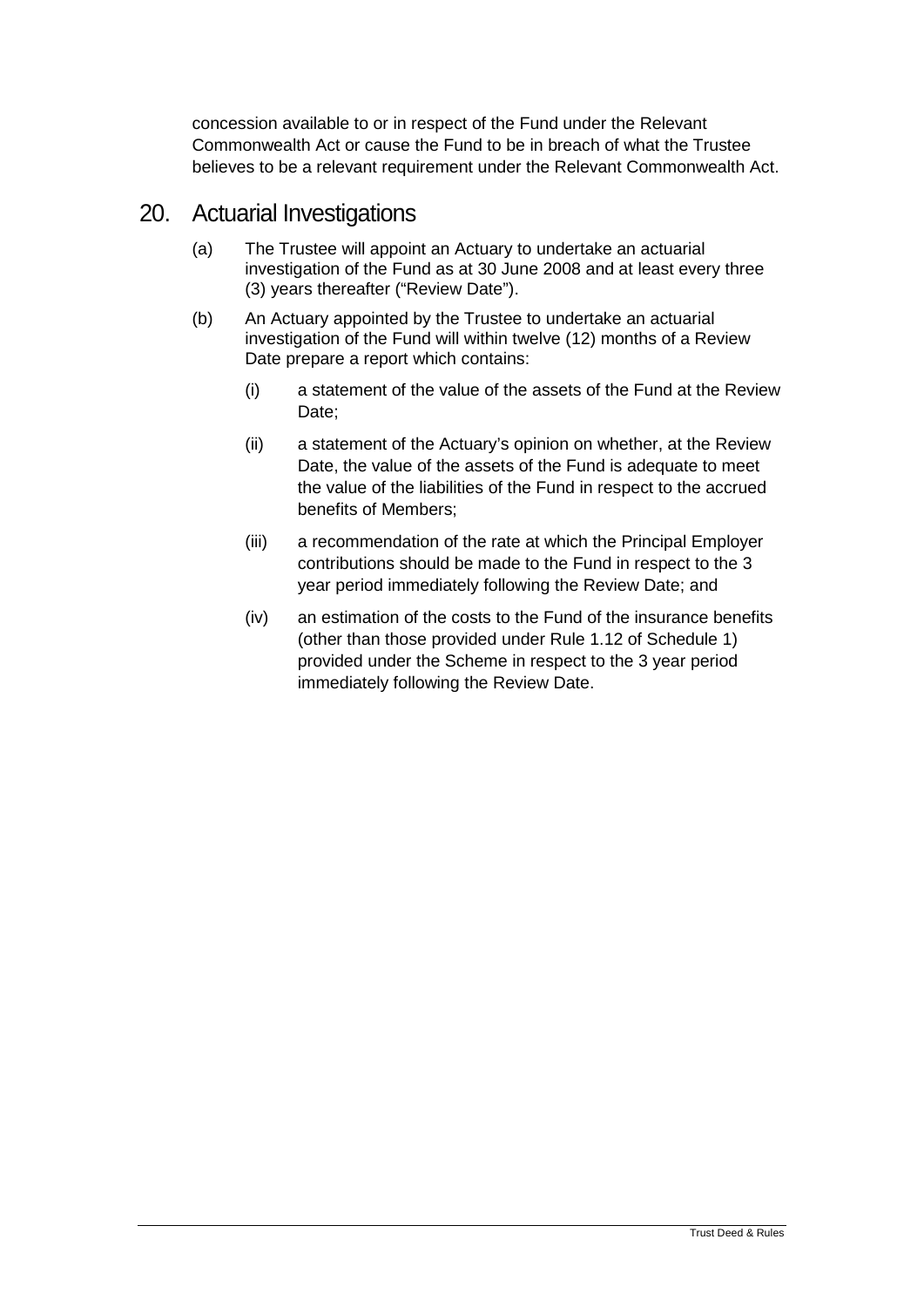### Schedule 1 - Rules governing membership, contributions & benefits

#### 1.1 Admission of Members

- (a) Commencing 1 July 2008 the Trustee shall not allow any Employee who is not at that time a Member of the Fund, to become a Member of the Fund.
- (b) Any Spouse of a person who is both:
	- (i) a Member; and
	- (ii) an Employee,

and who is nominated by that person in a notice in writing to the Trustee as a Spouse Member shall become a Spouse Member from the date the Trustee accepts that nomination.

- (c) The Trustee, before admitting any person as a Member or at any time while he is a Member, may require that person to be medically examined by a medical practitioner nominated by the Trustee and may require proof to its satisfaction of any statement made by the applicant in his application for admission.
- (d) Every person being or becoming a Member is deemed to have approved of and is bound by all the provisions of the Deed and the Rules as are in force from time to time.
- (e) The Trustee is to ensure that each person who becomes a Member is notified in writing of his rights and the rights of his Dependants to receive benefits from the Fund and of such other matters and in such form and at such times as may be necessary to satisfy any applicable requirement under the Relevant Commonwealth Act.

#### 1.2 Classification of Members

- (a) Subject to paragraph (c), a Member, other than a Spouse Member or a Preserved Member, may apply to be classified by the Employer as either:
	- (i) a Contributory Member; or
	- (ii) a Non-Contributory Member.

A Member cannot be classified as both a Contributory Member and a Non-Contributory Member.

- (b) Subject to paragraph (c) a Member, other than a Spouse Member, may apply to the Employer to change his or her membership classification. If the Employer approves a change to the membership classification, the Trustee will adjust any benefit which may become payable to the Member from the Fund in such manner as is approved by the Employer.
- (c) An Employee who is employed either: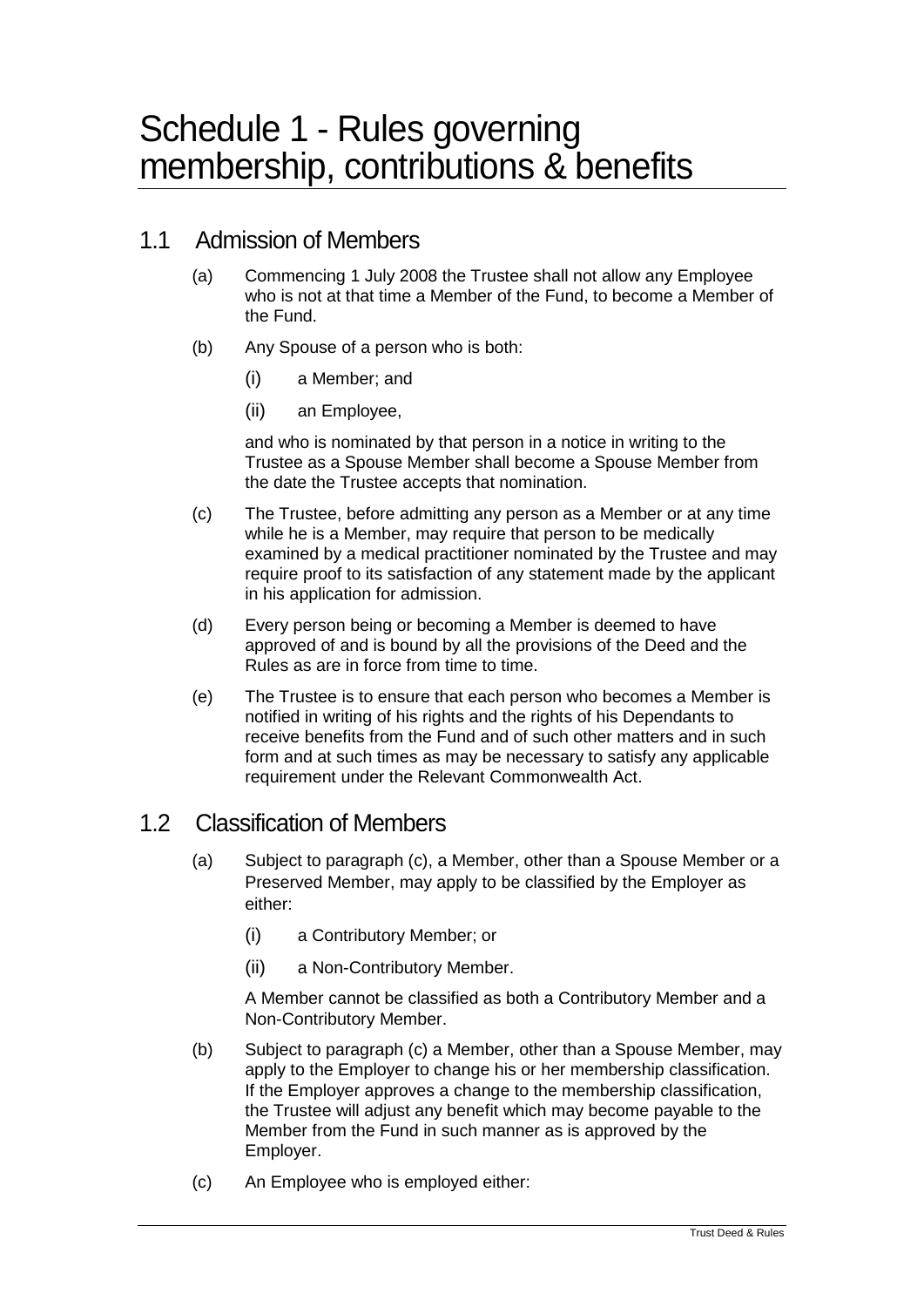- (i) on a temporary basis; or
- (ii) for less than twenty hours a week,

must be classified as a Non-Contributory Member, unless the Member and the Employer agree otherwise.

#### 1.3 Cessation of membership

- (a) A person shall cease to be a Member:
	- (i) in the event of that person's death;
	- (ii) when all benefits to which that person could become entitled under the Deed and these Rules have been paid from the Fund or have otherwise ceased or been terminated as provided in the Deed and these Rules; or
	- (iii) when the Member's benefits under the Deed and these Rules are transferred to the Triple S Scheme pursuant to Clauses 2.12, 3.7, 4.7 or 5.2.

whichever first occurs.

(b) Subject to such special terms and conditions, if any, as may be determined by the Principal Employer either generally or in any particular case, if a person who, having previously left the employ of the Employer, rejoins the employ of the Employer, then during and in respect of the period after the date he or she rejoins the employ of the Employer that person shall for all intents and purposes under the Deed and these Rules be treated as if he or she had never previously been in the employ of the Employer or a Member of the Fund PROVIDED THAT, if that person is already a Member of the Fund by reason of a deferred, preserved or other continuing benefit secured under the Deed and these Rules in respect of a previous period of membership of the Fund, then, subject to any contrary agreement between the Trustee, that person and the Principal Employer, that person's rights and interests in respect of any such continuing benefit, and the conditions upon which that benefit is secured, shall not be affected by the recommencement of employment.

#### 1.4 Contributions

- (a) Unless otherwise provided by the Deed and these Rules or agreed between the Trustee, the Principal Employer and the Member concerned, no contributions shall be payable by or in respect of a Member after the Member leaves the Service.
- (b) The Trustee may, subject to the Relevant Commonwealth Act, accept:
	- (i) contributions other than in cash including, without limitation, contributions by way of voucher arising as a result of a superannuation guarantee shortfall; and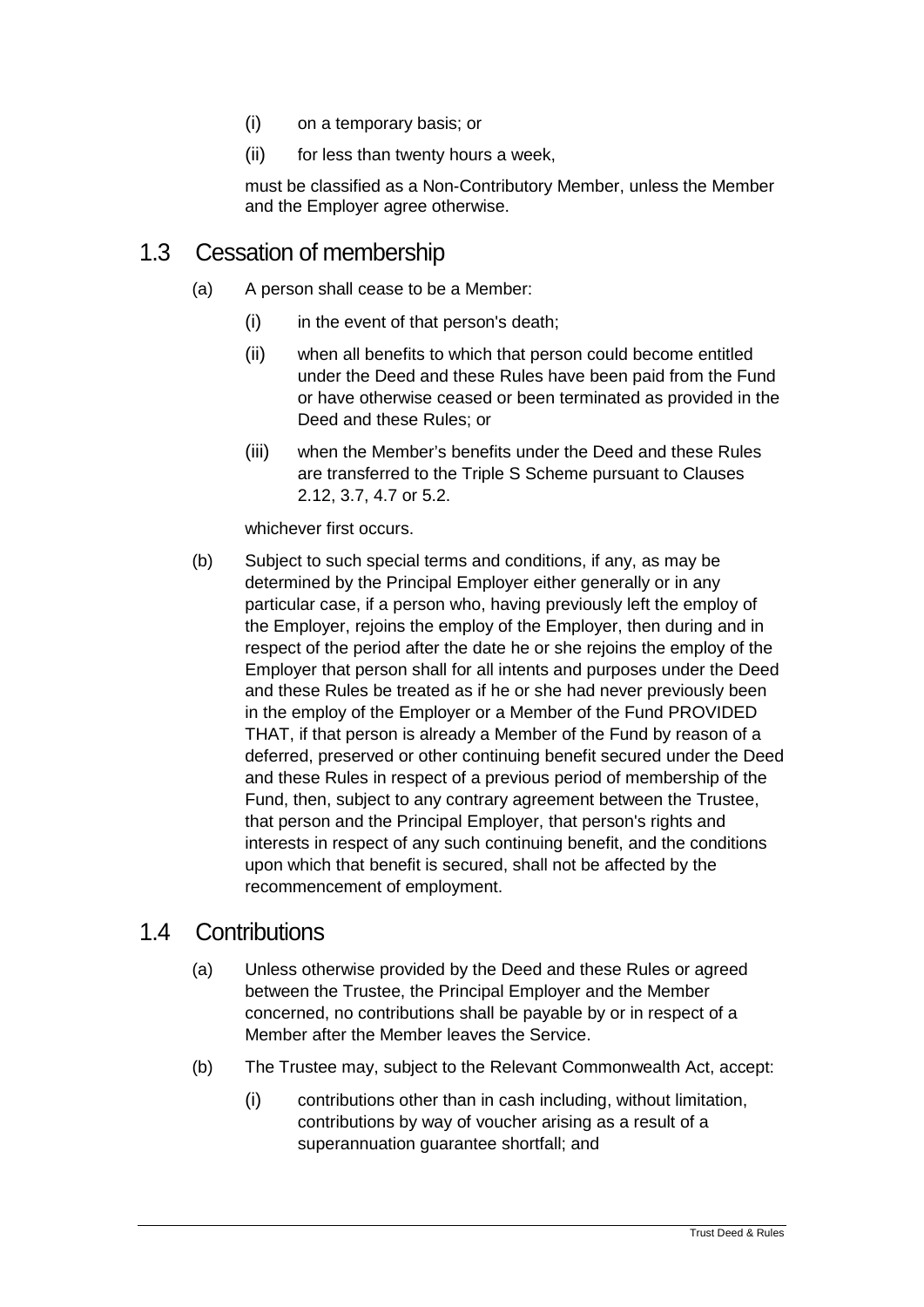- (ii) contributions made to the Fund in respect of a Member who is eligible for such contributions under the Government Cocontribution Act and any other contributions (in addition to any contributions made by a Member or Employer under the Rules) that may be accepted by the Trustee in accordance with the Relevant Commonwealth Act, and any such contributions shall, subject to paragraph (iii), be applied by the Trustee in accordance with Rule 1.11 or in the case of a Spouse Member in accordance with Rule 4.3(c)(iii).
- (iii) the Trustee may refuse to accept contributions made under paragraph (ii) or can refund to the person or government body any contributions accepted under paragraph (i) that it considers are not eligible to be accepted or it considers are inappropriate to accept and, notwithstanding anything to the contrary, the Trustee may make the appropriate adjustment to a Member's benefit where an amount in respect of the Member is so refunded.
- (c) Subject to the provisions of clauses [14](#page-32-0) and [15](#page-32-1) of the Deed no contributions paid to the Fund are to revert to or become the property of any Employer PROVIDED THAT if there are assets left in the Fund after all amounts payable from the Fund in accordance with the Deed and the Rules have been paid and there are no remaining Members, the Trustee is to pay or transfer these assets to the Principal Employer.

#### 1.5 Contributions splitting

- (a) Notwithstanding any other provision of this Deed, but subject to the Relevant Commonwealth Act, the Trustee may (but is not bound to) accept a Contributions Splitting Application from a Member.
- (b) If the Trustee accepts a Contributions Splitting Application, the Trustee must:
	- (i) roll over, transfer or allot the amount, percentage or proportion specified in the Contributions Splitting Application for the benefit of the receiving spouse in accordance with the Contributions Splitting Application and Relevant Commonwealth Act; and
	- (ii) take such other steps (including debit or crediting a Member's Member Account) as may be necessary or expedient to give effect to the Contributions Splitting Application.
- (c) The Trustee must not accept, nor give effect to, a Contributions Splitting Application if, in the opinion of the Trustee, doing so would not be permitted by the Relevant Commonwealth Act.
- (d) Subject to The Relevant Commonwealth Act, a Contributions Splitting Application must be in such form, or contain such information, as the Trustee may from time to time accept.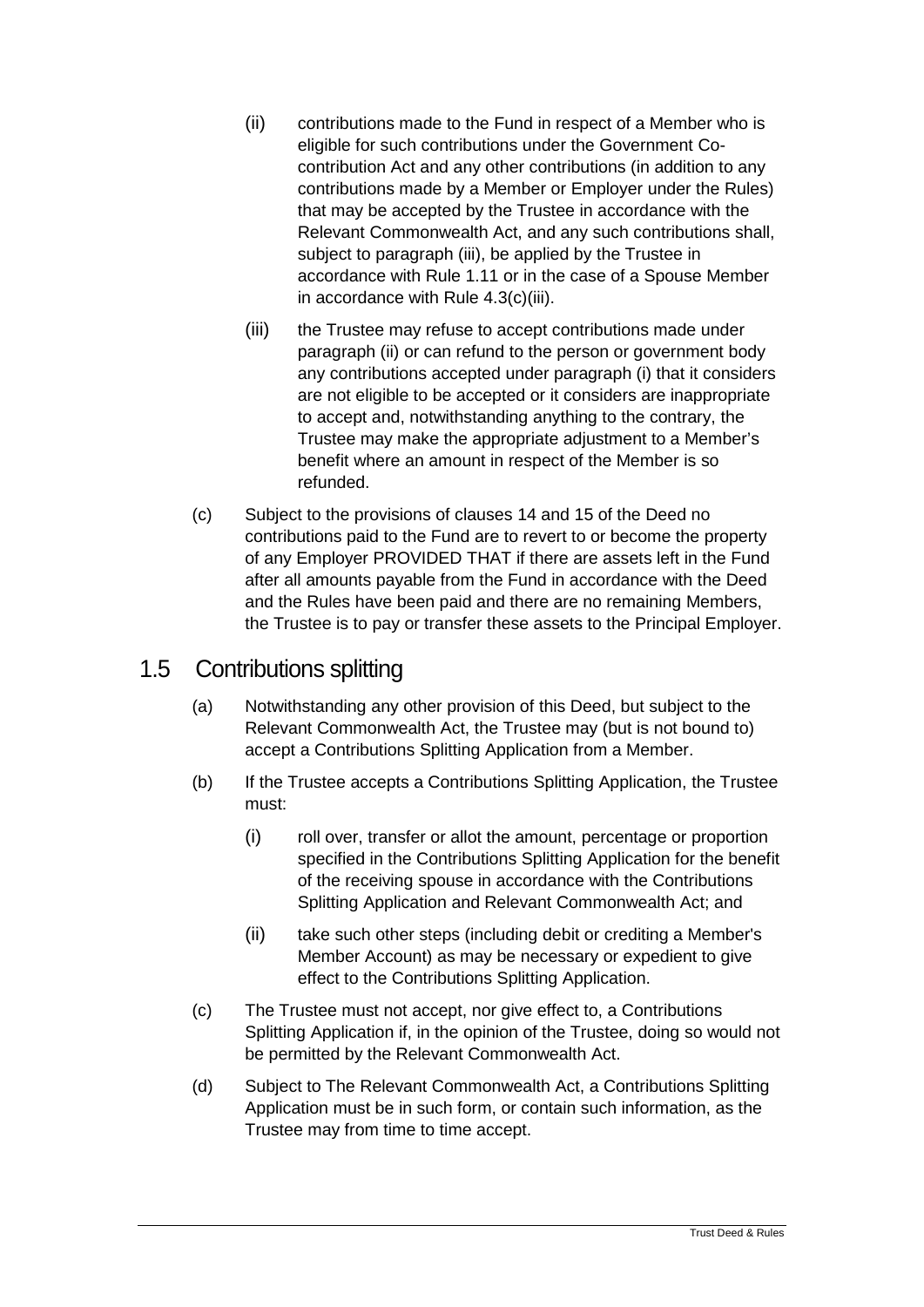- (e) The Trustee may accept from any other Superannuation Fund any money or assets received by the trustee for the benefit of a receiving spouse who is a Member.
- (f) In this Rule 1.5:

**Contributions Splitting Application** means an application by a Member to the Trustee, requesting the Trustee to roll over, transfer or allot an amount, percentage or proportion of the splittable contributions made by, for, or on behalf of that Member for the benefit of that Member's spouse.

**receiving spouse**, **splittable contribution** and **spouse** all have the same meaning as in the Relevant Commonwealth Act.

# 1.6 Transfers from and to other funds

- (a) The Trustee may from time to time arrange with any Member to accept a transfer of that Member's interest in an Approved Benefit Arrangement. The value of the interest so taken over and any insurance policy included in such interest is to be determined by the Trustee which determination is final and conclusive. The Trustee after obtaining the advice of the Actuary is to provide that Member with rights to extra benefits which in the circumstances the Trustee deems fair.
- (b) The Trustee in its discretion at the written request of a Member, and subject to the conditions which the Trustee determines, may transfer the amount of that Member's interest in the Fund, or the proportion of it which the Trustee thinks fair in the circumstances, to the account of that Member with an Approved Benefit Arrangement, and may make any arrangements which it sees fit to effect the transfer. The receipt issued by the trustee of the Approved Benefit Arrangement is to be sufficient discharge to the Trustee and the Trustee is not in any way responsible to the Member for the payment or disposal by the trustee of that Approved Benefit Arrangement of the amount paid or transferred.
- (c) Notwithstanding anything herein contained to the contrary no transfer shall be made to or from the Fund under the provisions of paragraph (a) or (b) of this Rule which would in the opinion of the Trustee prejudice the granting or continuance of concessions available to or in respect of the Fund under the Relevant Commonwealth Act or cause the Fund to be in breach of what the Trustee believes to be a relevant requirement under the Relevant Commonwealth Act.

#### 1.7 Payment of benefits

(a) Notwithstanding anything expressed or implied to the contrary in these Rules, a person is not to be entitled to any benefit from the Fund unless and until he makes demand by written notice delivered to the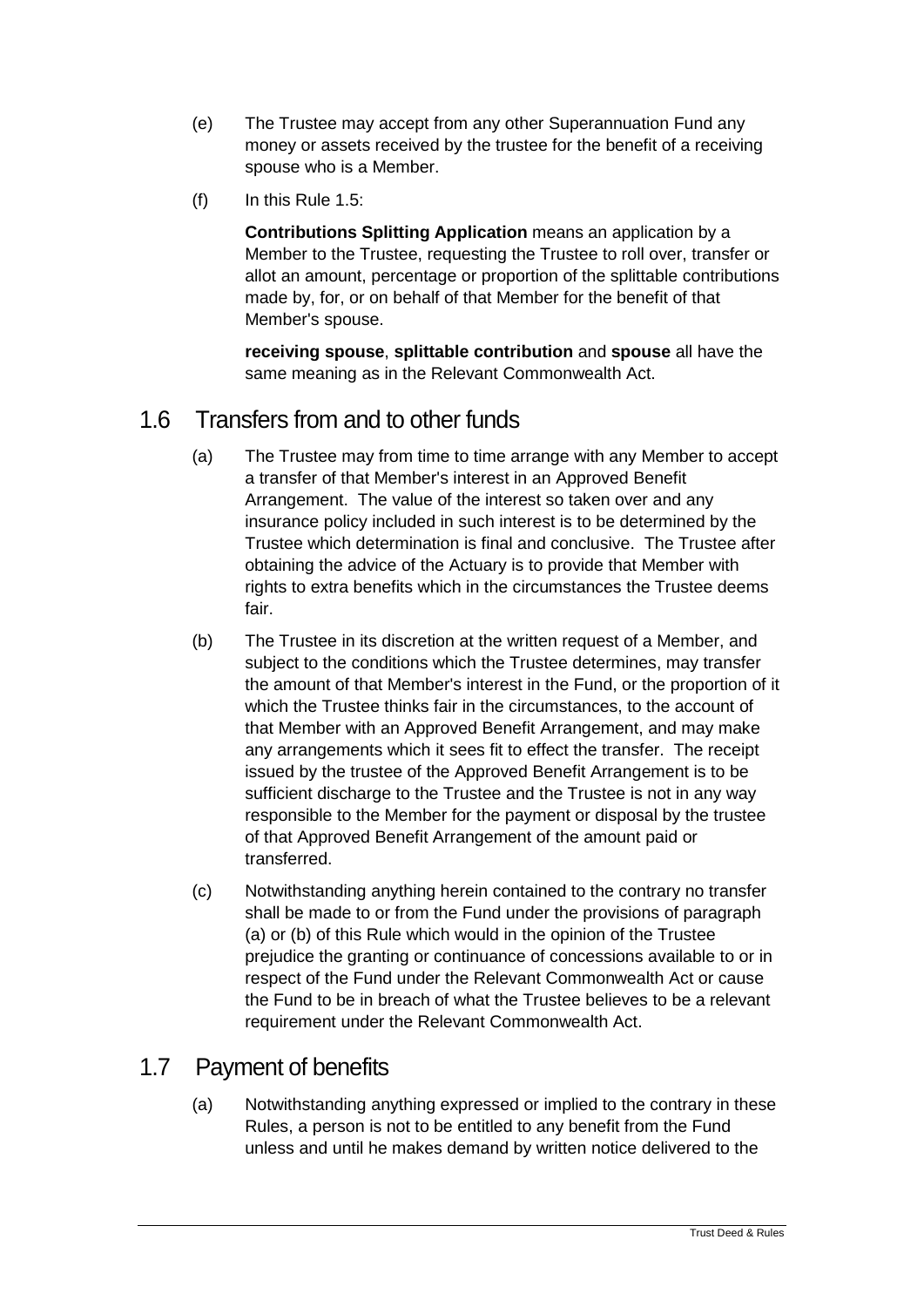Trustee within two years after the date on which that person first becomes eligible to make that demand.

- (b) Nevertheless, even if that demand has not been made, the Trustee may at any time (but without being in any way obliged so to do) pay the relevant benefit or any part thereof to the person who would be entitled to it if that demand had been made.
- (c) Any benefits payable pursuant to these Rules on or after the death of a Member shall be paid, at the discretion of the Trustee,:
	- (i) to a beneficiary nominated by the deceased Member where such a nomination has been lodged with the Trustee and provided the nominated person is a dependant;
	- (ii) to or for the benefit the deceased Member's Spouse, if:
		- (A) the deceased Member is survived by a Spouse; and
		- (B) the deceased Member's Spouse has not received a Family Law Split; or
	- (iii) to the deceased Member's legal personal representative if:
		- (A) the deceased Member is not survived by a Spouse; or
		- (B) the deceased Member is survived by a Spouse and that Spouse has previously received a Family Law Split affecting that deceased Member's interest in the Fund.
- (d) If the Trustee after reasonable enquiry has not located any Dependant or legal personal representative, and the Relevant Commonwealth Act allows, the Trustee may pay the benefit which would have otherwise been payable on the Member's death to any relative or relatives of the deceased Member or to any individual as the Trustee may determine.
- (e) If any Member to whom any payment under these Rules is about to be made is under any legal, physical, mental or other disability of any kind, or is in the opinion of the Trustee unable properly and competently to manage his financial affairs, the Trustee may in its discretion make such payment for that person's benefit to anyone appearing to the Trustee to be the Spouse, parent, Child, guardian, trustee or representative of the person concerned or to anyone appearing to the Trustee to have the care and custody of that person for the time being. The Trustee may exercise its discretion without being bound or concerned to see to the subsequent application of the money so paid and whether or not there is any other money available for the benefit of the person concerned and whether or not there is anyone bound by law to provide for the person concerned. The receipt of the person so paid is to be a good discharge to the Trustee.

# 1.8 Postponement of benefit payment

If any Member ceases to be in the employ of the Employer in circumstances in which it is reasonable to expect that such cessation will only be of a temporary nature and that he will rejoin the employ of the Employer, the Trustee after obtaining the advice of the Actuary has the right (with the consent of the

1/07/2006 Variation 1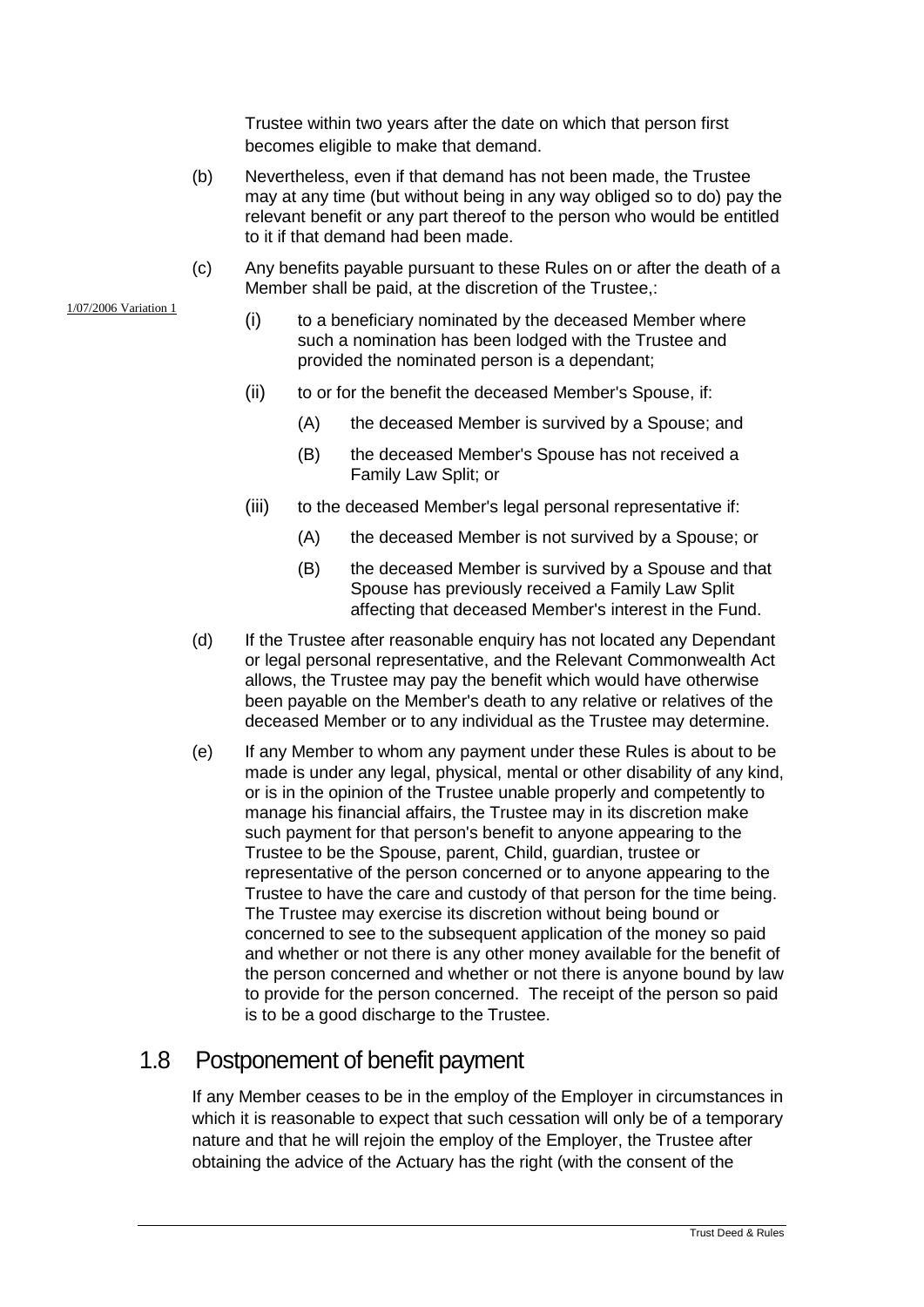Member concerned) to continue his membership of the Fund subject to the conditions agreed upon by the Trustee and the Member concerned.

# 1.9 Proofs

- (a) Any person appearing purporting or claiming to be qualified or entitled to any benefit under the Fund is to produce on request to the Trustee any evidence, perform any acts, and execute any documents as the Trustee may require.
- (b) Whenever it is necessary for the Trustee to decide questions of fact it may act upon the proofs or presumptions which it may deem satisfactory whether they are strictly legal proofs or legal presumptions or not.

#### 1.10 Insurance offsets

- 1/07/2006 Variation 1
- (a) If pursuant to the Trust Deed and Rules the Trustee establishes or arranges insurance or effects insurance with a commercial insurer in respect of all or any part of the benefit which might become payable in respect of a Member and:
	- (i) where the Trustee or insurer (where the insurance is provided through a commercial insurer) refuses to provide or increase insurance in respect of a Member at standard premium rates due to a Member's standard of health or medical condition; or
	- (ii) the Trustee or insurer (where the insurance is provided by a commercial insurer) for any reason whatever fails to provide increase or maintain or reduces terminates or withholds insurance or does not admit or defers the whole or part of a claim;

the benefit or benefits in respect of which insurance was sought or effected shall unless otherwise determined by the Principal Employer be adjusted in the manner and to the extent determined by the Trustee (after consulting the Administrator) to be necessary to take account of the extent to which insurance is not obtained increased or maintained or is reduced terminated or withheld or such a claim is deferred or not admitted and such adjusted benefit or benefits shall be in lieu of and in full satisfaction of the benefit or benefits which would or might have otherwise been or become payable.

(b) In the case of any Member who joined the Fund prior to the 27th day of May 1986, the benefit (if any) payable to or in respect of the Member pursuant to this Rule shall not by virtue of paragraph (a) of this Rule be reduced below the value of the Member's interest in the Fund accrued with respect to Service prior to that date.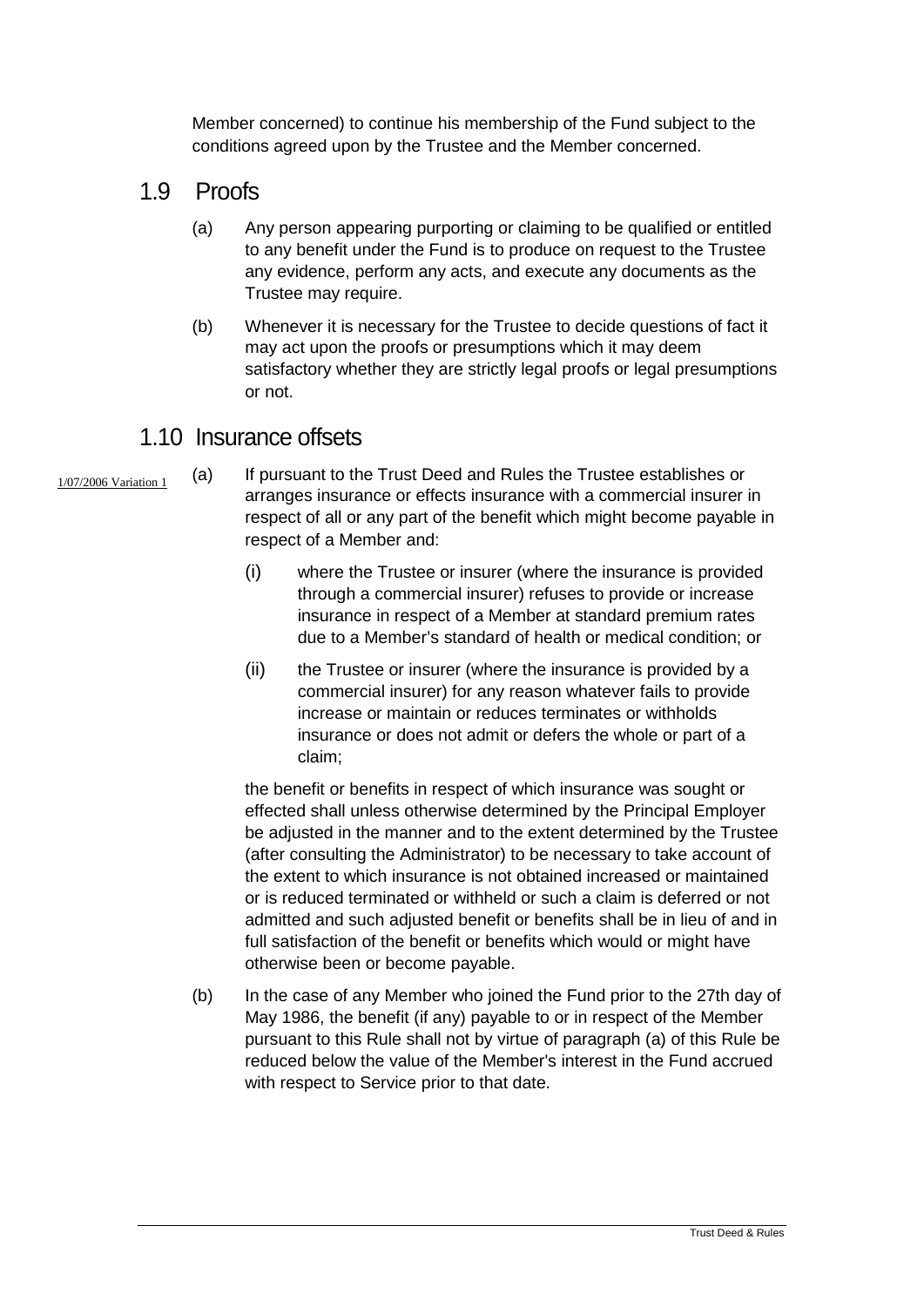# 1.11 Benefits for additional voluntary contributions

Upon a Member ceasing to be in the Service of the Employer for any reason (including Total and Permanent Disablement) or upon the death of a Member while in the Service of the Employer there shall be payable from the Fund to or in respect of the Member in addition to the benefits otherwise payable pursuant to the Deed a lump sum benefit equal to the amount (if any) of the contributions paid by the Member to the Fund pursuant to Rule 2.1(f) or Rule 3.1(b) and any contributions accepted in respect of a Member (other than a Spouse Member) pursuant to Rule 1.4(b)(ii) (and not refunded by the Trustee under Rule 1.4(b)(iii)) together with Earnings on those contributions from the date on which those contributions are made to the date on which the Member ceases to be in the Service of the Employer PROVIDED THAT the benefit provided for and in respect of the Member pursuant to this Rule 1.11 shall be reduced to the extent (if any) that any part of that benefit is included in any other benefit payable pursuant to the Deed.

#### 1.12 Voluntary insurance

- 1/07/2006 Variation 1
- (a) Upon joining the Fund or on any subsequent Review Date or at such other times as the Trustee approves a Member, other than a Spouse Member or a Preserved Member, may, with the consent of the Trustee, secure benefits in addition to those payable upon the Member's death or Total and Permanent Disablement under an insurance arrangement established or arranged by the Trustee for additional insurance cover secured in respect of the member
- (b) Members may apply for and hold up to 4 units of insurance under the arrangement on such terms and conditions as are approved by the Trustee. The value of each unit of Death and total and Permanent Disablement insurance being as provided in Schedule 8.
- (c) Notwithstanding clause 1.10 (a) the cost of each unit of Death and Total and Permanent Disablement insurance shall be determined by the Trustee on the advice of an actuary appointed by the Trustee, subject to the cost of each unit applying as from the Changeover Date being the cost of a unit of insurance applicable on the day immediately before the Changeover Date. The cost of each unit of Death and Total and Permanent Disablement insurance provided under this Rule shall be reviewed by the actuary as at 30 June 2008, and at least every three years after that date.
- (d) The cost of any additional benefits secured in respect of a Member pursuant to paragraph (a) shall be deducted from:
	- (i) in the case of a Contributory Member, the Member's Additional Employer Contribution Account; and
	- (ii) in the case of a Non-Contributory Member, the Member's Company Account,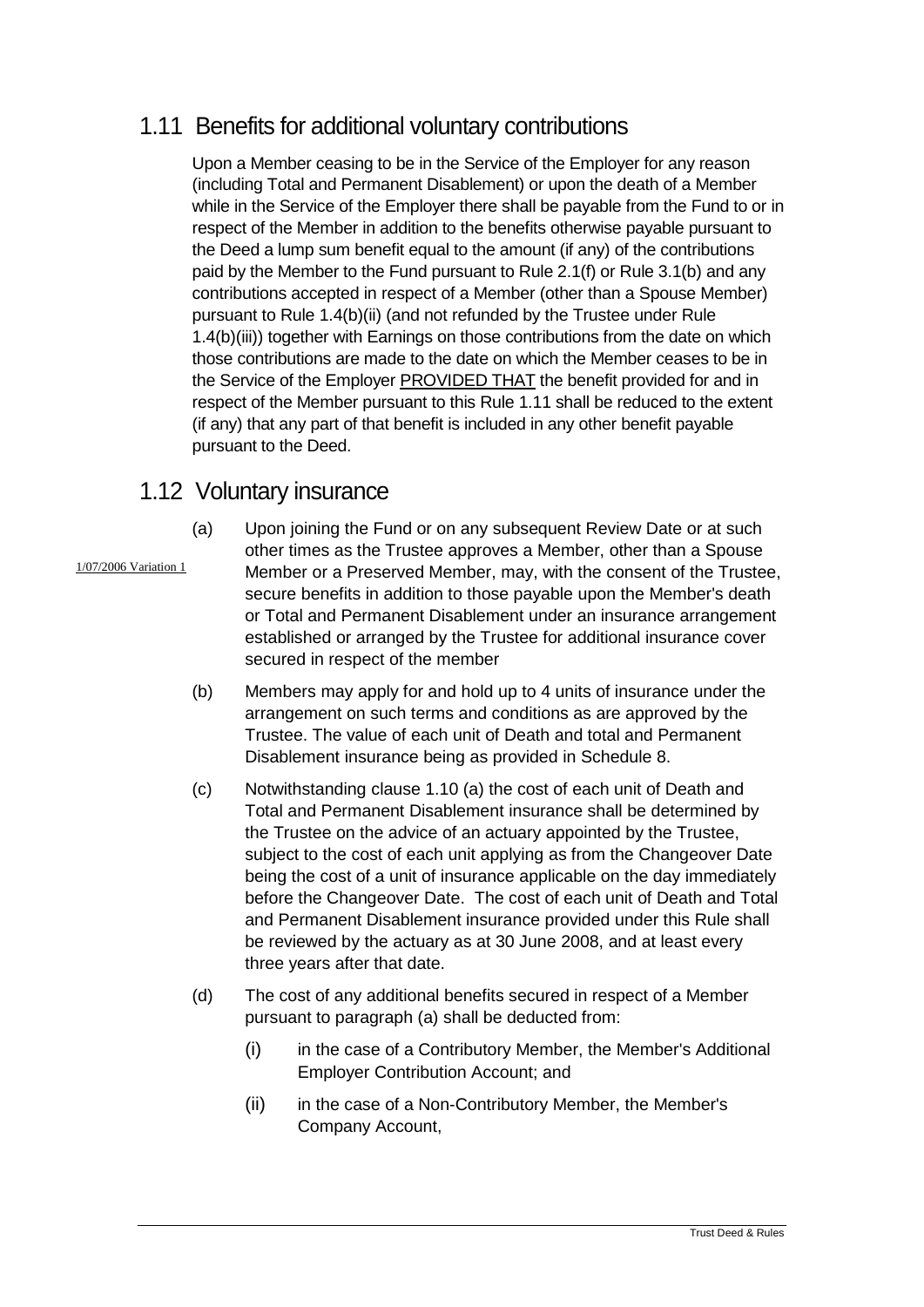and to the extent that there are insufficient amounts in these accounts the Trustee shall otherwise adjust the Member's benefits to take account of the cost of the additional benefits secured.

(e) Any additional benefits secured in respect of a Member pursuant to paragraph (a) shall be payable in addition to any other amount payable on the death or Total and Permanent Disablement of the Member under any other provision of the Deed or the Rules.

### 1.13 SG Minimum Benefit

Notwithstanding anything expressed or implied to the contrary in these Rules, the benefit payable to or in respect of a Member when taken into account with any other benefit provided for or in respect of the Member from any other superannuation fund to which the Employer contributes in respect of the Member shall not be less than the benefit determined by the Principal Employer and advised to the Trustee as being sufficient to satisfy the provisions of the *Superannuation Guarantee (Administration) Act 1992*  PROVIDED THAT before giving effect to a determination by the Principal Employer or in the course of doing so the Trustee may require an undertaking from an Employer that it shall contribute to the Fund such additional amounts or rates of contribution and at such times as the Trustee shall determine after obtaining the advice of the Actuary.

#### 1.14 Augmentation of benefits

- (a) The Trustee, with the approval of the Principal Employer, may pay a benefit to a Member which is greater than would otherwise be paid to the Member under the provisions of this Deed. The Trustee shall not make a payment pursuant to this Rule, if and to the extent that, in the opinion of the Trustee (after obtaining the advice of the Actuary) it would cause the Fund to be in an unsatisfactory financial condition or technically insolvent, as defined in the Relevant Commonwealth Act.
- (b) The Principal Employer may direct the Trustee to pay a benefit to a Member which is greater than would otherwise be paid to the Member under the provisions of this Deed on such terms and conditions as it shall determine. The Principal Employer may rescind or vary such a direction.
- (c) If a direction under paragraph (b) of this Rule is not permitted by the Relevant Commonwealth Act, the Trustee shall only make a payment in accordance with the direction if it also consents to such payment being made.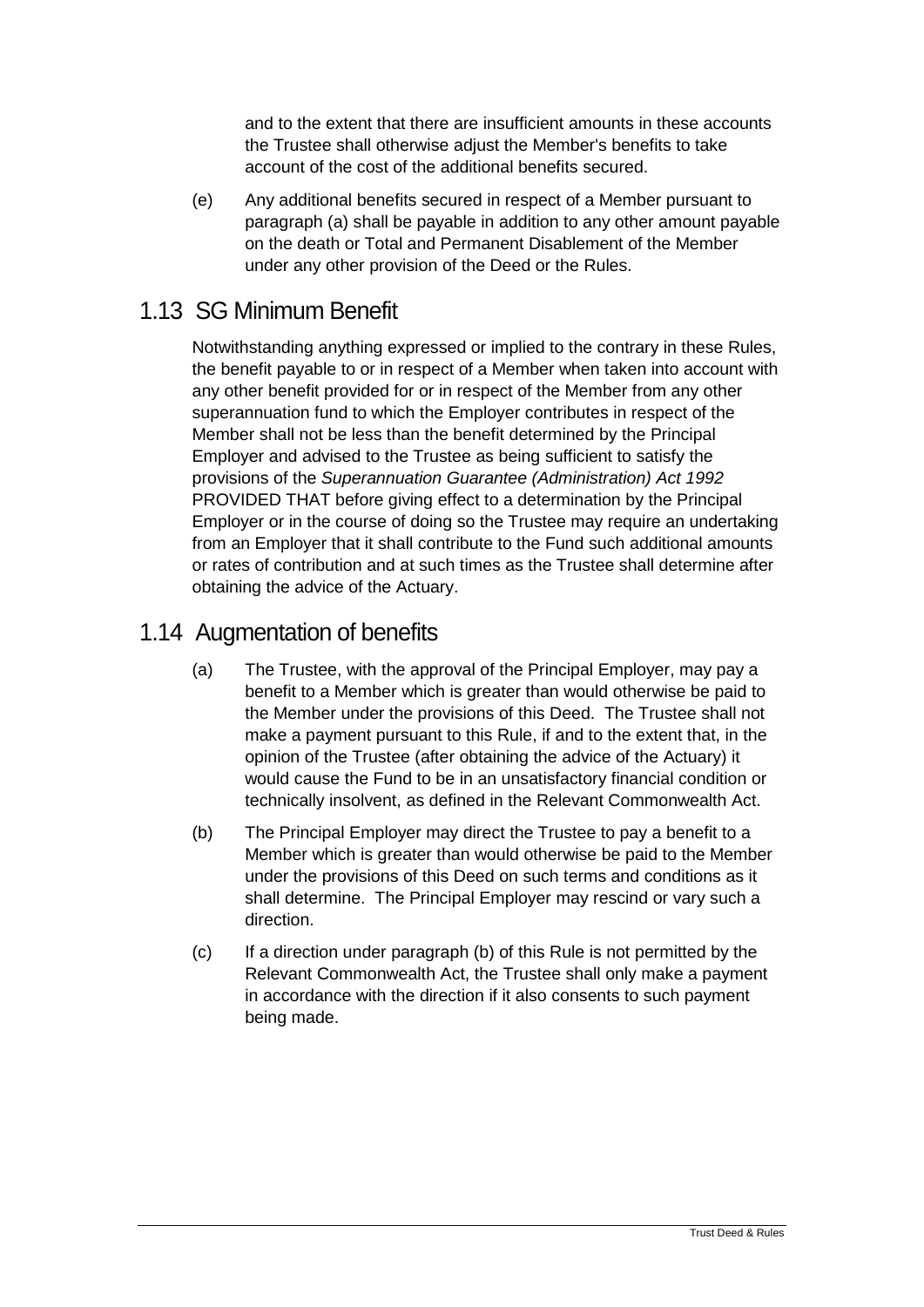(d) If and to the extent that, in the opinion of the Trustee (after obtaining the advice of the Actuary), to act on a direction under paragraph (b) of this Rule would cause a deficiency in the Fund, before acting on such a direction or in the course of doing so the Trustee may require an undertaking from an Employer that it shall contribute to the Fund such additional amounts or rates of contribution and at such times as the Trustee shall determine after obtaining the advice of the Actuary. If any undertaking required by the Trustee as aforesaid is not given or, having been given, is not fulfilled to the satisfaction of the Trustee, the Trustee may refuse to pay or provide (or to continue to pay or provide) the greater benefit to which the undertaking relates.

#### 1.15 Final Average Salary

Except in relation to an Excluded Member, if:

- (a) anything in this Deed operates to prevent the Trustee from calculating a Member's Final Average Salary by using a Salary prescribed under paragraph (b)(ii)(B) of the definition of "Final Average Salary" in clause 1 of this Deed because the Salary so prescribed ("**Prescribed Salary**") represents a reduction in the Member's Salary; or
- (b) a Member is classified as a special Employee at the time he or she leaves Service but was previously classified under other Employment Classifications and the amount of the Member's benefit will be smaller than the benefit the Member would have received if the Member's Employment Classification had not changed to a special Employee,

then the following provisions will apply:

- (c) the Trustee may agree with the Member to augment the Member's benefit to the extent necessary to ensure that:
	- (i) where Rule 1.15(a) applies, the benefit that would otherwise result from using the Prescribed Salary will not be less than the benefit the Member would have received if:
		- (A) there had been no reduction in the Member's Salary; and
		- (B) the Adjustment Factor used to calculate the Member's benefit is the Adjustment Factor that would have applied if the Member remained classified as a special Employee at the date the Member left Service,

but the Trustee may only agree to augment the Member's benefit in these circumstances in order to obtain the Member's agreement to the Trustee's use of the Prescribed Salary; or

(ii) where Rule 1.15(b) applies, the benefit will not be less than the benefit the Member would have received if the Member's Employment Classification had not changed to a special Employee; and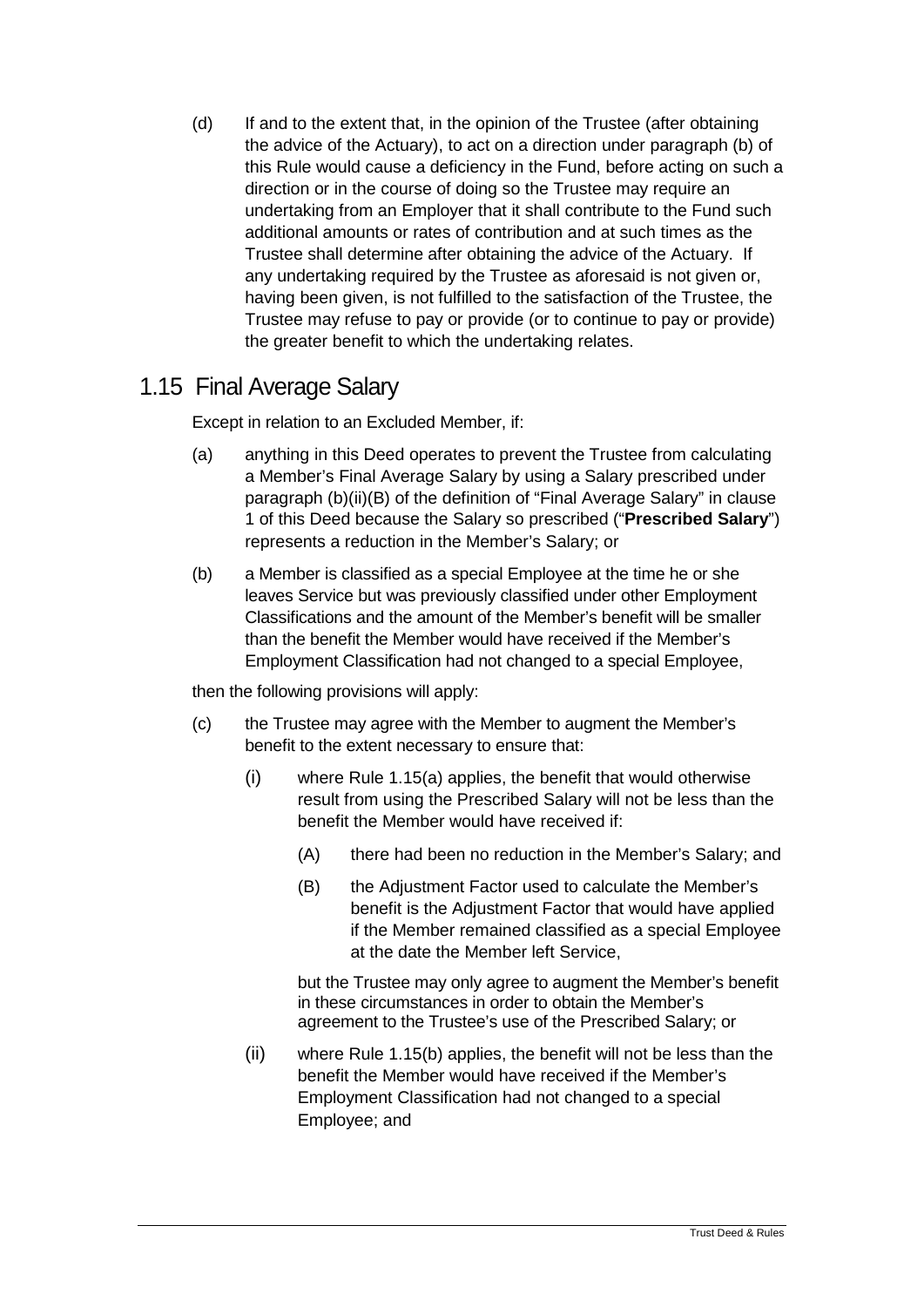- (d) any agreement that the Trustee makes to augment the Member's benefit in accordance with Rule 1.15(c) shall be deemed to be made pursuant to a direction by the Principal Employer under Rule 1.14(b); and
- (e) the Member's Employer will be liable to contribute to the Fund such additional amounts or rates of contribution and at such times as the Trustee shall determine after obtaining the advice of the Fund Actuary.

#### 1.16 Early release of benefits

- (a) The Trustee may, subject to any conditions that the Trustee may consider appropriate, pay all or part of the amount to which a Member would have been entitled if that Member left Service on the date of payment, even though the Member remains in Service, if:
	- (i) the Relevant Commonwealth Act permits; and
	- (ii) payment does not have the effect of increasing an Employer's financial commitment to the Fund.
- (b) Any benefit payable from the Fund must be adjusted to take account of any earlier payment under paragraph (a).

#### 1.17 Pension option

- (a) A Contributory Member about to receive a cash sum benefit pursuant to Rule 2.3, 2.4 or 2.5 may, with the approval of the Trustee, exchange part or all of his benefit for:
	- (i) a standard pension in which case:
		- (A) the pension is paid to him in monthly instalments;
		- (B) the first monthly instalment is payable on the first day of the calendar month next following the Member's retirement from the Service;
		- (C) the final instalment is payable on the later of:
			- (I) the date on which the sixtieth pension instalment is payable, or
			- (II) the first day of the month in which the death of the Member occurs; and
		- (D) each monthly instalment is determined in accordance with Table 3 of Schedule 6 or such replacement table as is adopted from time to time by the Trustee after taking the advice of the Actuary; or
	- (ii) an optional pension in which case:
		- (A) the Member may elect a pension payable in any form approved by the Trustee including but not limited to:
			- (I) a pension payable for the lifetime of the Member and ceasing upon his death; or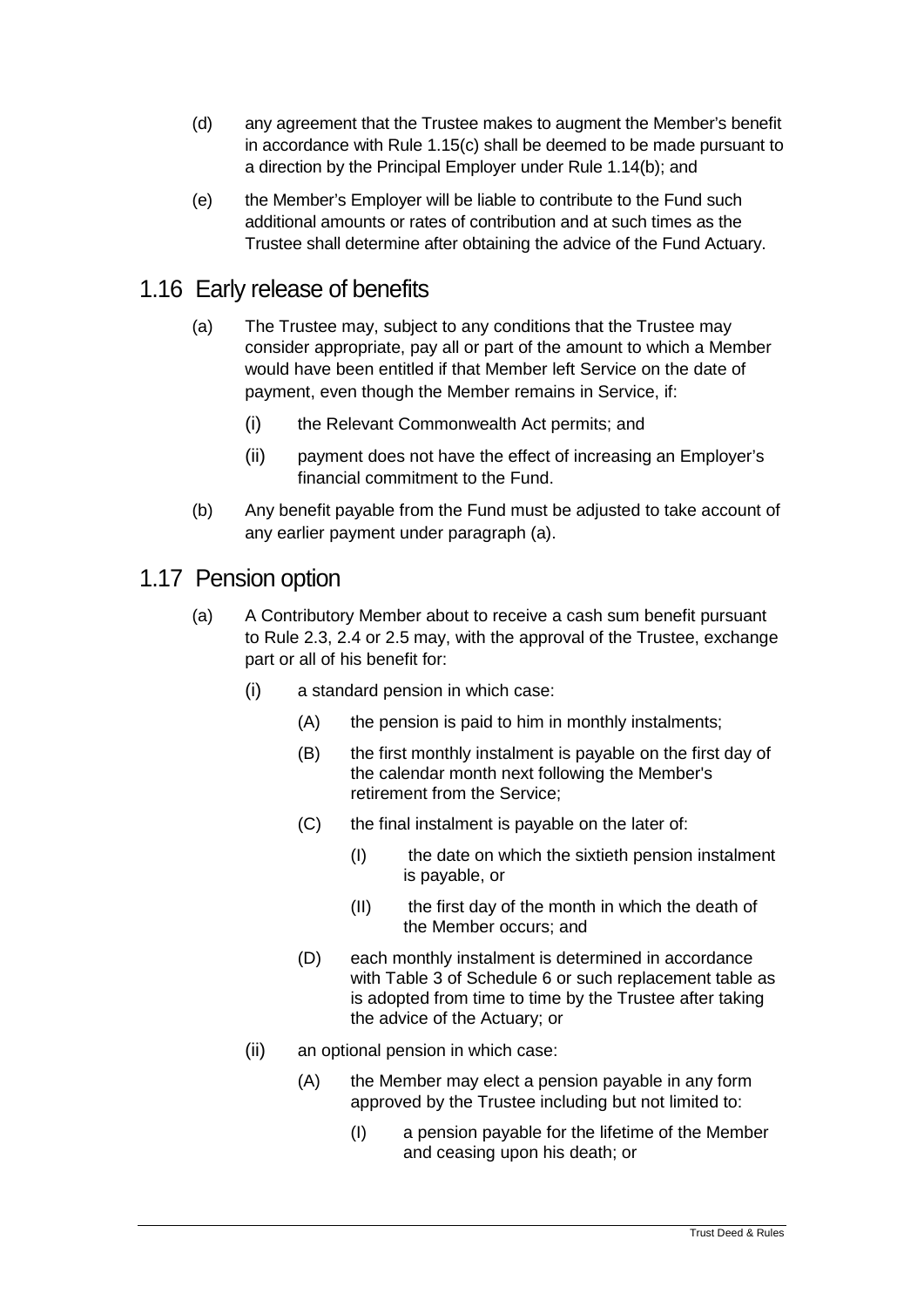- (II) a pension payable for the lifetime of the Member and ceasing upon his death or after ten years if later; or
- (III) a pension payable throughout the joint lifetime of the Member and his spouse reducing to 66 2/3% of the initial amount following the death of the Member or his spouse whichever occurs first and continuing for the lifetime of the survivor; and
- (B) the amount of the optional pension is to be determined by the Fund Actuary on a basis consistent with that used to calculate the amount of the standard pension under sub-paragraph (i) above.
- (b) A person about to receive a lump sum benefit pursuant to Rules 2.6, 2.7, 2.8, 2.9 or 3.6 may, with the approval of the Trustee, exchange part or all of that lump sum benefit for a pension. The mode of payment and form of the pension is to be determined by mutual agreement between the Trustee and that person and the amount of the pension is to be fixed by the Trustee upon the recommendation of the Actuary.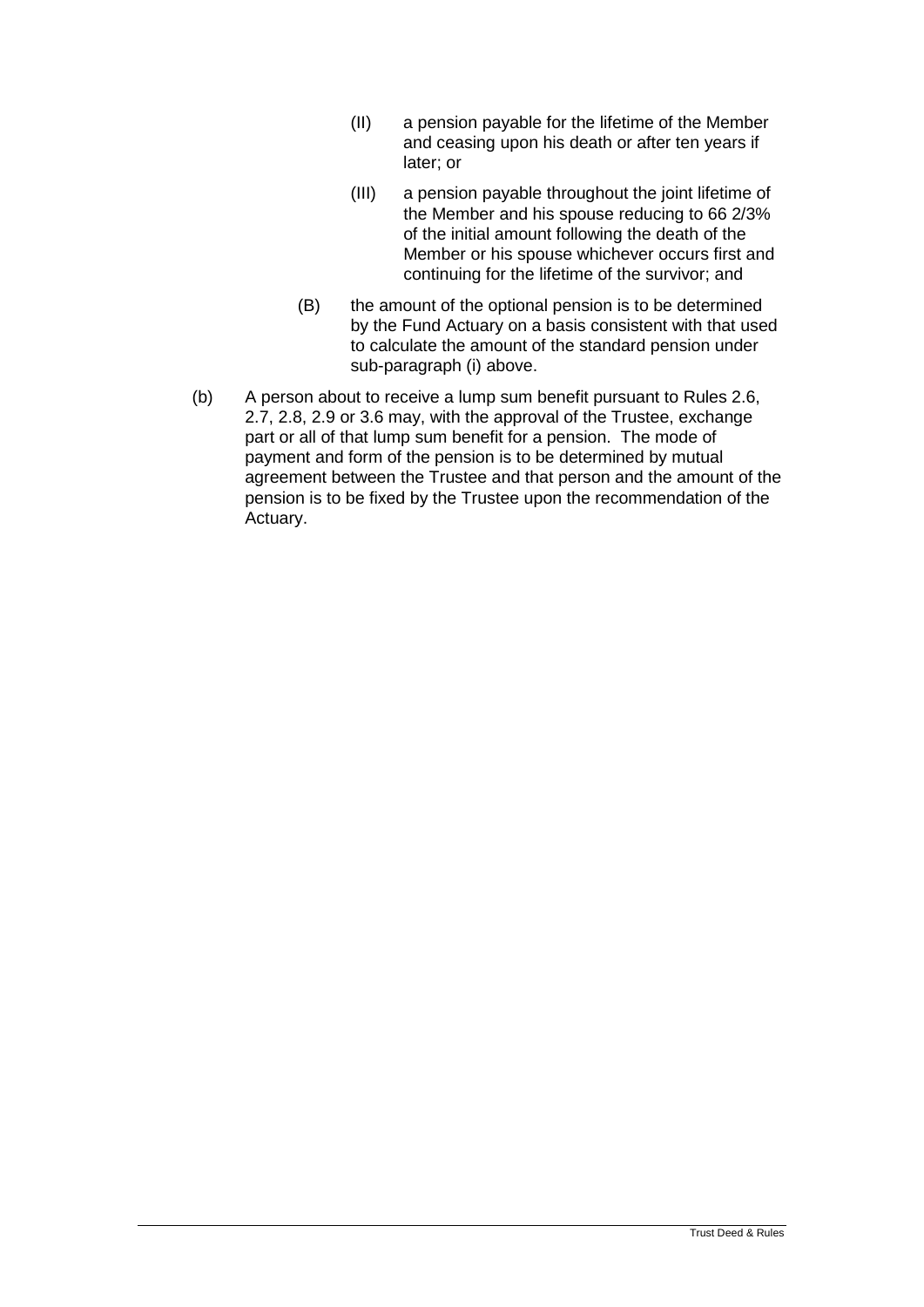# 2.1 Member contributions

- (a) Each Contributory Member is to contribute 5% of his Salary, adjusted, as applicable, by the Salary Adjustment Factor, except that a Contributory Member is not required to contribute in the following circumstances:
	- $(i)$  if he is over age 60, or, if he is one of the Members listed in Table 1 of Schedule 6, if he is over age 65;
	- (ii) while he is entitled to a monthly disability income benefit pursuant to Rule 2.7.
- (b) In the circumstances where a Contributory Member is absent from work or for any other special reason approved by the Trustee that Member may be permitted by the Trustee to cease making contributions or to pay reduced contributions for the length of time which the Trustee determines.
- (c) Where a Contributory Member has been permitted pursuant to paragraph (b) to cease making contributions or to pay reduced contributions that Member may thereafter be permitted by the Trustee to make such additional contributions as determined by the Trustee for the purpose of making up all or part of the loss to the Fund (including interest) resulting from the non-payment of contributions or the payment of reduced contributions. In the event that the loss to the Fund is not made up, benefits payable to the Member and his Dependants are to be reduced appropriately as calculated by the Trustee on the recommendation of the Actuary.
- (d) The Employer may agree with the Trustee to:
	- (i) release a Member from making contributions to the Fund; and
	- (ii) attach conditions to that release.
- (e) The Trustee must adjust the benefit payable in respect of a Member who is released from making contributions under paragraph (d) unless:
	- (i) those contributions are deemed by the Trustee to have been made to the Fund by the Member for any purpose under the Deed and the Rules; and
	- (ii) an Employer pays any additional contributions which the Actuary advises are necessary to ensure the financial stability of the Fund is not affected by the Trustee deeming contributions to have been made (including an amount representing tax payable on contributions paid by the Employer).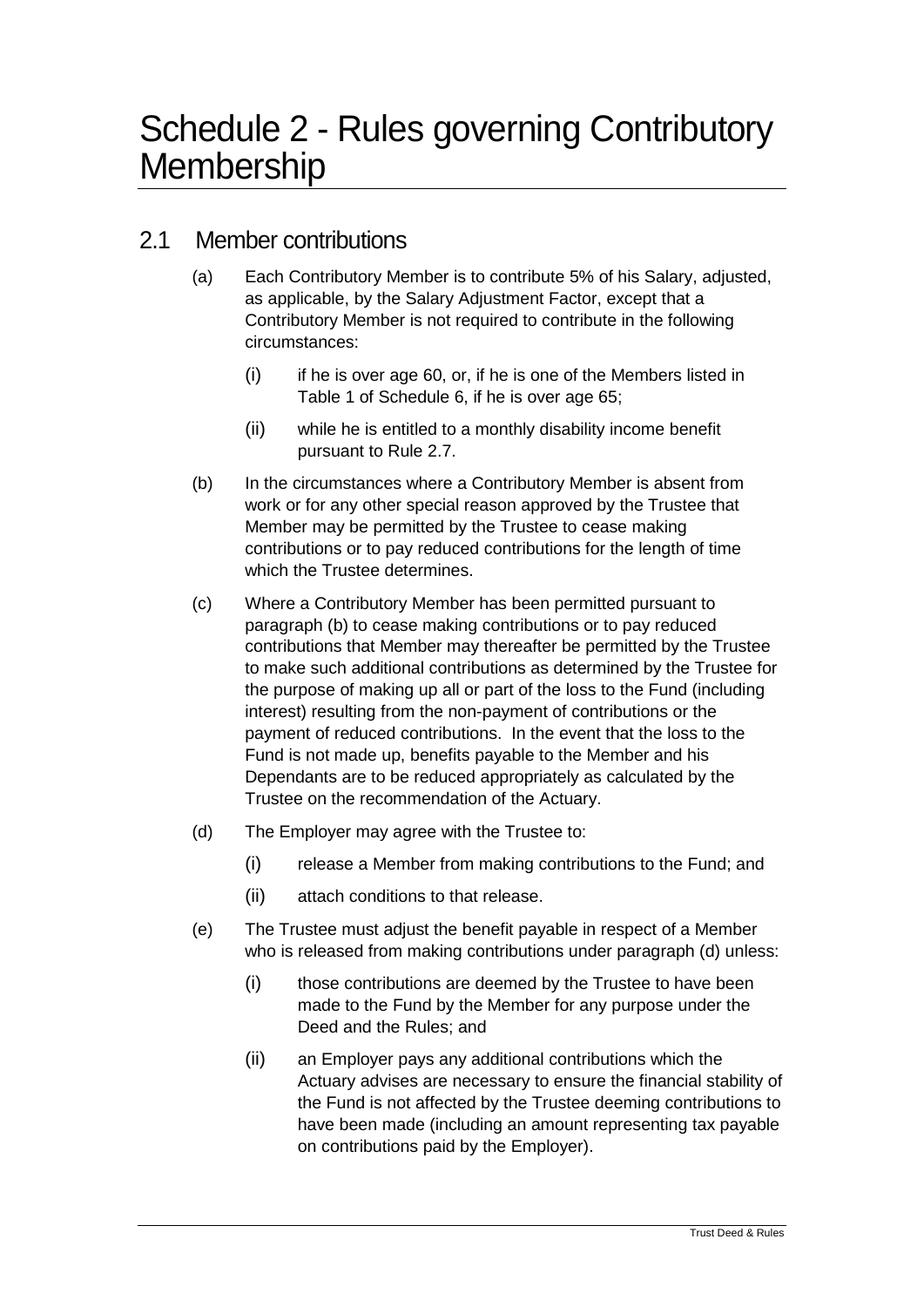(f) With the approval of the Principal Employer and the Trustee and subject to such conditions as the Principal Employer or the Trustee may impose, a Contributory Member may contribute to the Fund (by deduction from Salary or in any other manner approved by the Trustee and the Principal Employer) additional voluntary contributions and such contributions shall be applied in accordance with Rule 1.11.

#### 2.2 Employer contributions

- (a) The Trustee must cause the Actuary to value the Fund as at 30 June 2008, and at intervals of not more than three years thereafter, and the Actuary is to recommend to the Trustee the amounts or rates of contributions required to be contributed by the Employer to ensure the stability of the Fund and to secure the rights of Contributory Members.
- (b) Each Employer, unless otherwise agreed between itself and the Trustee, is to contribute to the Fund in respect of its Employees who are Contributory Members the amounts or rates of contributions recommended by the Actuary in accordance with paragraph (a).
- (c) Each Employer may contribute amounts in respect of one or more Contributory Members in addition to those amounts which it is required to contribute under paragraph (b).

#### 2.3 Normal Retirement

Upon the retirement of a Contributory Member from the Service on his Normal Retirement Date the Trustee is to pay him from the Fund a lump sum (or a pension of equivalent value in accordance with Rule 1.17) equal to:

(a) In the case of a Member who was not a member of the 1965 Fund prior to 1 January 1982, the amount calculated by the formula:

#### **BM x FAS x AF**

where

- **BM** means 15.5% for each year of Service as a Contributory Member until his Normal Retirement Date plus 2% for each year of Service as a Contributory Member after his 55th birthday until his Normal Retirement Date.
- **FAS** is the Member's Final Average Salary.
- **AF** is the Member's Adjustment Factor at the Normal Retirement Date.
- (b) In the case of a Member who was a Member of the 1965 Fund prior to 1 January 1982 and whose Normal Retirement Date is his 60th birthday, the amount calculated by the formula:

**BM x FAS x AF**

where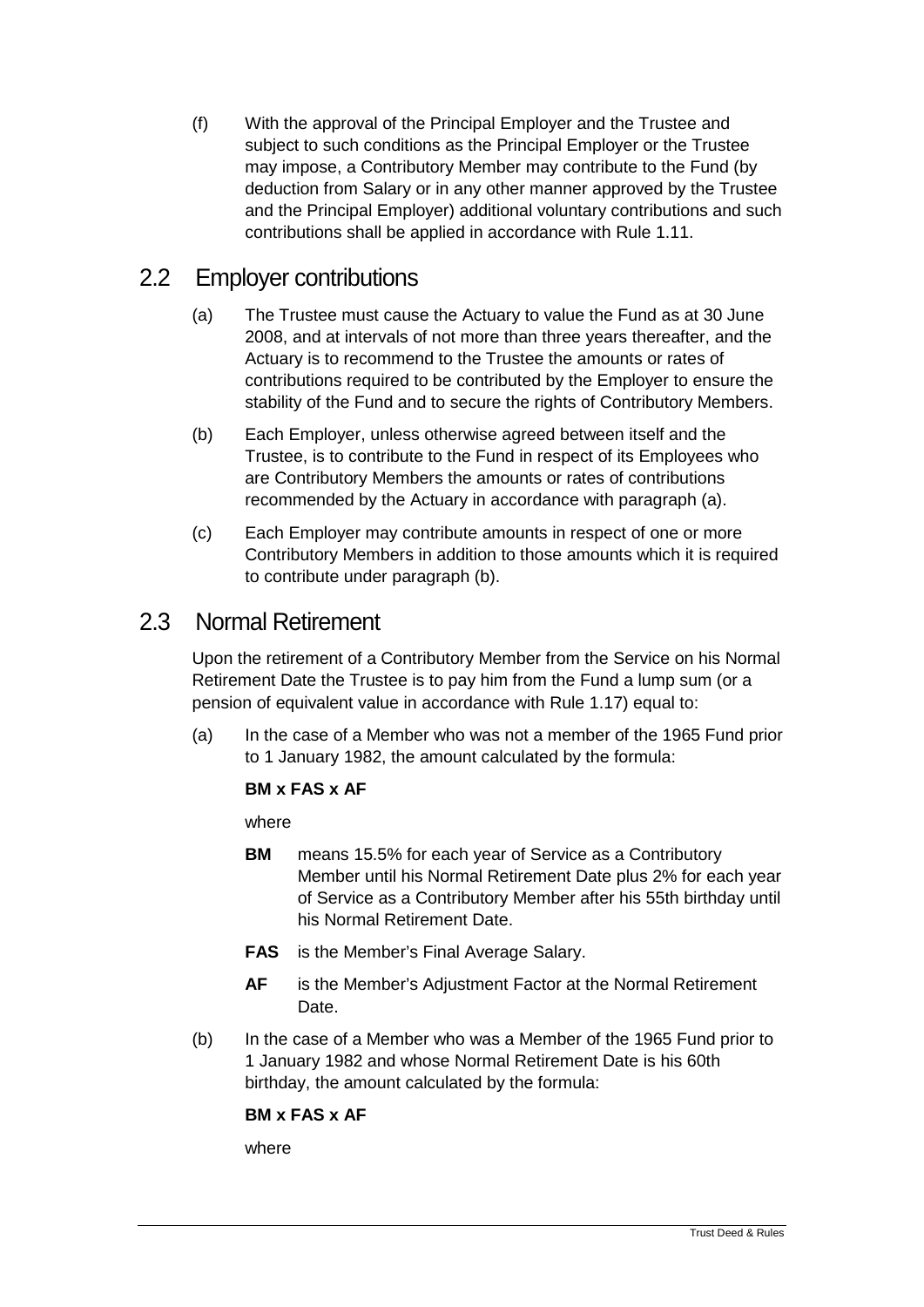- **BM** means 15.5% for each year of Service as a Contributory Member up to his 40th birthday, 13% for each year of Service as a Contributory Member after his 40th birthday and up to his 55th birthday and 12.5% for each year of Service as a Contributory Member after his 55th birthday and up to his 65th birthday, calculated as if the Member had continued in the Service up to his 65th birthday, but subject to a maximum of 44 years of Service.
- **FAS** is the Member's Final Average Salary.
- **AF** is the Member's Adjustment Factor at the Normal Retirement Date.
- (c) In the case of a Member whose Normal Retirement Date is his 65th birthday (as listed in Table 1 of Schedule 6) the amount calculated by the formula:

#### **BM x FAS x AF**

where

- **BM** means the factor shown opposite his name in Table 1 of Schedule 6.
- **FAS** is the Member's Final Average Salary.
- **AF** is the Member's Adjustment Factor at the Normal Retirement Date.
- (d) For the purpose of the Rule the years of Service as a Contributory Member are expressed in years and complete months (each month counting for one twelfth of one year) and include Service while a member (other than a provisional member) of the 1965 Fund and of any Previous Plan.
- (e) Notwithstanding the provisions of this Rule, the amount of any benefit payable to a Member, who at any time while a Member of the Fund substantially changed the number of hours he worked regularly each week, shall be determined by the Trustee acting on the advice of the Actuary.
- (f) Notwithstanding the foregoing provisions of this Rule, if the amount of any benefit payable to a Member pursuant to the foregoing provisions of this Rule is less than the amount of any benefit which would have been payable had Rule 2.9(a) applied to the Member's retirement from the Service, the amount of any benefit payable under this Rule shall be calculated pursuant to Rule 2.9(a).

# 2.4 Early retirement

If a Contributory Member retires from the Service within ten years of his Normal Retirement Date, the Trustee is to pay him from the Fund a lump sum (or a pension of equivalent value in accordance with Rule 1.17) calculated by application of the following formula: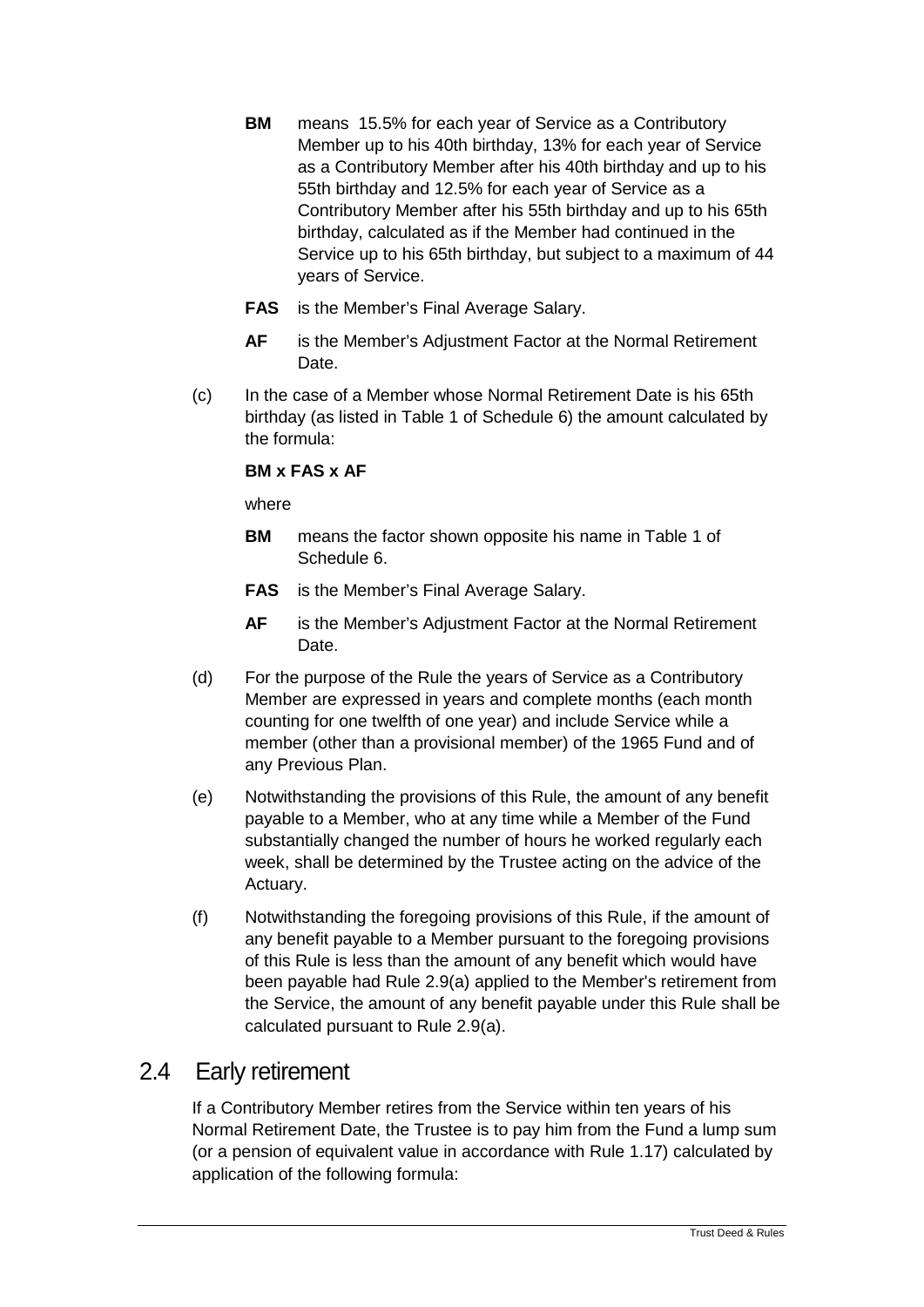(a) In the case of a Contributory Member whose Normal Retirement Date is age 60:

#### **ERB = (.125 x n + (BM - .125 x n) x t / N) x FAS x AF**

where:

- **ERB** is the Early Retirement Benefit so calculated;
- **n** is the number of years and complete months of Service (each month counting as one twelfth of one year) as a Member of the 1965 Fund and any Previous Plan prior to 1 January 1982 excluding Service as a provisional member of the 1965 Fund or any Previous Plan;
- **BM** has the meaning assigned to that term in Rule 2.3 paragraph (a), (b) or (c) as applicable;
- **t** is the number of years and complete months (each month counting as one twelfth of one year) of Service as a Member of the 1965 Fund and the Fund since the later of 1st January 1982 and his Date of Admission excluding Service as a "Provisional Member" pursuant to any former provisions of the Deed and Rules and Service as a provisional member of the 1965 Fund PROVIDED THAT if the Member became a Member of the 1965 Fund or any Previous Plan prior to 1 January 1974 the Trustee may in its absolute discretion elect to increase this number of years to include the period between the Member's actual date of leaving the Service and his Normal Retirement Date;
- **N** is the number of years and complete months (each month counting as one twelfth of one year) of Service as a Member of the 1965 Fund and the Fund between the later of 1 January 1982 and his Date of Admission excluding Service as a "Provisional Member" pursuant to any former provisions of the Deed and Rules and Service as a provisional member of the 1965 Fund and the Member's Normal Retirement Date if the Member had remained in the Service until his Normal Retirement Date; and
- **FAS** is the Member's Final Average Salary;
- **AF** is the Member's Adjustment Factor at the date of retirement.
- (b) In the case of a Contributory Member whose Normal Retirement Date is age 65:

**ERB = (.15 x n1 + .155 x n2 + .13 x n3 + .125 x n4) x S x F x AF** 

where:

- **ERB** is the Early Retirement Benefit so calculated;
- **n1** is the number of years and complete months of Service (each month counting as one twelfth of one year) as a Member of the 1965 Fund and of any Previous Plan prior to 3 November 1975 excluding Service as a provisional member of the 1965 Fund or any Previous Plan;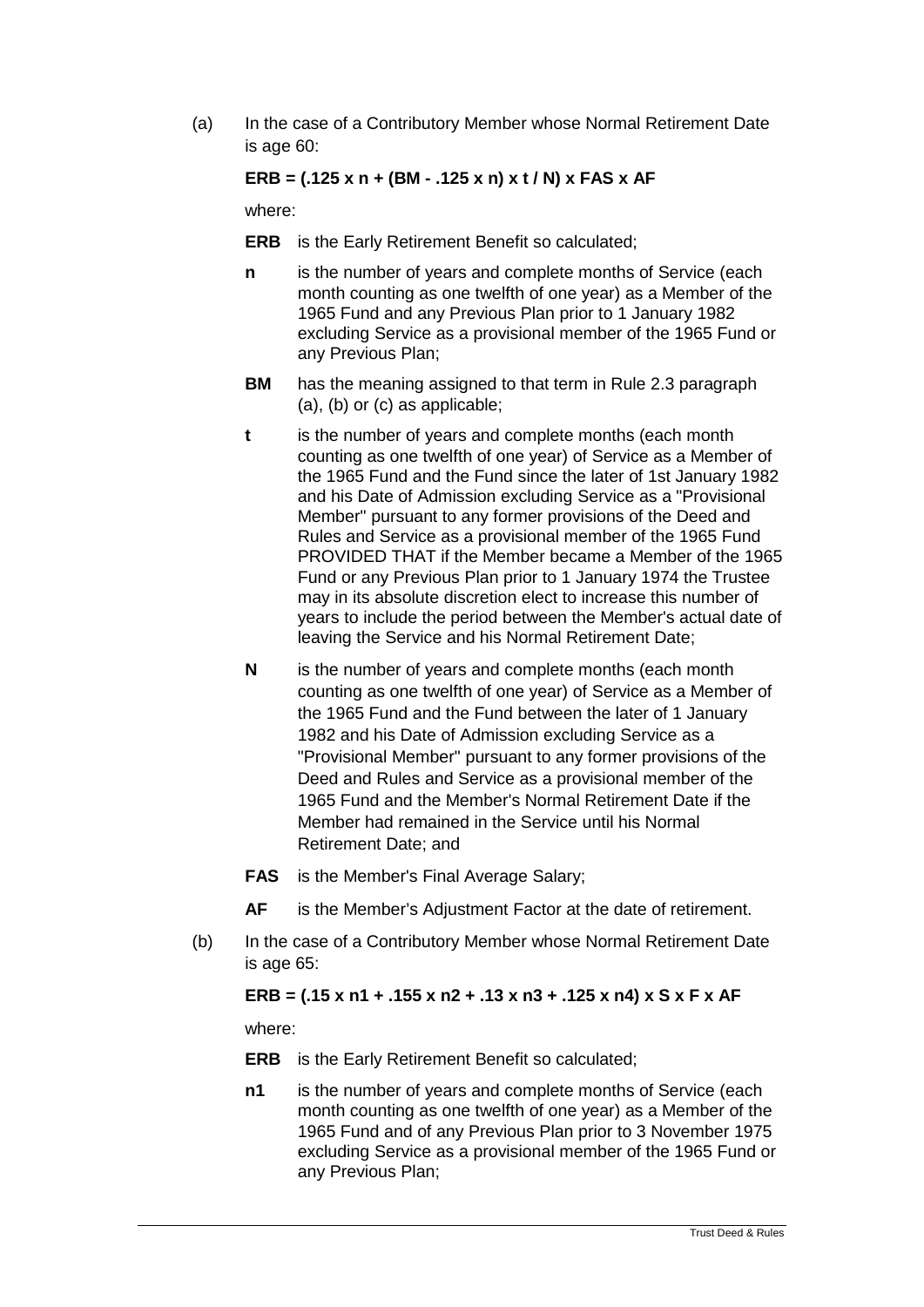- **n2** is the number of years and complete months of Service (each month counting as one twelfth of one year) as a Member of the 1965 Fund and the Fund after 2 November 1975 and up to the Member's 40th birthday excluding Service as a provisional Member of the 1965 Fund;
- **n3** is the number of years and complete months of Service (each month counting as one twelfth of one year) as a Member of the 1965 Fund and the Fund after the Member's 40th birthday and up to the Member's 55th birthday excluding Service as a provisional Member of the 1965 Fund; and
- **n4** is the number of years and complete months of Service (each month counting as one twelfth of one year) as a Member of the 1965 Fund and the Fund after the Member's 55th birthday PROVIDED THAT if the Member became a Member of the 1965 Fund prior to 1 January 1974, the Trustee may in its absolute discretion elect to increase this number of years to include the period between the actual date of leaving the Service and his Normal Retirement Date.
- **S** is the Member's Final Average Salary calculated as if the Member had remained in the Service until his Normal Retirement Date and the Member's Salary had remained unaltered until that date; and
- **F** is the factor obtained from Table 2 of Schedule 6;
- **AF** is the Adjustment Factor at the date of retirement.
- (c) Notwithstanding the provisions of this Rule, the amount of any benefit payable to a Member, who at any time while a Member of the Fund substantially changed the number of hours he worked regularly each week, shall be determined by the Trustee acting on the advice of the Actuary.
- (d) Notwithstanding the foregoing provisions of this Rule, if the amount of any benefit payable to a Member pursuant to the foregoing provisions of this Rule is less than the amount of any benefit which would have been payable had Rule 2.9(a) applied to the Member's retirement from the Service, the amount of any benefit payable under this Rule shall be calculated pursuant to Rule 2.9(a).

#### 2.5 Late retirement

- (a) Where a Contributory Member remains in Service after the Member's Normal Retirement Date the Member may either:
	- (i) remain a Member of the Fund; or
	- (ii) apply to become a member of the Triple S Scheme by applying to the Trustee to transfer the benefit that the Contributory Member would have been entitled to pursuant to Rule 2.3 had the Contributory Member retired on his or her Normal Retirement Date (subject to the necessary adjustments in accordance with the definition of Final Average Salary and also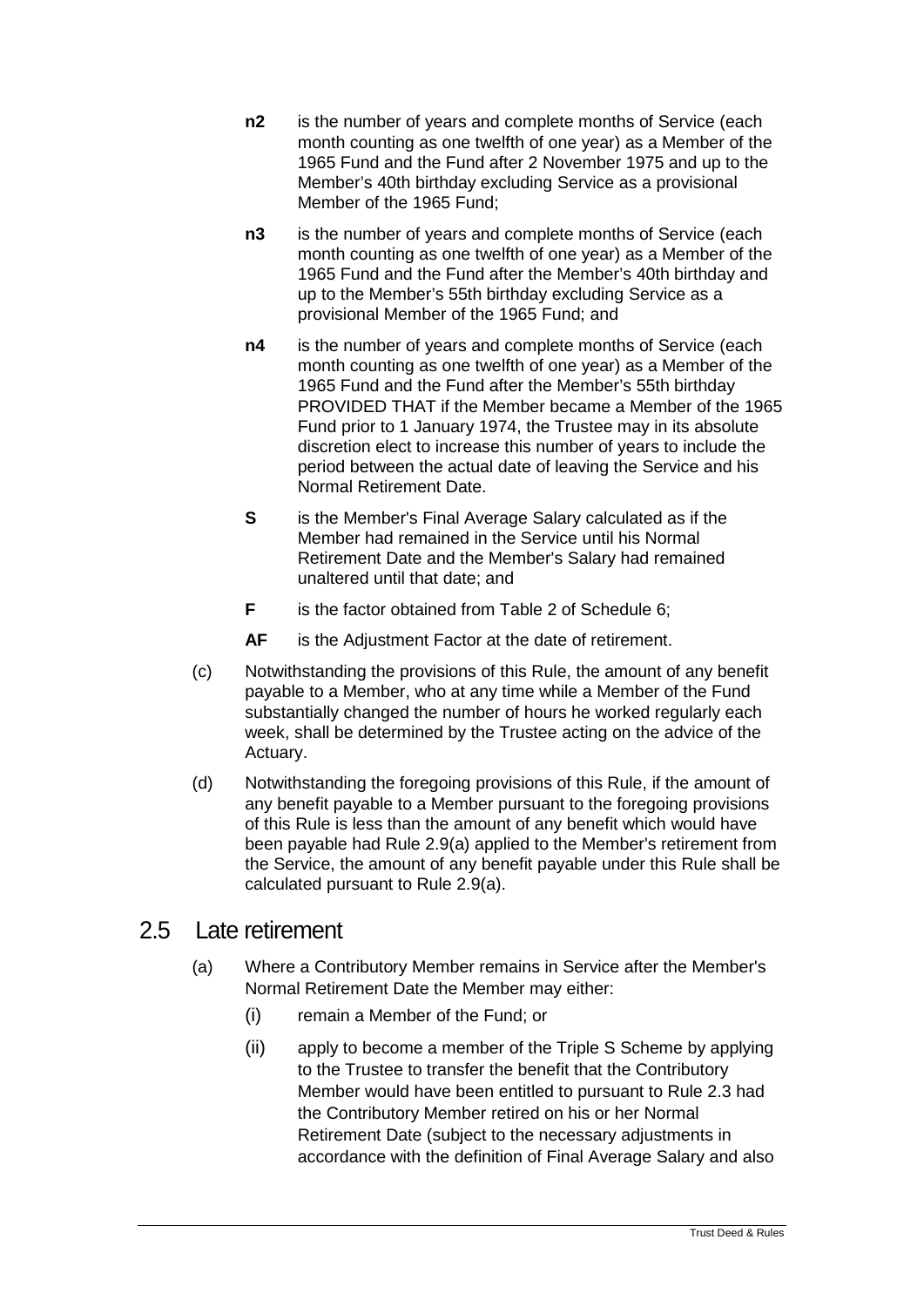to paragraph (b) of this Rule), to an account in the name of the Contributory Member in the Triple S Scheme.

- (b) Where a Contributory Member applies to become a member of the Triple S Scheme, the following paragraphs apply:
	- (i) Where a Contributory Member applies to become a member of the Triple S Scheme and the Contributory Member's Normal Retirement Date preceded 1 January 2008, the amount to be transferred to an account in the name of the Contributory Member in the Triple S Scheme will be the greater of:
		- (A) the benefit that would have been payable pursuant to paragraph (a)(ii) of this Rule; and
		- (B) the benefit that would have been payable as at 1 January 2008 determined by applying to the entitlement that would have been payable had the Contributory Member retired on his or her Normal Retirement Date, the investment earnings of the fund for the period between the Contributory Member's Normal Retirement Date and the 31 December 2007 inclusive.
	- (ii) Upon receiving an application under paragraph (a)(ii) of this Rule, the Trustee will, as soon as reasonably practicable after receiving the application, transfer the benefit to a Triple S Account in the Member's name.
	- (iii) Where a Contributory Member makes an application under paragraph (a)(ii) of this Rule the Contributory Member will cease to be a Member of the Fund for the purposes of the Deed and the Rules at the date on which their benefit is transferred to an account in the Triple S Scheme.
- (c) Where a Contributory Member does not apply to become a member of the Triple S Scheme the following rules apply:
	- (i) On the date of the Contributory Member's actual retirement the Trustee must pay to the Contributory Member the benefit that the Contributory Member would have been entitled to pursuant to Rule 2.3 had the Contributory Member retired on his or her Normal Retirement Date (subject to the necessary adjustments in accordance with the definition of Final Average Salary and also to paragraph (c)(ii) of this Rule).
	- (ii) Where a Contributory Member's Normal Retirement Date preceded 1 January 2008, and the Contributory Member remains in service after that date, the amount which the Trustee must pay to the Contributory Member upon the Contributory Member's actual retirement will be the greater of:
		- (A) the benefit that would have been payable pursuant to paragraph (c)(i) of this Rule; and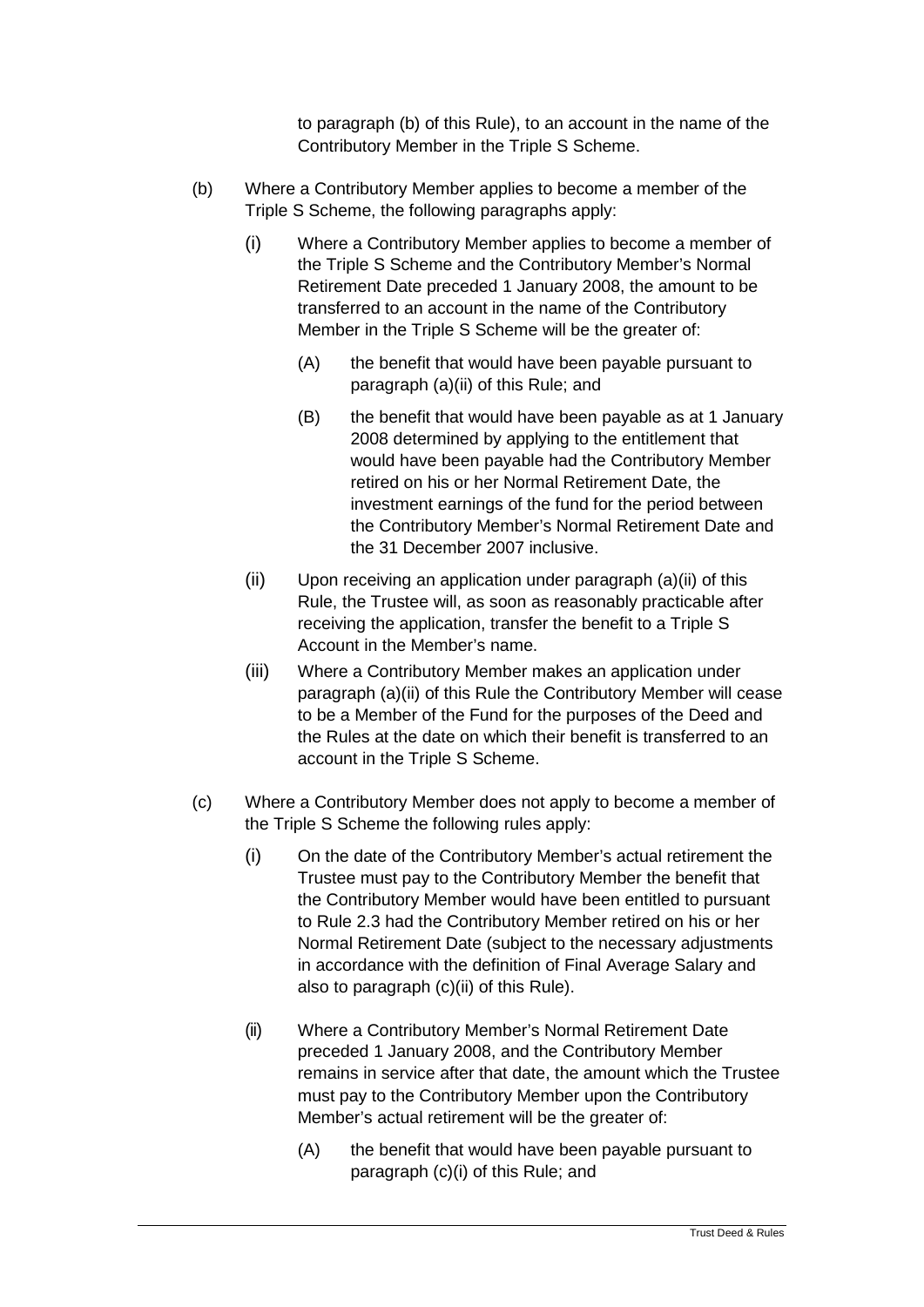(B) the benefit that would have been payable as at 1 January 2008 determined by applying to the entitlement that would have been payable had the Contributory Member retired on his or her Normal Retirement Date, the investment earnings of the Fund for the period between the Contributory Member's Normal Retirement Date and 31 December 2007 inclusive.

#### 2.6 Death

- (a) Subject to the limitations mentioned in paragraph (b) of this Rule, upon the death of a Contributory Member while in the Service before his Normal Retirement Date the Trustee is to pay from the Fund in accordance with Rule 1.7(c) a lump sum equal to the benefit which would have been payable to him pursuant to Rule 2.3 had he continued in the Service until his Normal Retirement Date and retired at that date and had his Salary, and the classification for the purpose of the Adjustment Factor assigned to the Member by his Employer, at the date of his death remained unaltered.
- (b) Upon the death of a Contributory Member who continues in the Service after his Normal Retirement Date and dies whilst still in the Service the Trustee is to pay from the Fund in accordance with Rule 1.7(c) the lump sum which would have been payable pursuant to Rule 2.5 if that Member had retired on the date of his death.

#### 2.7 Disablement

- (a) If a Contributory Member becomes Totally and Permanently Disabled while in the Service and leaves the Service by reason of such disablement, then the Trustee shall pay to the Member from the Fund the amount which would have been payable under Rule 2.6 had he died on the date he became Totally and Permanently Disabled.
- (b) If a Contributory Member becomes Temporarily Totally Disabled while in the Service before his Normal Retirement Date, then the Trustee shall pay to the Member from the Fund an income benefit in accordance with sub-rules (c), (d) and (e) of this Rule, payable in fortnightly instalments.
- (c) The first instalment of the income benefit payable under this Rule shall be payable on such day (as specified by the Trustee) of the first fortnight coincident with or next following the date as at which the Relevant Person (for the purposes of the definition of Temporary Total Disablement) determines the Member has satisfied all of the requirements of the definition of Temporary Total Disablement. Subsequent instalments of the income benefit are payable fortnightly and the last instalment of the income benefit shall be payable on such day (as specified by the Trustee) of the fortnight in which falls the first to occur of the following dates: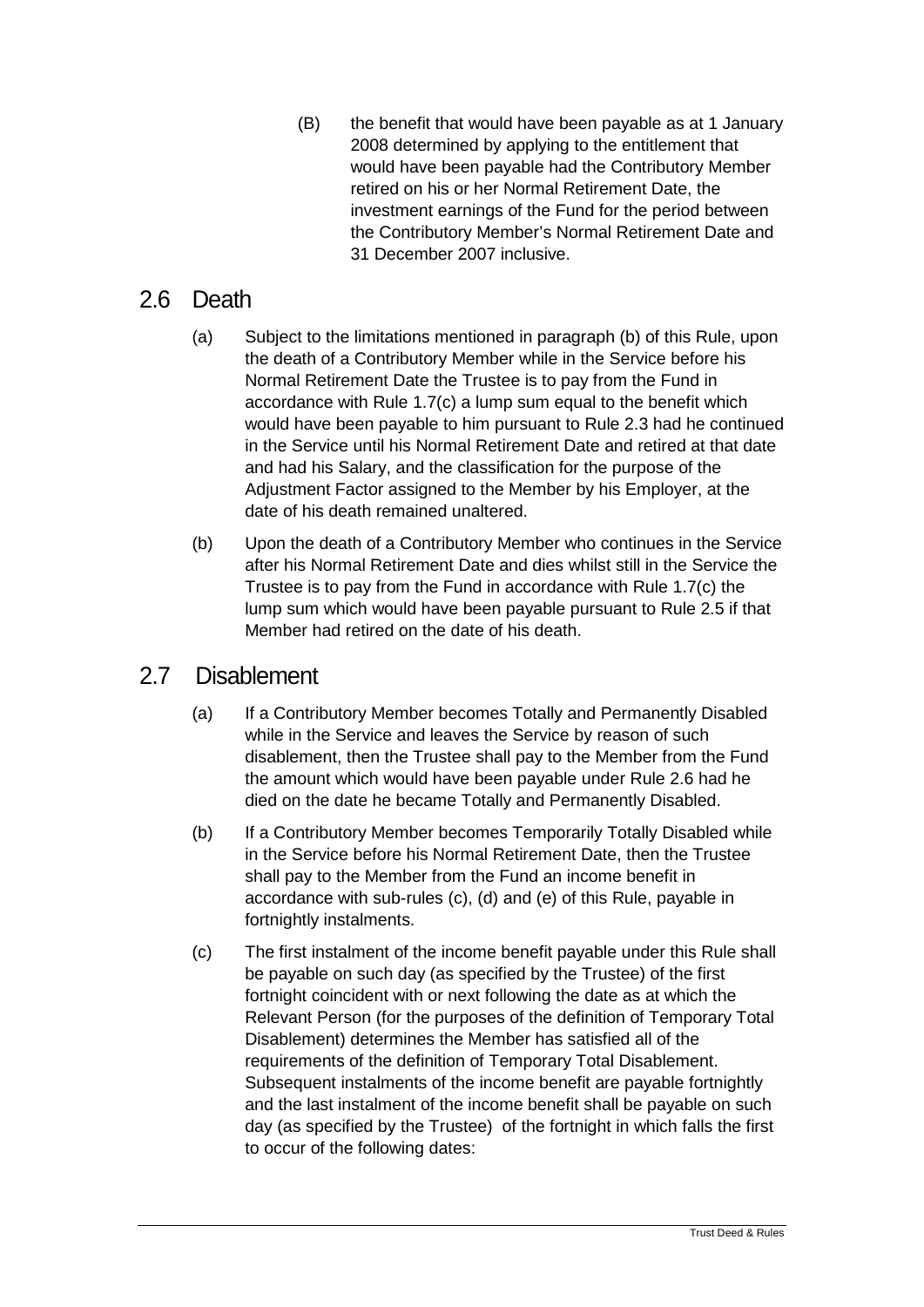- (i) the date as at which the Member ceases to be Temporarily Totally Disabled (as determined by the Relevant Person);
- (ii) the date of his death;
- (iii) the Member's Normal Retirement Date;
- (iv) the date on which a benefit becomes payable to him under paragraph (a) of this Rule; or
- (v) the date as at which the Member has been Temporarily Totally Disabled for a continuous period of 24 months or such other period of 24 months calculated on the basis provided for in any insurance effected with an insurer in respect of all or part of the benefit payable under this Rule 2.7.
- (d) If a Member engages in or performs any occupation or work for reward after the date on which he is declared to be Temporarily Totally Disabled, the Trustee may (and shall if so directed by his Employer or the Principal Employer) -
	- (i) reduce the amount of the instalment of the income benefit by such amount as it sees fit; or
	- (ii) notwithstanding any earlier determination in respect of the Member under sub-paragraph (i), determine that the Member shall not or shall cease to be considered to be Temporarily Totally Disabled.
- (e) The annual amount of the income benefit payable to a Member under this Rule will be paid in fortnightly instalments 75% of the Member's annual rate of Salary at the date on which the Member is declared to be Temporarily Totally Disabled, adjusted, if applicable, by the Salary Adjustment Factor and reduced (in any case) by any income received pursuant to any statutory provision and company arrangement for compensation.
- (f) While a Contributory Member is entitled to receive an instalment of the income benefit pursuant to this Rule 2.7, he is deemed to remain in Service for the purpose of the Fund and his contributions are deemed to continue regardless of whether he ceases or continues to be in the employ of the Employer or is temporarily absent from the employ of the Employer.

#### 2.8 Retrenchment or reorganisation

If in the opinion of the Employer a Contributory Member is leaving the Service as a result of retrenchment or reorganisation the Trustee is to pay him a lump sum equal to:

(a) In the case of a Contributory Member whose name is included in the list in Table 1 of Schedule 6 the amount calculated in accordance with paragraph (b) of Rule 2.4; or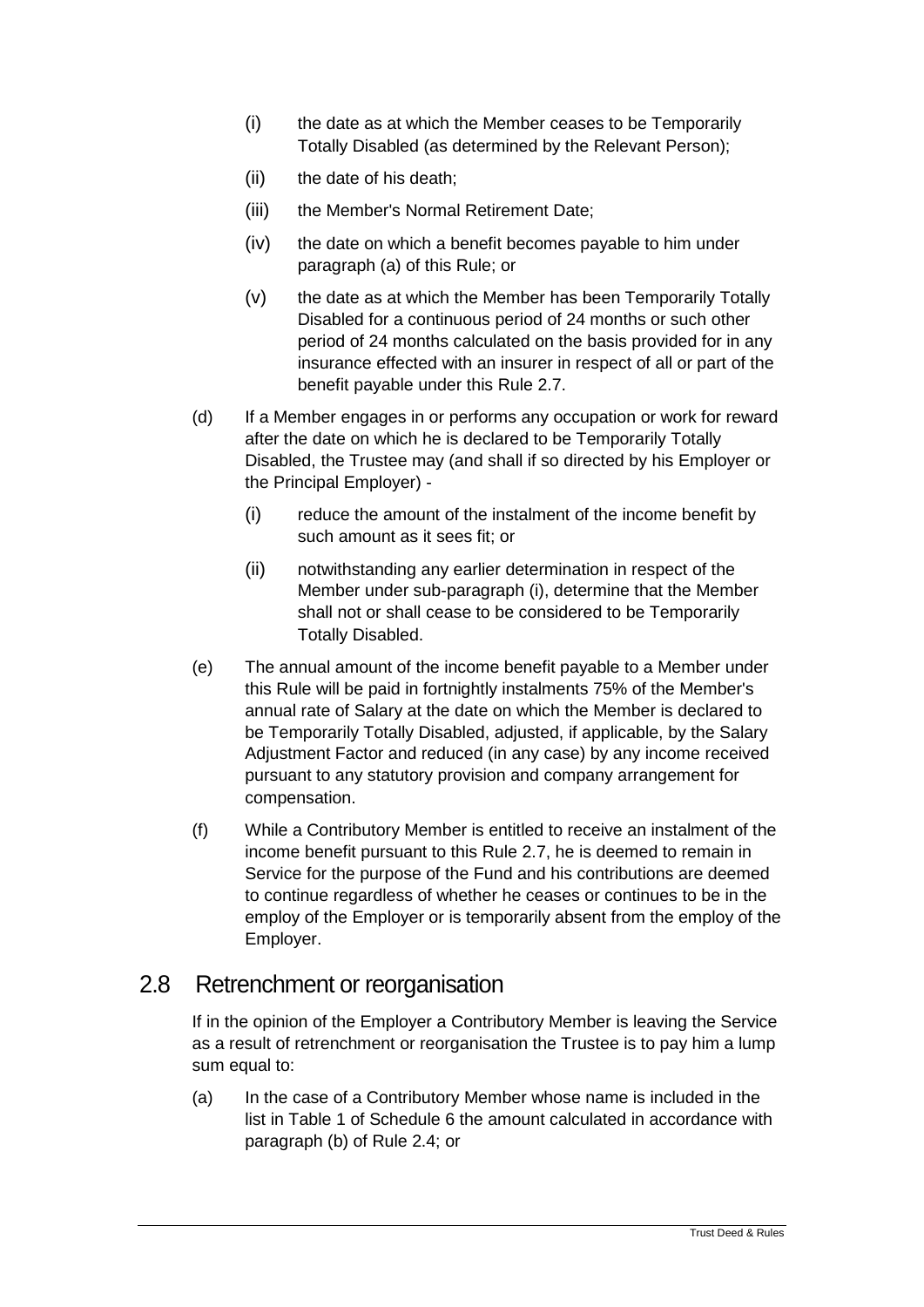(b) In the case of any other Contributory Member the amount calculated by the Actuary as being the Member's equitable share of the Fund.

# 2.9 Leaving the Service

- (a) Upon the retirement from the Service of a Contributory Member in circumstances other than those provided for in Rules 2.3, 2.4, 2.5, 2.6, 2.7 or 2.8, the Trustee is to pay to the Member from the Fund a lump sum equal to the sum of:
	- (i) an amount equal to:
		- (A) all contributions made by the Member to the 1965 Fund and to any Previous Plan prior to 1 January 1982 together with compound interest at the rate of 5% per annum, (compounding at each 1 July), from 1 January 1982 up to 1 October 1986 and at the rate of 9.75% per annum from 1 October 1986 up to 1 July 1987; plus
		- (B) all contributions made by the Member to the Fund and the 1965 Fund between the later of 1 January 1982 and his Date of Admission and 1 October 1986 together with compound interest at the rate of 5% per annum, (compounding at each 1 July), up to 1 October 1986 and at the rate of 9.75% per annum from 1 October 1986 up to 1 July 1987; plus
		- (C) all contributions made by the Member to the Fund between 1 October 1986 and 1 July 1987 together with compound interest at the rate of 9.75% per annum from 1 October 1986 up to 1 July 1987; plus
		- (D) all contributions made by the Member to the Fund on and after 1 July 1987 pursuant to paragraph (a) of Rule 2.1;

together with Earnings from the later of 1 July 1987 and the date on which the contributions were received to the date of retirement; and

- (ii) an amount equal to the amount calculated in accordance with sub-paragraph (i) above.
- (b) Notwithstanding that which is contained in paragraph (a) to this Rule, the Employer in its absolute discretion may direct the Trustee to increase the benefit under this Rule to an amount not exceeding the Member's equitable share of the Fund as calculated by the Actuary.
- (c) If, in the opinion of the Trustee, the retirement from the Service of a Contributory Member occurs as a result of Serious Ill Health, the Trustee shall increase the benefit payable under this Rule to an amount calculated as the greater of:
	- (i) the sum of: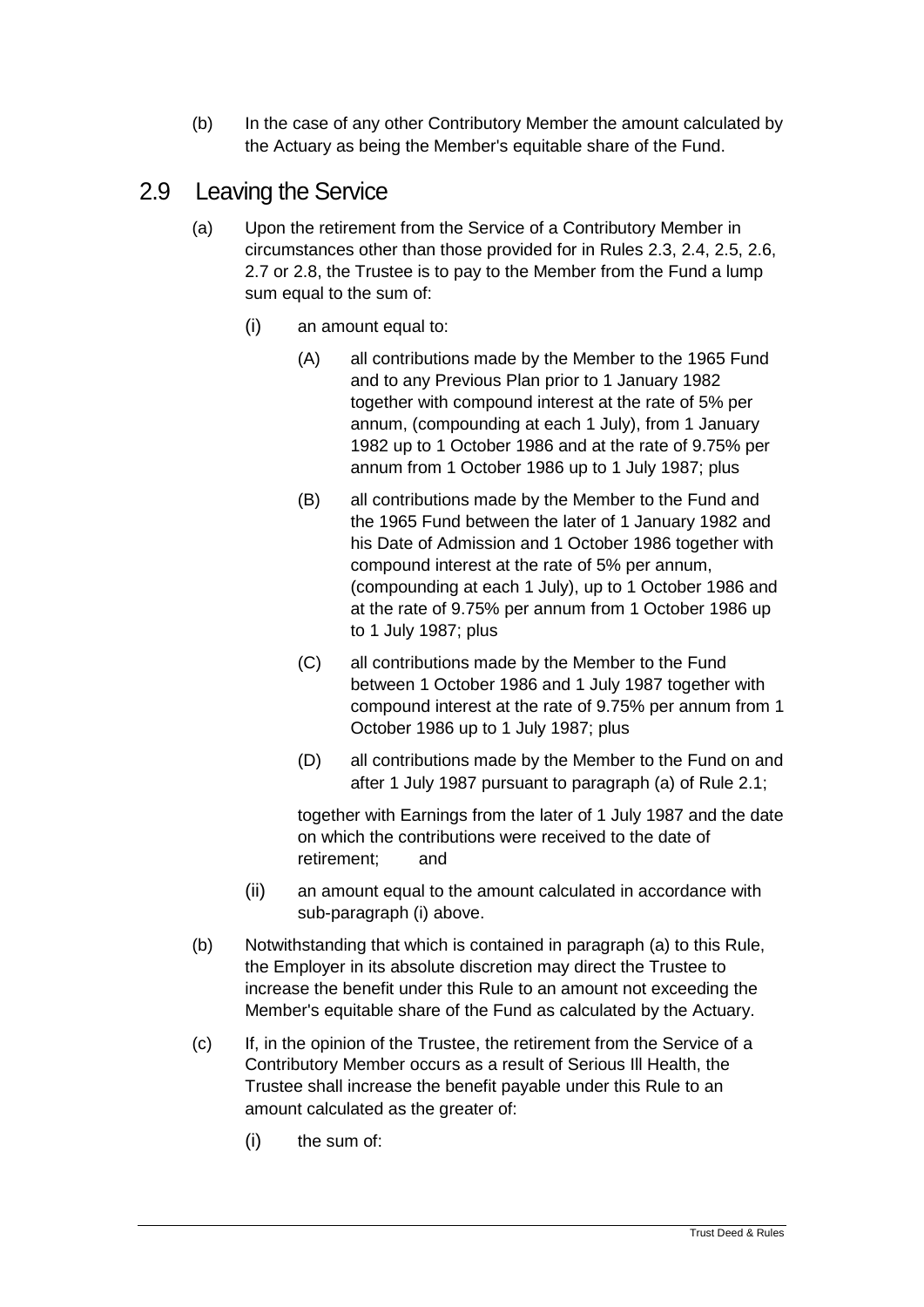- $(A)$  the amount calculated under Rule 2.4(a), (b) or (c) as if the Member had retired from the Service and been entitled to an Early Retirement Benefit calculated under that Rule; and
- (B) 5% of the Member's Salary, adjusted, if applicable, by the Salary Adjustment Factor, for each year and complete month of prospective Service as a Contributory Member to the Member's Normal Retirement Date (with each month counting as one twelfth of one year); and
- (ii) three times the Member's Salary at the date of leaving Service, adjusted, if applicable, by the Salary Adjustment Factor;

PROVIDED THAT in respect of a Member who becomes a Member on or after the Amendment Date the benefit payable under this Rule 2.9(c) shall not be greater than the amount calculated under Rule 2.7(a) in respect of the Member as if the Member had left Service by reason of Total and Permanent Disablement.

#### 2.10 Bonus Account

- (a) The Trustee shall establish and maintain a Bonus Account in respect of every Contributory Member who was a Member as at the Bonus Date and in respect of such other Contributory Members for whom the Trustee considers it is appropriate to create such an account.
- (b) The following amounts shall be credited to the Bonus Account:
	- (i) an amount determined by the Trustee on the advice of the Actuary pursuant to sub-rule (c) of this Rule 2.10;
	- (ii) any other amount which the Trustee and the Principal Employer agree is appropriate to credit to this Account,

and the following amounts must be debited to a Member's Bonus Account:

- (iii) any amount which the Trustee determines to debit to this Account because of a transfer out of the Fund;
- (iv) the portion of any benefit paid from this Account under this Deed; and
- (v) any other amount which the Trustee considers is appropriate and equitable to debit to this Account,

and Earnings must be allocated to the Bonus Account.

- (c) (i) The Trustee shall determine an amount to be credited to each Member's Bonus Account in accordance with paragraph (ii) of this sub-rule (c).
	- (ii) The amount to be credited to a Member's Bonus Account shall be determined as at the Bonus Date as the Member's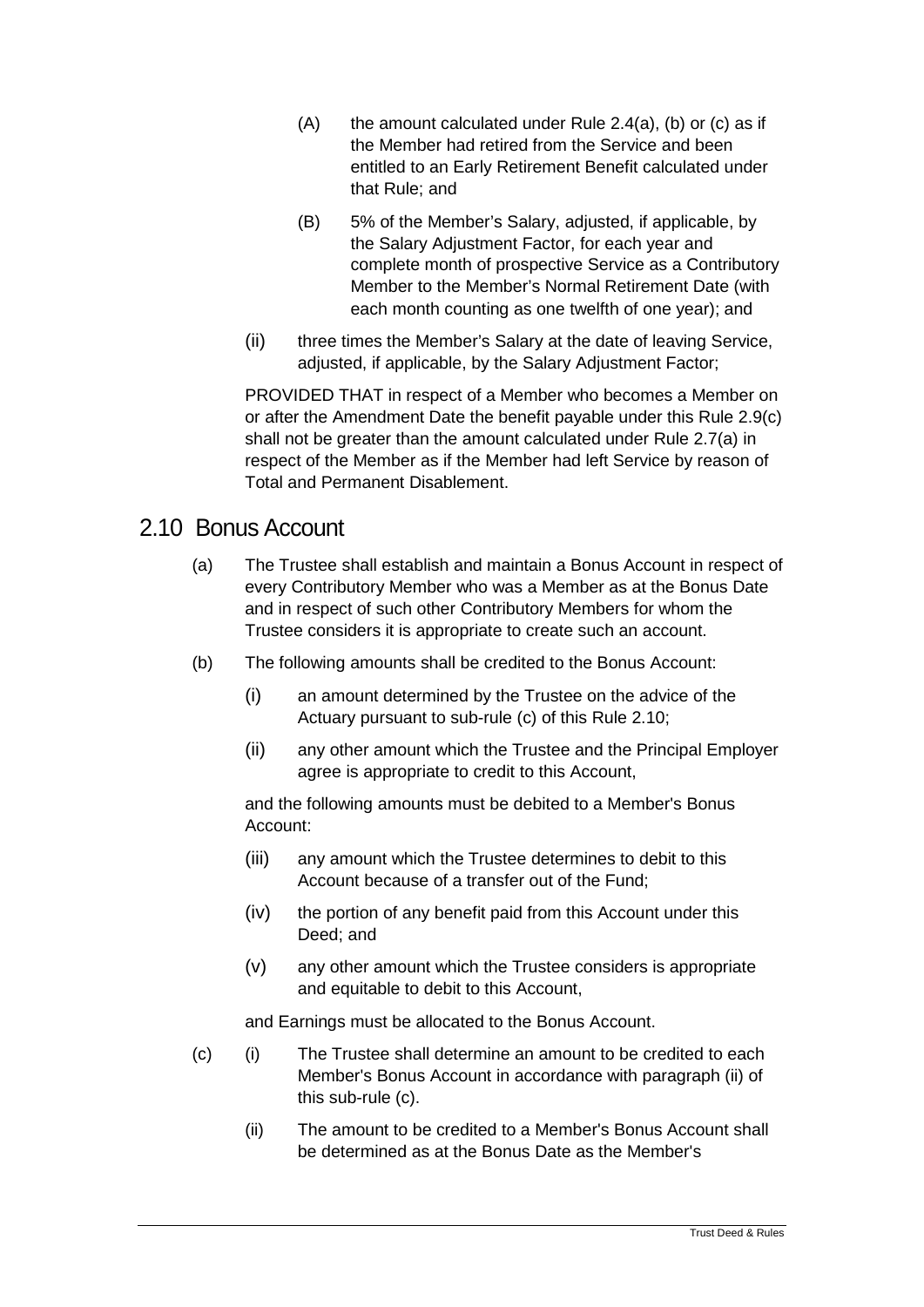Proportion of one million dollars, where for the purpose of this sub-rule:

- (A) **Member's Proportion** in respect of a Member means the percentage which the Member's Accrued Amount as at the Bonus Date bears to the total of all Members' Accrued Amounts as at the Bonus Date and in respect of a Member who was not a Member on the Bonus Date the Member's Proportion is nil;
- (B) **Accrued Amount** in respect of a Member means the greater of sub-paragraphs (1) and (2):
	- (I) (1) an amount calculated as if the Member qualified as at the Bonus Date for an early retirement benefit under Rule 2.4 discounted by 1.65% per annum compound (pro-rated for complete days) for the period (if any) from the Bonus Date up to the day which is 10 years prior to the Member's Normal Retirement Date; and
	- (II) (2) the benefit that would be payable to the Member if the Member voluntarily retired from Service as at the Bonus Date with the consent of the Employer,

PROVIDED THAT the amounts determined under subparagraphs (1) and (2) shall not include any benefit which would be payable to the Member as a result of the application of either Rule 1.6(a) or 1.11.

(d) A Member's Bonus Account Balance will be payable, in addition to the benefits otherwise payable pursuant to these Rules, upon the Member ceasing to be in the Service of the Employer for any reason (including Total and Permanent Disablement) or upon the death of the Member while in the Service of the Employer.

# 2.11 Additional Employer Contribution Account

- (a) The Trustee shall establish and maintain an Additional Employer Contribution Account in respect of every Contributory Member for whom an Employer makes contributions to the Fund pursuant to Rule  $2.2(c)$ .
- (b) The following amounts shall be credited to the Additional Employer Contribution Account:
	- (i) contributions paid into the Fund by the Employer in respect of the Contributory Member pursuant to Rule 2.2(c);
	- (ii) any other amount which the Trustee and the Principal Employer agree is appropriate to credit to this Account;

and the following amounts shall be debited to the Member's Additional Employer Contribution Account: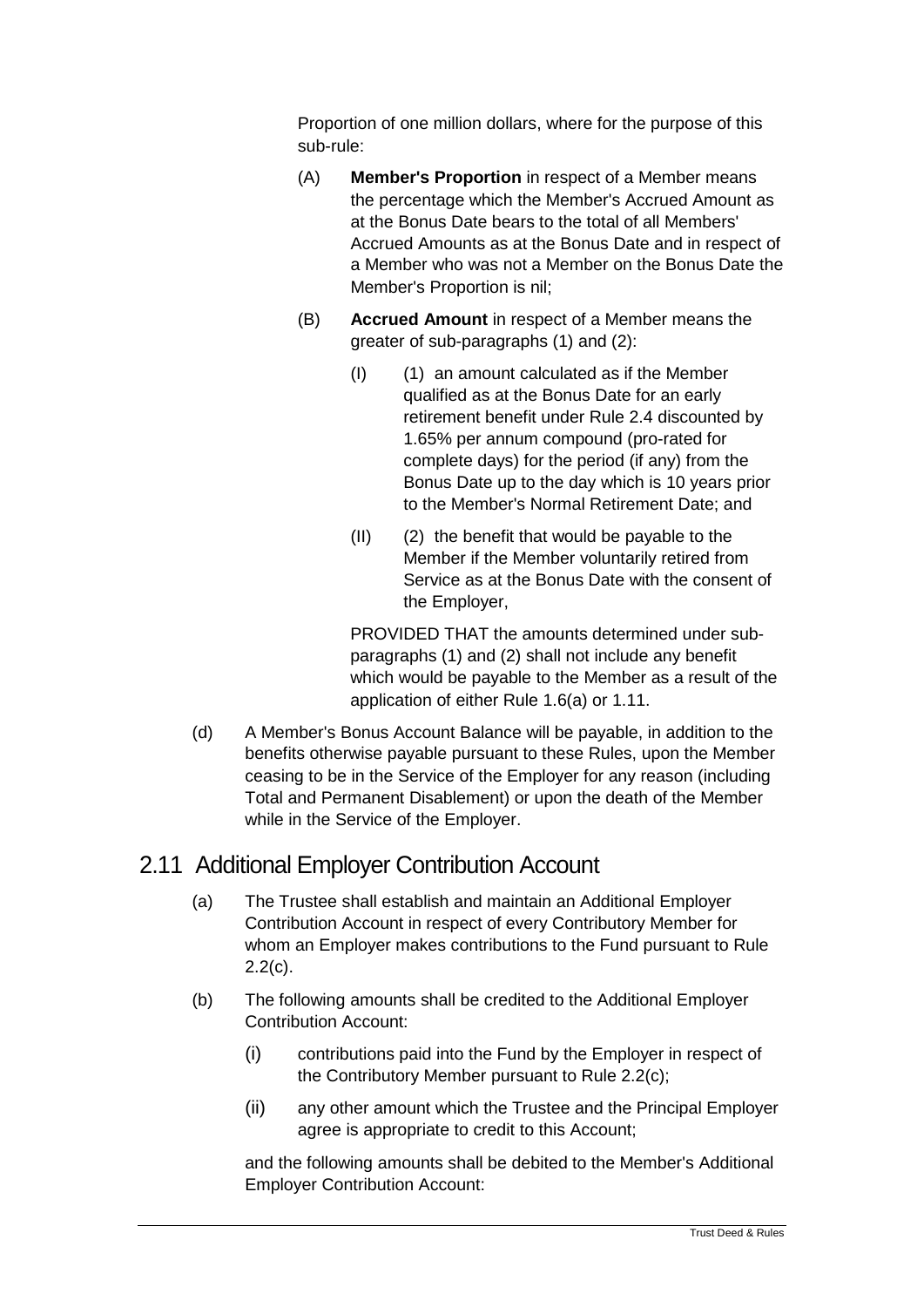- (iii) any amount which the Trustee determines to debit to this Account because of a transfer out of the Fund;
- (iv) the portion of any benefit paid from this Account under this Deed;
- (v) any other amount the Trustee considers is appropriate and equitable to debit thereto,

and Earnings must be allocated to the Additional Employer Contribution Account.

(c) A Contributory Member's Additional Employer Contribution Account will be payable, in addition to the benefits otherwise payable pursuant to these Rules, upon the Contributory Member ceasing to be in the Service of the Employer for any reason (including Total and Permanent Disablement) or upon the death of the Member while in the Service of the Employer.

#### <span id="page-57-0"></span>2.12 Transfer to Triple S Scheme

- (a) On and from 31 October 2018, a Contributory Member may elect to become a Member of the Triple S Scheme in accordance with this Rule.
- (b) A Contributory Member will be deemed to have made an election under paragraph [\(a\)](#page-57-0) of this Rule upon the Contributory Member providing notice in writing of this election to the Board, in a form and manner approved by the Board.
- (c) Where a Contributory Member makes an election under paragraph [\(a\)](#page-57-0) of this Rule:
	- (i) the Contributory Member will cease to be a Member of the Fund for the purposes of the Deed and the Rules as at the Relevant Date; and
	- (ii) the Trustee must transfer all amounts to which the Contributory Member would be entitled under the Deed and the Rules as if the Contributory Member had attained the Normal Retirement Age on the Relevant Date, to an account in the Triple S Scheme in the Contributory Member's name ("**Contributory Member's Triple S Account"**).
- (d) The amount transferred under paragraph (c)(ii) of this Rule will be the greater of the amounts calculated pursuant to Rule 2.9(a) or Rule 1.13, and the amount calculated in the following manner:
	- (i) In the case of a Contributory Member who has a Normal Retirement Date of 60 and has not reached that age on the Relevant Date:
		- (A) calculating the benefit to which the Contributory Member would have been entitled under paragraph (a) or (b) in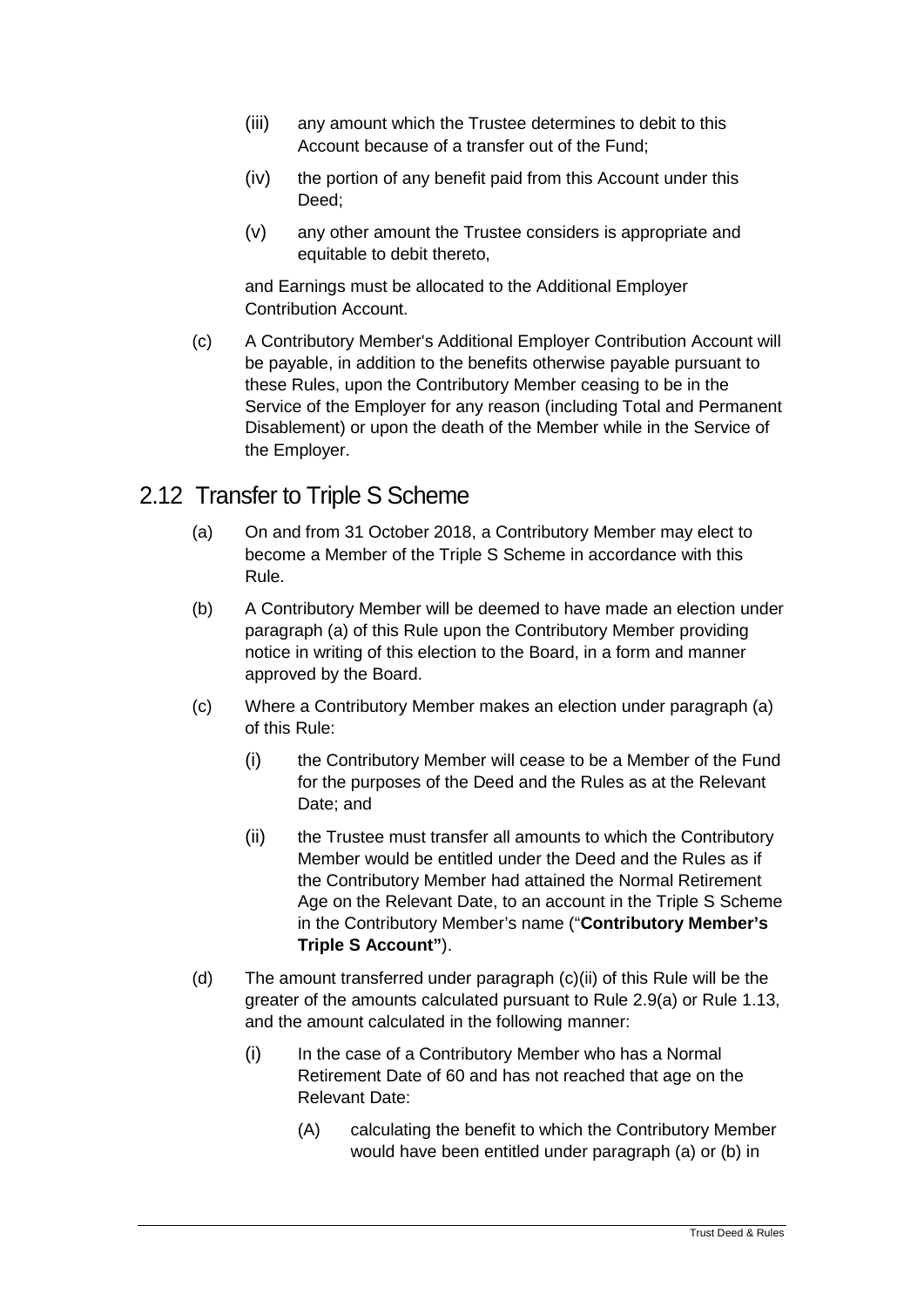Rule 2.3 (whichever is relevant) as if the Member had retired on the Relevant Date; and

- (B) determining the present value of the benefit calculated under paragraph (d)(i)(A) of this Rule by applying to the period falling between the Relevant Date and the date on which the Contributory Member is to reach their Normal Retirement Date a discount rate based on the actuarial assumptions underlying the most recent report prepared by the Actuary for this Fund pursuant to clause 20 of the Deed.
- (e) For the avoidance of doubt, where a Contributory Member makes an election under paragraph [\(a\)](#page-57-0) of this Rule and that Contributory Member has a Bonus Account, an Additional Employer Contribution Account and/or a Voluntary Member Contribution Account, the balances of those Accounts will be transferred to the Contributory Member's Triple S Account.
- (f) For the purposes of this Rule, **Relevant Date** means the date 14 days after receipt by the Trustee of the written notice of the Contributory Member's election under this Rule.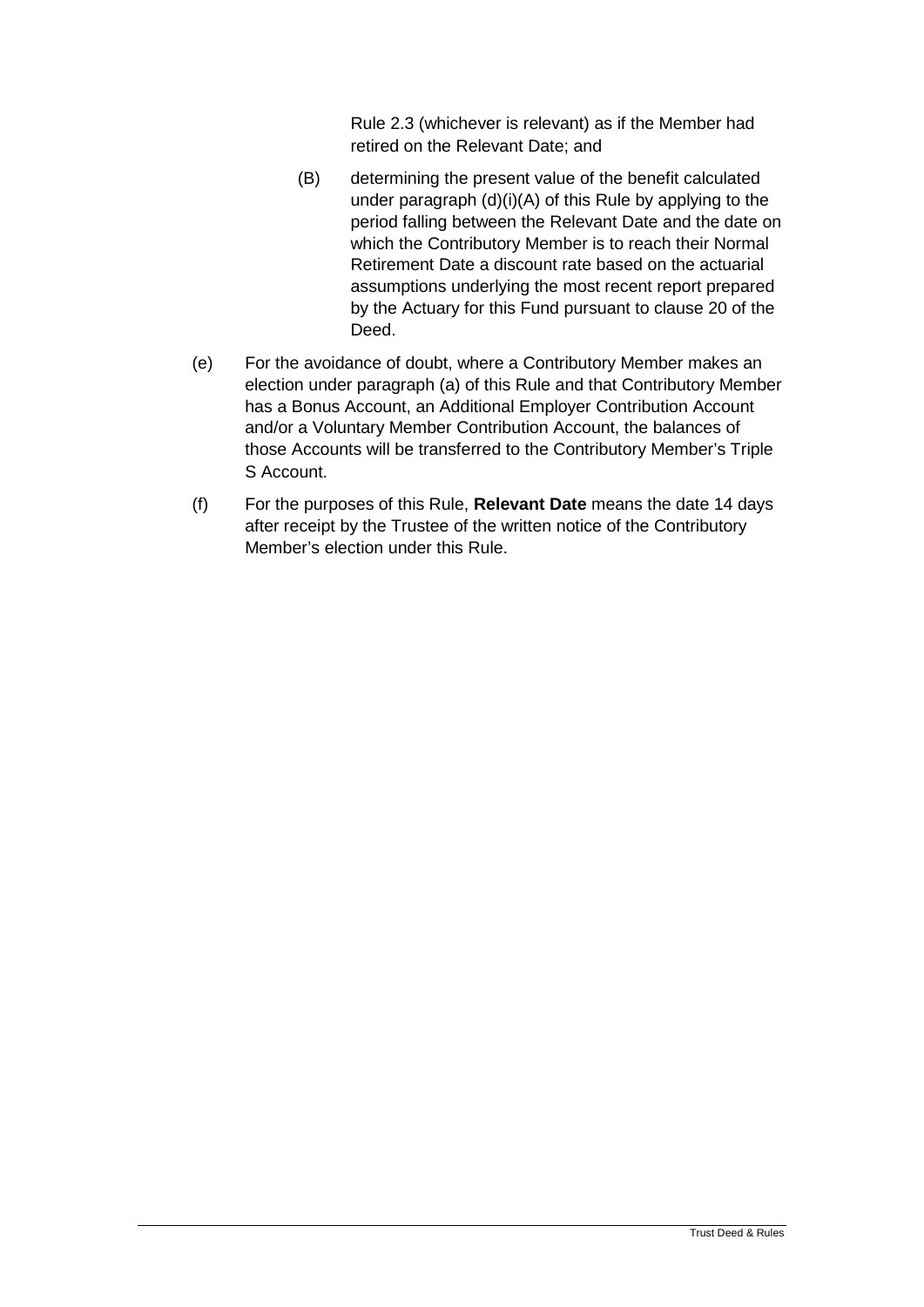#### 3.1 Member contributions

- (a) A Non-Contributory Member shall not be required to contribute to the Fund.
- (b) A Non-Contributory Member may contribute to the Fund such amounts and at such times as are agreed to by the Employer and the Trustee. These contributions shall be credited to the Non-Contributory Member's Voluntary Member Contribution Account.

#### 3.2 Employer contributions

- (a) An Employer shall make such contributions to the Fund in respect of a Non-Contributory Member as it determines are necessary to ensure that it will not be required to pay any charge in respect of a Non-Contributory Member pursuant to the *Superannuation Guarantee (Administration) Act 1992*.
- (b) Each Employer may contribute amounts in respect of one or more Non-Contributory Members in addition to those amounts which it is required to contribute under paragraph (a).

# 3.3 Members' Accounts

- *(a) Accounts to be maintained*
	- (i) The Trustee must establish and maintain in respect of each Non-Contributory Member, as required, a Company Account and a Voluntary Member Contribution Account.
	- (ii) A Non-Contributory Member in respect of whom an Account is created is not entitled to any specific asset of the Fund. The Trustee has an absolute discretion as to which assets of the Fund are applied in the payment of any benefit from the Fund.
- *(b) Voluntary Member Contribution Account*

The following amounts must be credited to a Non-Contributory Member's Voluntary Member Contribution Account:

- (i) the Member's contributions (if any) under Rule 3.1(b);
- (ii) the portion of any amount transferred into the Fund in respect of the Non-Contributory Member which the Trustee determines is appropriate to credit to this Account; and
- (iii) any other amount which the Trustee and the Principal Employer agree is appropriate to credit to this Account,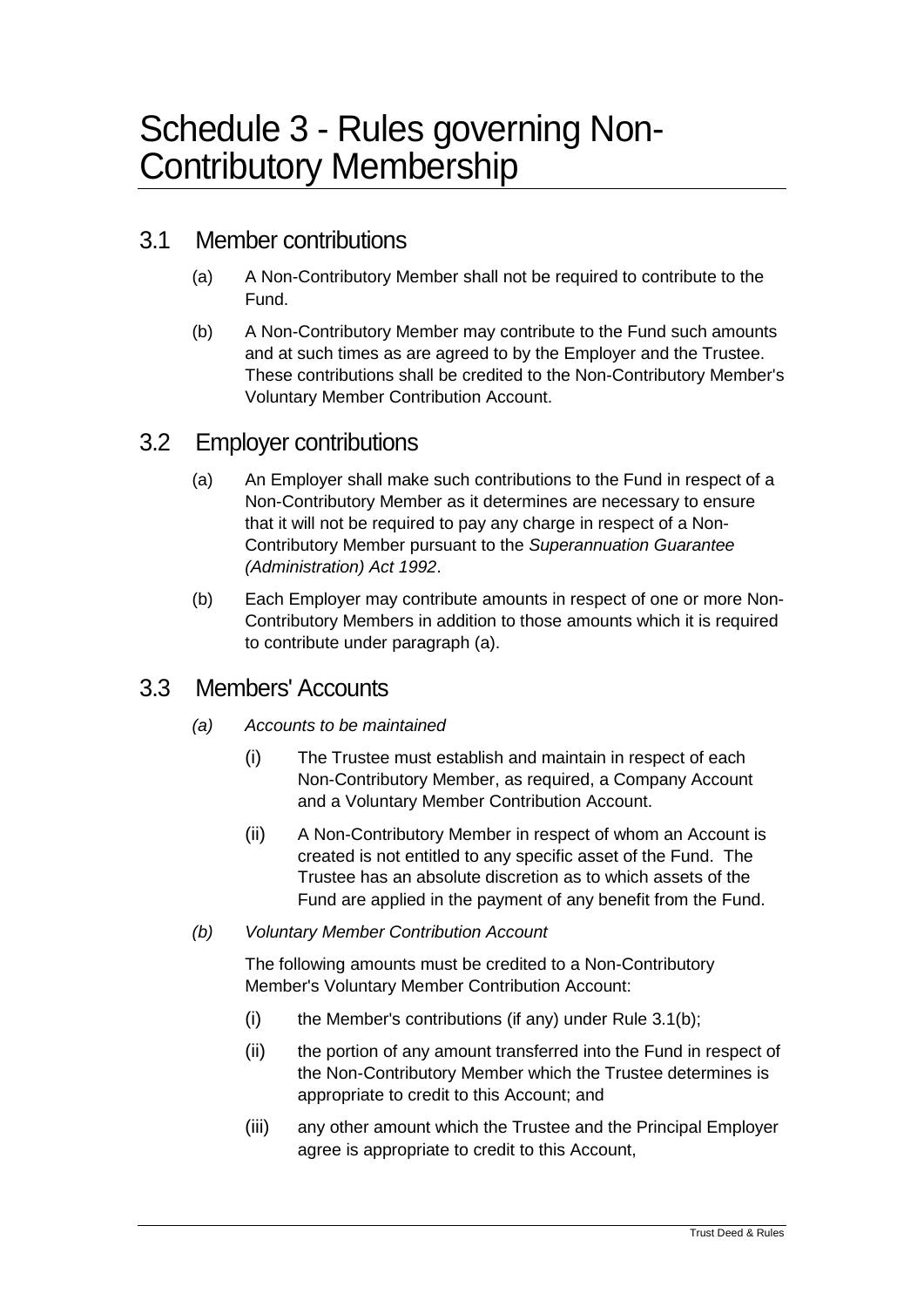and the following amounts must be debited to a Non-Contributory Member's Voluntary Member Contribution Account:

- (iv) any amount which the Trustee determines to debit to this Account because of a transfer out of the Fund in respect of the Non-Contributory Member;
- (v) the portion of any benefit paid from this Account under this Deed; and
- (vi) any other amount which this Deed requires to be debited to this Account or the Trustee considers it appropriate and equitable to debit to this Account,

and Earnings must be allocated to this Account in accordance with Rule 3.5.

*(c) Company Account*

The following amounts must be credited to a Non-Contributory Member's Company Account:

- (i) contributions made by the Employer pursuant to Rule 3.2;
- (ii) the portion of any amount transferred into the Fund which the Trustee determines is appropriate to credit to this Account; and
- (iii) any other amount which the Trustee and the Principal Employer agree is appropriate to credit to this Account,

and the following amounts must be debited to a Non-Contributory Member's Company Account:

- (iv) any amount which the Trustee determines to debit to this Account because of a transfer out of the Fund;
- (v) the portion of any benefit paid from this Account under this Deed; and
- (vi) any other amount which this Deed requires to be debited to this Account or the Trustee considers it appropriate and equitable to debit to this Account,

and Earnings must be allocated to this Account in accordance with Rule 3.5.

#### 3.4 Accounts - General provisions

*(a) Accounts in Debit*

The Trustee may permit a Non-Contributory Member's Voluntary Member Contribution Account or the Company Account to be in debit for any period the Trustee considers reasonable.

#### *(b) Sub-Accounts*

The Trustee may:

(i) establish sub-accounts within any Account; and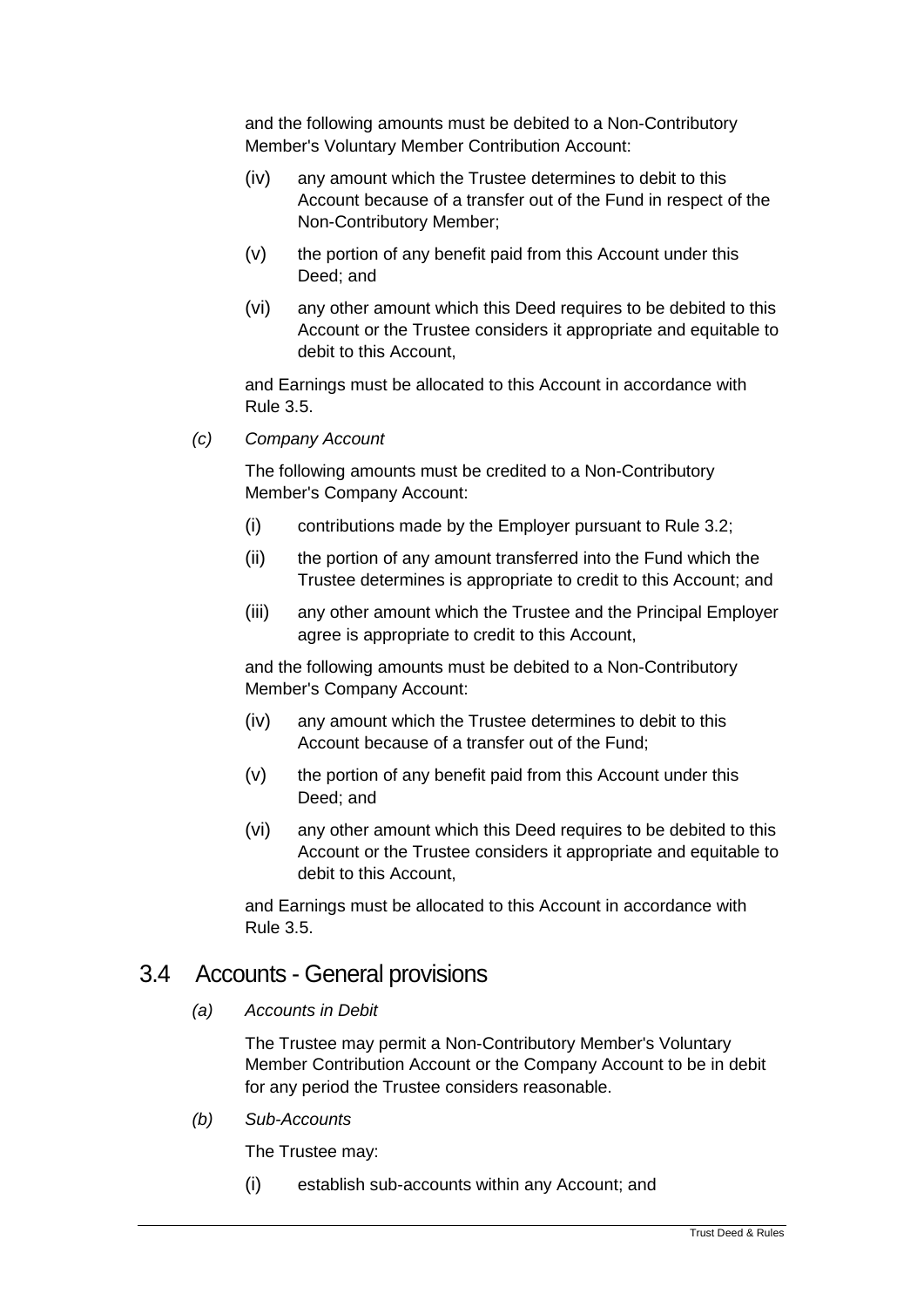- (ii) maintain and operate any sub-account for any purpose and in any manner the Trustee considers appropriate.
- *(c) Closing of Account*

The Trustee must close a Non-Contributory Member's Voluntary Member Contribution Account and Company Account after all benefits which could become payable from this Fund in respect of the Non-Contributory Member have been paid or applied. Any amount remaining in a Non-Contributory Member's Voluntary Member Contribution Account and Company Account at that time is forfeited to the Fund.

#### 3.5 Allocation of Earnings

Earnings must be allocated to each Non-Contributory Member's Voluntary Member Contribution Account and Company Account as at:

- (a) each Review Date;
- (b) the date as at which any benefit becomes payable from the Member's Accounts; and
- (c) any other date the Trustee considers appropriate.

#### 3.6 Benefits

A Non-Contributory Member who leaves Service for any reason (including death or Total and Permanent Disablement) is entitled to a benefit equal to the Member's Total Account Balance.

# 3.7 Transfer to Triple S Scheme

- (a) On and from 31 October 2018, a Non-Contributory Member may elect to become a Member of the Triple S Scheme in accordance with this Rule.
- (b) A Non-Contributory Member will be deemed to have made an election under paragraph (a) of this Rule upon the Non-Contributory Member providing notice of this election in writing to the Board, in a form and manner approved by the Board.
- (c) Where a Non-Contributory Member makes an election under paragraph [\(a\)](#page-57-0) of this Rule:
	- (i) the Non-Contributory Member will cease to be a Member of the Fund for the purposes of the Deed and the Rules as at the Relevant Date; and
	- (ii) the Trustee must transfer an amount equal to the Non-Contributory Member's Total Account Balance payable under Rule 3.6 to an account in the Triple S Scheme in the Non-Contributory Member's name (**Non-Contributory Member's Triple S Account**).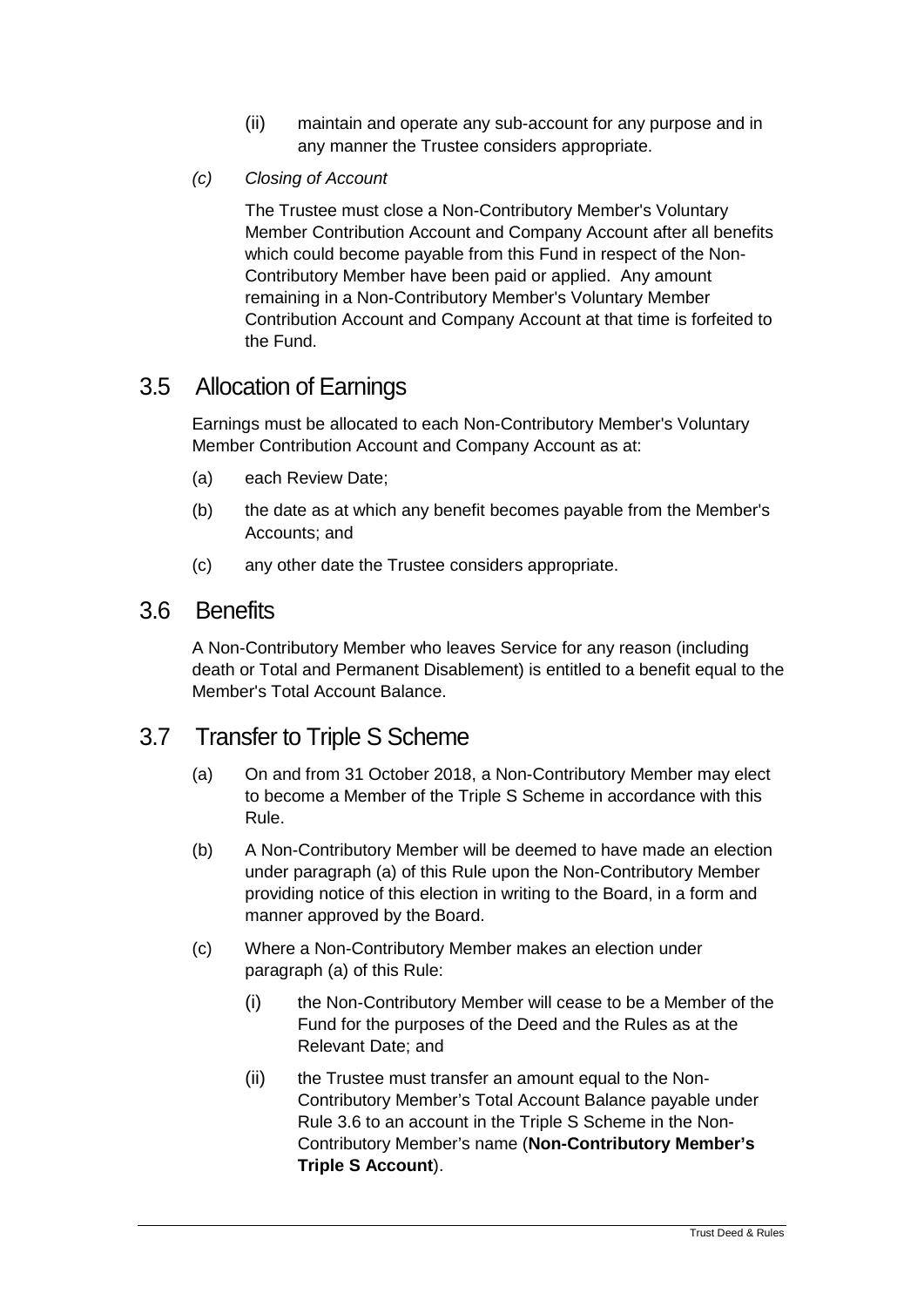(d) For the purposes of this Rule, **Relevant Date** means the date 14 days after receipt by the Trustee of the written notice of the Non-Contributory Member's election under this Rule.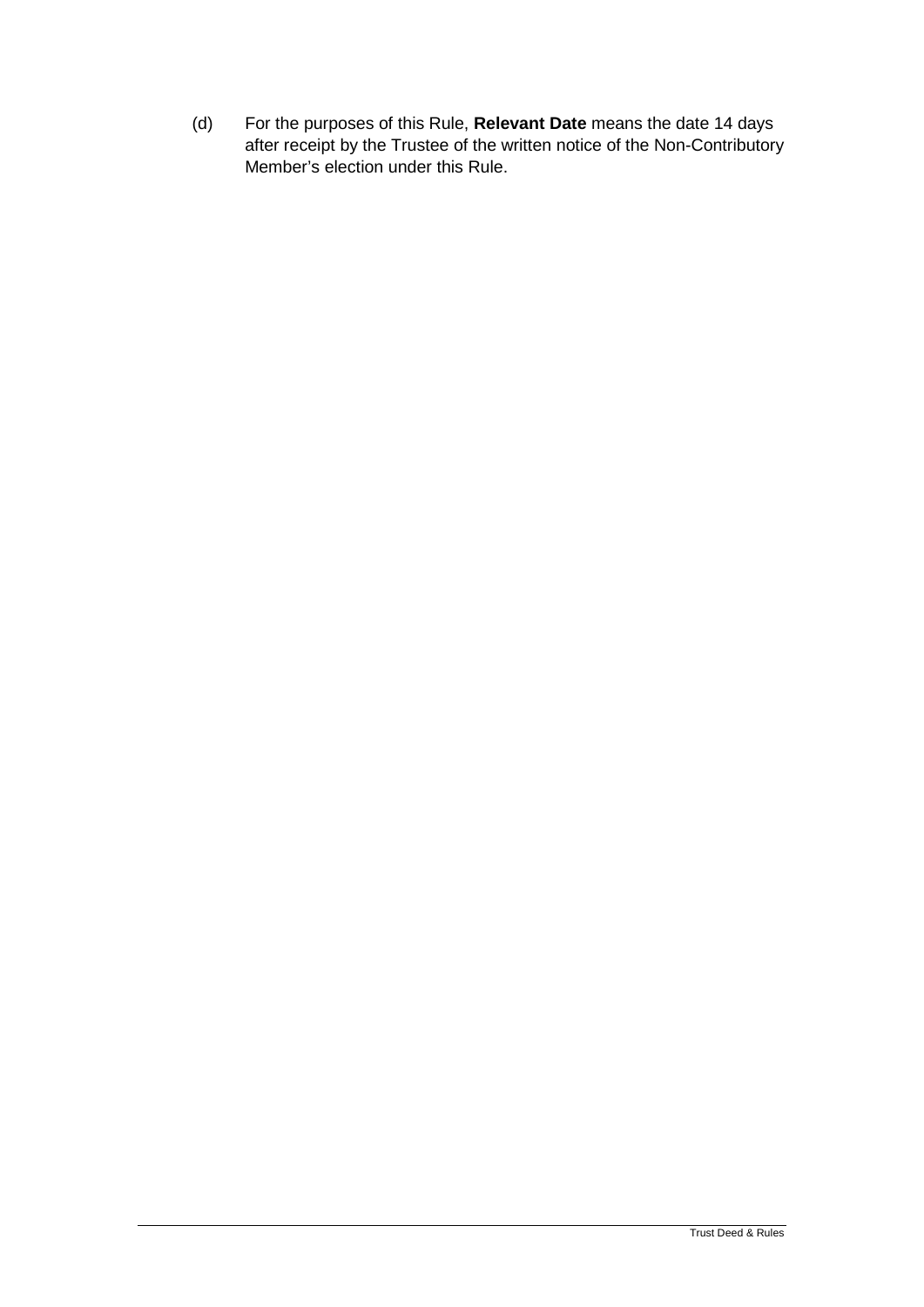#### 4.1 Member contributions

- (a) A Spouse Member shall not be required to contribute to the Fund.
- (b) A Spouse Member may contribute to the Fund such amounts and at such times as are agreed to by the Trustee. These contributions shall be credited to the Spouse Member's Member Account.

#### 4.2 Spouse contributions

A Member's Spouse may, to the extent permitted under the Relevant Commonwealth Act, contribute to the Fund such amounts as may be agreed from time to time between the Trustee and the Spouse and such contributions shall be credited to the Spouse Member's Member Account.

#### 4.3 Members' Accounts

- (a) The Trustee must establish and maintain in respect of each Spouse Member a Member Account.
- (b) A Spouse Member in respect of whom a Member Account is created is not entitled to any specific asset of the Fund. The Trustee has an absolute discretion as to which assets of the Fund are applied in the payment of any benefit from the Fund.
- (c) The following amounts must be credited to a Spouse Member's Member Account:
	- $(i)$  the Member's contributions (if any) under Rule 4.1(b);
	- (ii) contributions made by the Spouse of the Member pursuant to Rule 4.2;
	- (iii) any amount accepted in respect of the Member pursuant to Rule 1.4(b)(ii);
	- (iv) any amount transferred into the Fund in respect of the Spouse Member; and
	- (v) any other amount which the Trustee and the Principal Employer agree is appropriate to credit to this Account,

and the following amounts must be debited to a Spouse Member's Member Account:

(vi) any amount debited to this Account because of a transfer out of the Fund in respect of the Spouse Member;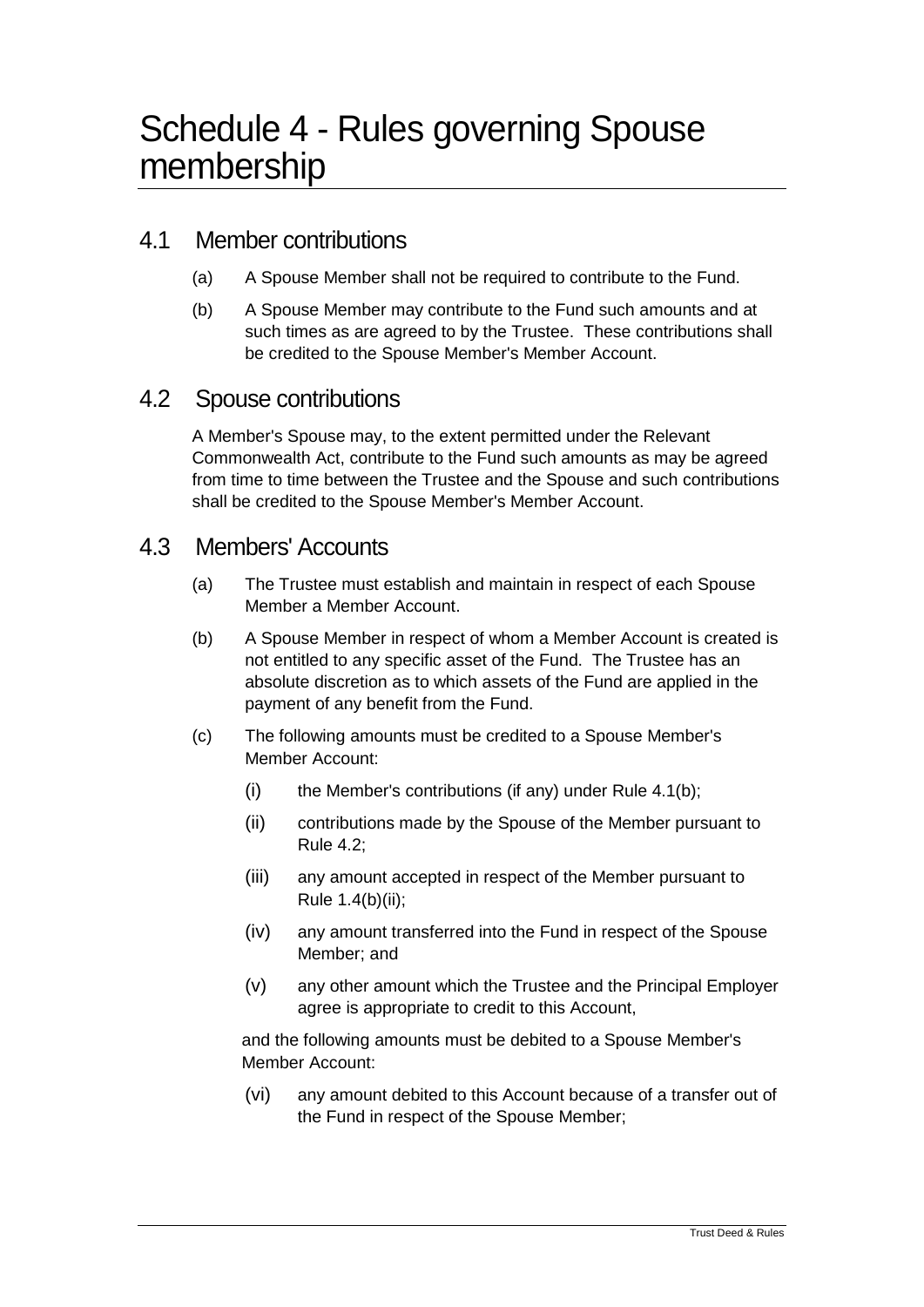- (vii) any benefit paid from this Account under this Deed (including any amount refunded in respect of the Member pursuant to Rule 1.4(b)(iii)); and
- (viii) any other amount which this Deed requires to be debited to this Account or the Trustee considers it appropriate and equitable to debit to this Account,

and Earnings must be allocated to this Account in accordance with Rule 4.5.

#### 4.4 Accounts - General provisions

- (a) The Trustee may permit a Spouse Member's Member Account to be in debit for any period the Trustee considers reasonable.
- (b) The Trustee may:
	- (i) establish sub-accounts within a Member Account; and
	- (ii) maintain and operate any sub-account for any purpose and in any manner the Trustee considers appropriate.
- (c) The Trustee must close a Spouse Member's Member Account after all benefits which could become payable from this Fund in respect of the Spouse Member have been paid or applied. Any amount remaining in a Spouse Member's Member Account at that time is forfeited to the Fund.

# 4.5 Allocation of Earnings

Earnings must be allocated to each Spouse Member's Member Account as at:

- (a) each Review Date;
- (b) the date as at which any benefit becomes payable from the Member Account; and
- (c) any other date the Trustee considers appropriate.

#### 4.6 Benefits

- (a) If:
	- (i) the Relevant Commonwealth Act permits a Spouse Member's benefit to be paid and that Member requests the payment of that benefit by the Trustee; or
	- (ii) the Relevant Commonwealth Act requires a Spouse Member's benefit to be paid,

then there shall be paid to that Member from the Fund a benefit equal to the Member's Total Account Balance.

(b) If the Spouse of a Spouse Member ceases to be a Member then the Trustee may request the Spouse Member to request the transfer of his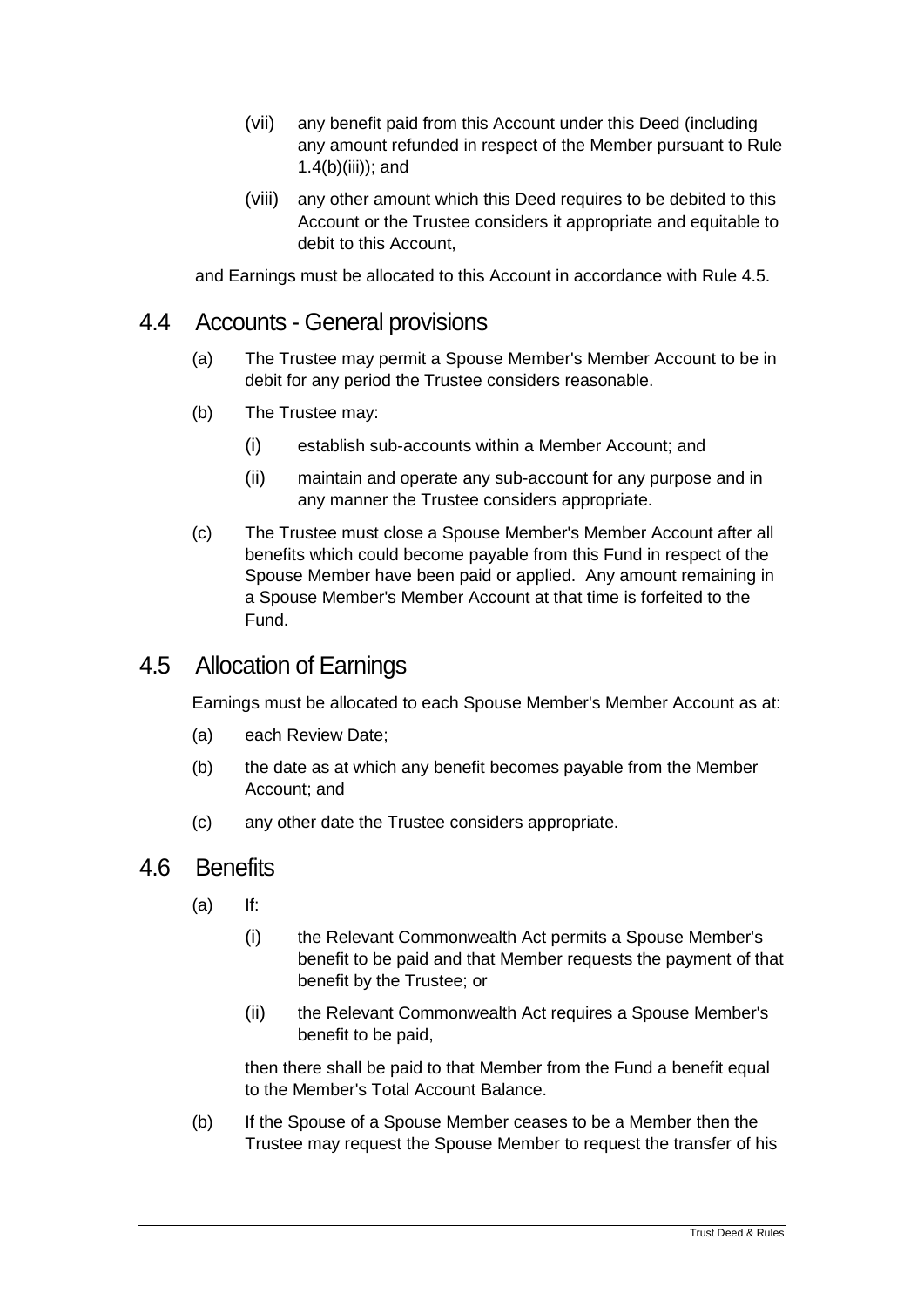or her Total Account Balance to another Approved Benefit Arrangement in accordance with Rule 1.6(b).

(c) If the Spouse Member has not made a request to the Trustee under sub-rule (b) of this Rule within a reasonable period of being asked to do so then the Trustee may transfer the Member's Total Account Balance out of the Fund.

#### <span id="page-65-0"></span>4.7 Transfer to Triple S Scheme

- (a) Where the Spouse of a Spouse Member elects to become a member of the Triple S Scheme in accordance with Rules 2.12, 3.7 or 5.2, the Trustee must also transfer the Spouse Member's Total Account Balance to an account in the Triple S Scheme in the Spouse Member's name.
- (b) A Spouse Member will cease to be a Member of the Fund upon the Spouse Member's Total Account Balance being transferred to the Triple S Scheme pursuant to paragraph [\(a\)](#page-65-0) of this Rule.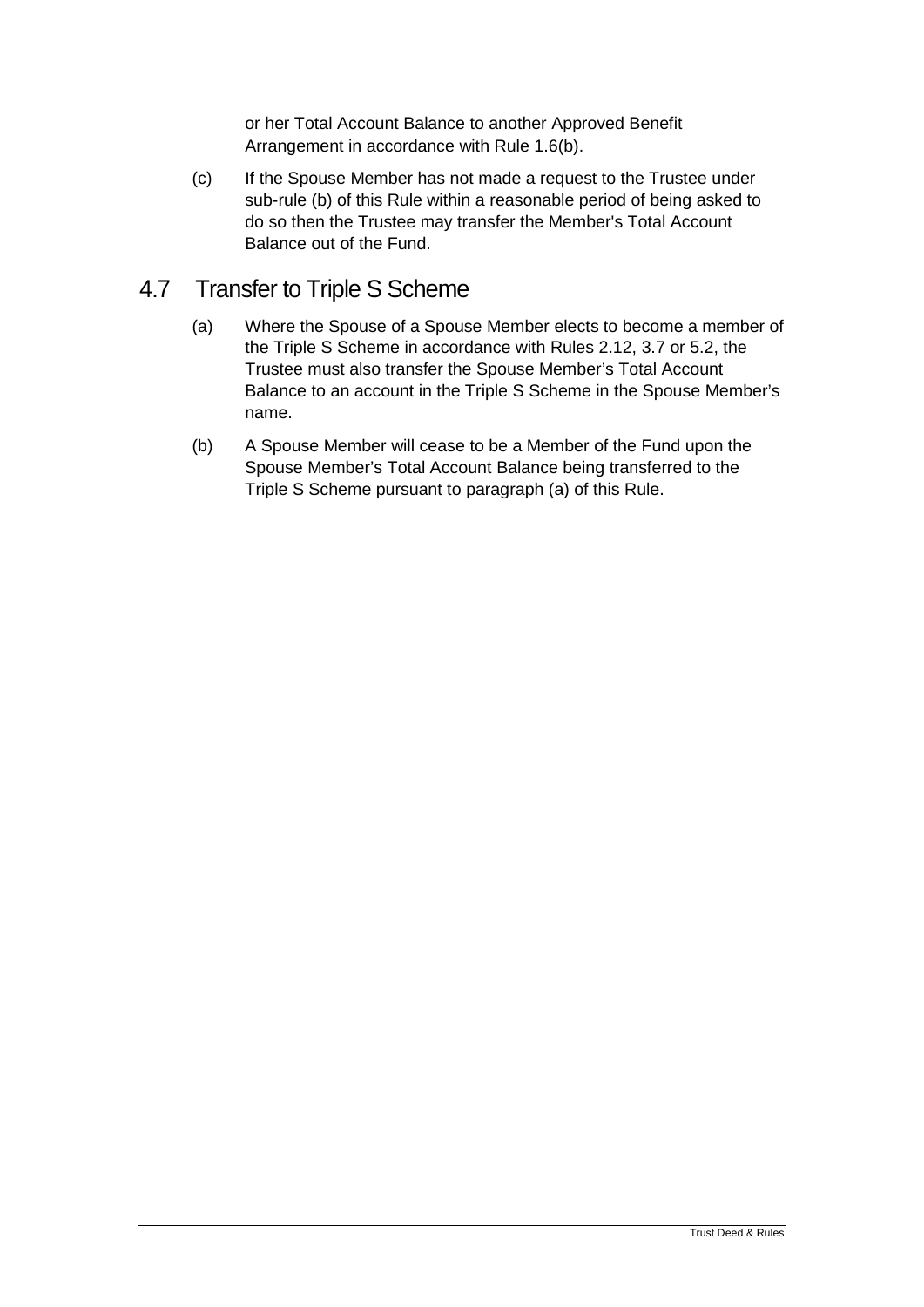#### 5.1 General

- (a) Where a Member becomes a Preserved Member, the Trustee will transfer the Member's entitlement to an Account established in the Member's name ("Preserved Member Account").
- (b) All earnings from the balance of the Preserved Member Account are to be credited to the Preserved Member Account.
- (c) The Trustee may charge an administration fee on the balance held in a Preserved Member Account.
- (d) Following an application by a Member for the payment of the balance held in that Member's Preserved Member Account, the Trustee will make payment to the Member of the balance held in the Member's Preserved Member Account.
- (e) If, after reasonable efforts, the Trustee is unable to contact a Preserved Member prior to the Preserved Member's 65th birthday, the Trustee may, on or after the Preserved Member's 65th Birthday, transfer that Preserved Member's benefit (in this Schedule 5, Unclaimed Benefit) to the Treasurer of South Australia in accordance with the *Unclaimed Superannuation Act 1977* (SA) (in this Schedule 5, Transfer).
- (f) The amount of the Unclaimed Benefit will be the sum of:
	- (i) the amount of the benefit payable to the Preserved Member under this Deed; plus
	- (ii) Earnings on that amount from the date on which the Preserved Member's benefit became payable to the date of the Transfer.

# 5.2 Transfer to Triple S Scheme

- (a) On and from 31 October 2018, a Preserved Member may elect to transfer the balance of the Preserved Member's Preserved Member Account to an account in the Triple S Scheme in accordance with this Rule.
- (b) A Preserved Member will be deemed to have made an election under paragraph (a) of this Rule upon the Preserved Member providing notice of this election in writing to the Board, in a form and manner approved by the Board.
- (c) Where a Preserved Member makes an election under paragraph [\(a\)](#page-57-0) of this Rule: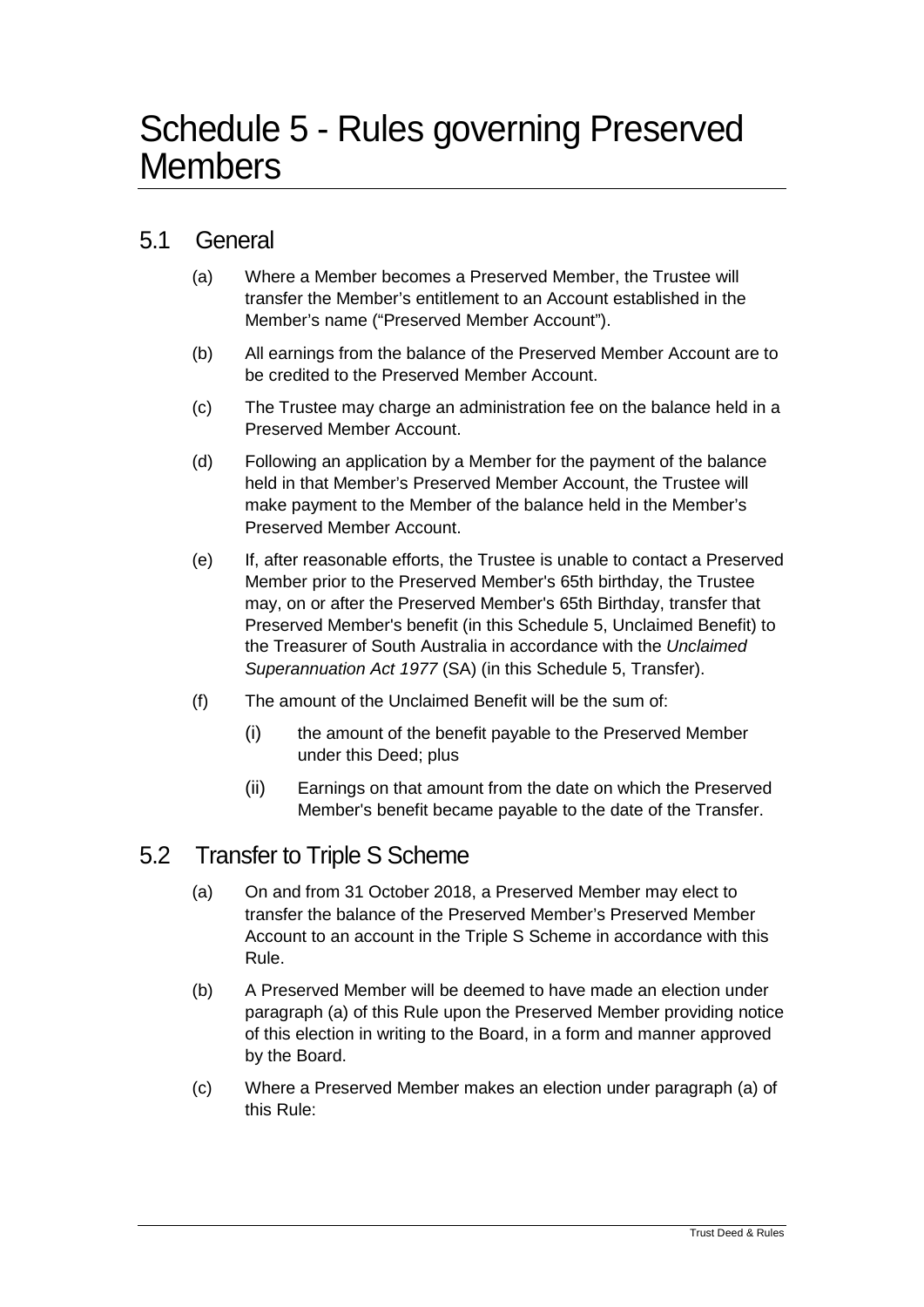- (i) the Preserved Member will cease to be a Member of the Fund for the purposes of the Deed and the Rules as at the Relevant Date; and
- (ii) the Trustee must transfer an amount equal to the balance of the Preserved Member's Preserved Member Account, as calculated under Rule 5.1, to an account in the Triple S Scheme in the Preserved Member's name (**Preserved Member's Triple S Account**).
- (d) For the purposes of this Rule, **Relevant Date** means the date 14 days after receipt by the Trustee of the written notice of the Preserved Member's election under this Rule.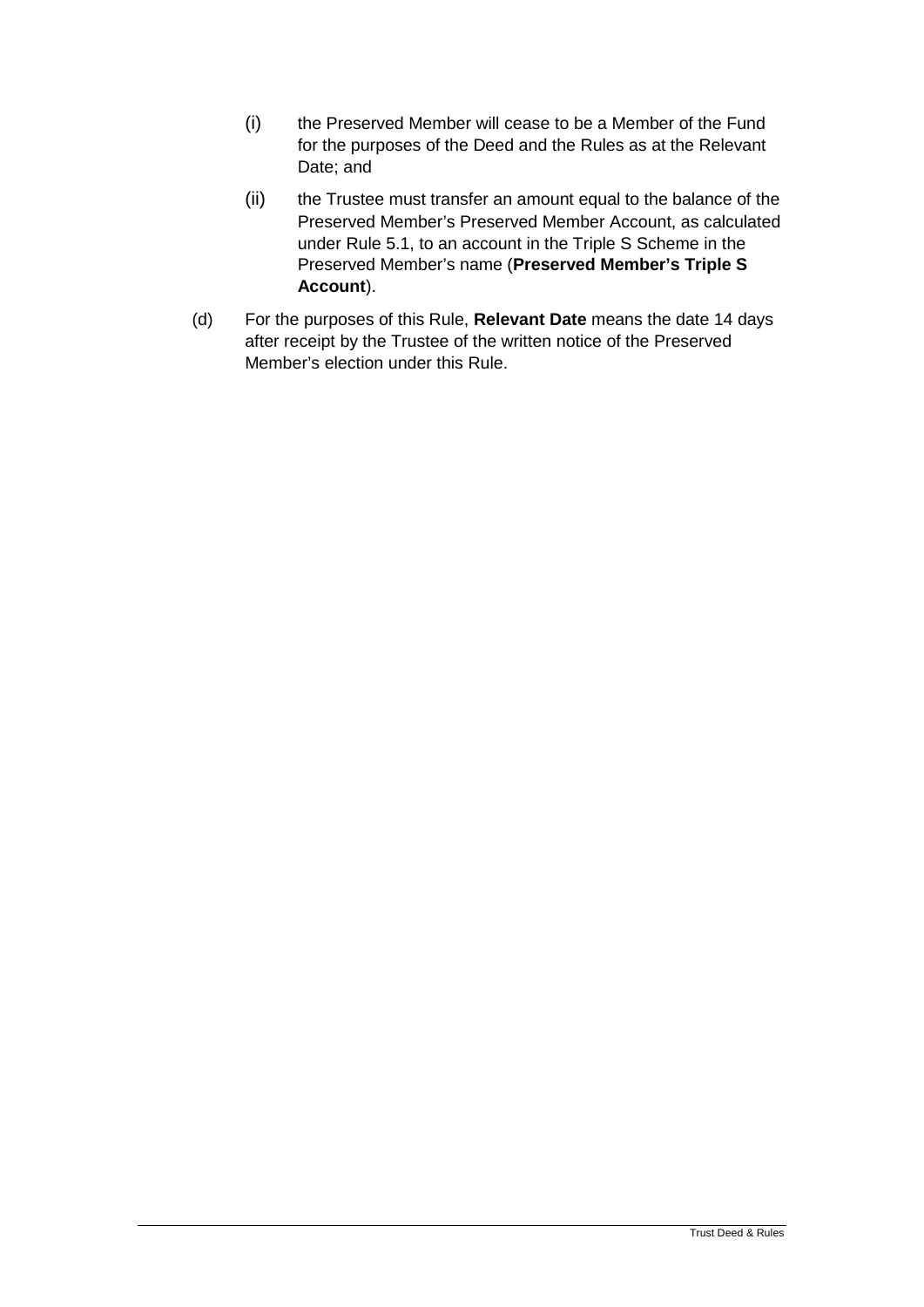# Schedule 6 - Tables

#### Table 1 – Members whose Normal Retirement Date is 65th birthday

| Name       | <b>Member's Benefit Factor</b> |  |
|------------|--------------------------------|--|
| Dowker, KJ | 4.78                           |  |

#### Table 2 – Factor 'F' referred to in Rule 2.4(b)

| <b>Exact term of years to Normal</b><br><b>Retirement Date</b> | <b>Factor 'F'</b> |
|----------------------------------------------------------------|-------------------|
| 10                                                             | 0.810             |
| 9                                                              | 0.843             |
| 8                                                              | 0.879             |
| $\overline{7}$                                                 | 0.917             |
| 6                                                              | 0.957             |
| 5 and under                                                    | 1.000             |

#### **Notes:**

The factor for non-integral numbers of years within the range of the above table is determined by linear interpolation, taking into account complete years and complete months with each month counting as one twelfth of one year.

The factor for a term of years beyond the range of the above table is determined by the Actuary.

# Table 3 – Amount of pensions in lieu of cash sums

The pension payable in lieu of a cash sum payable on retirement is determined from the following table:

| <b>Exact age at retirement</b> | <b>Monthly pension for each</b><br>\$1,000 of cash sum |
|--------------------------------|--------------------------------------------------------|
| 70                             | \$9.78                                                 |
| 69                             | \$9.46                                                 |
| 68                             | \$9.16                                                 |
| 67                             | \$8.87                                                 |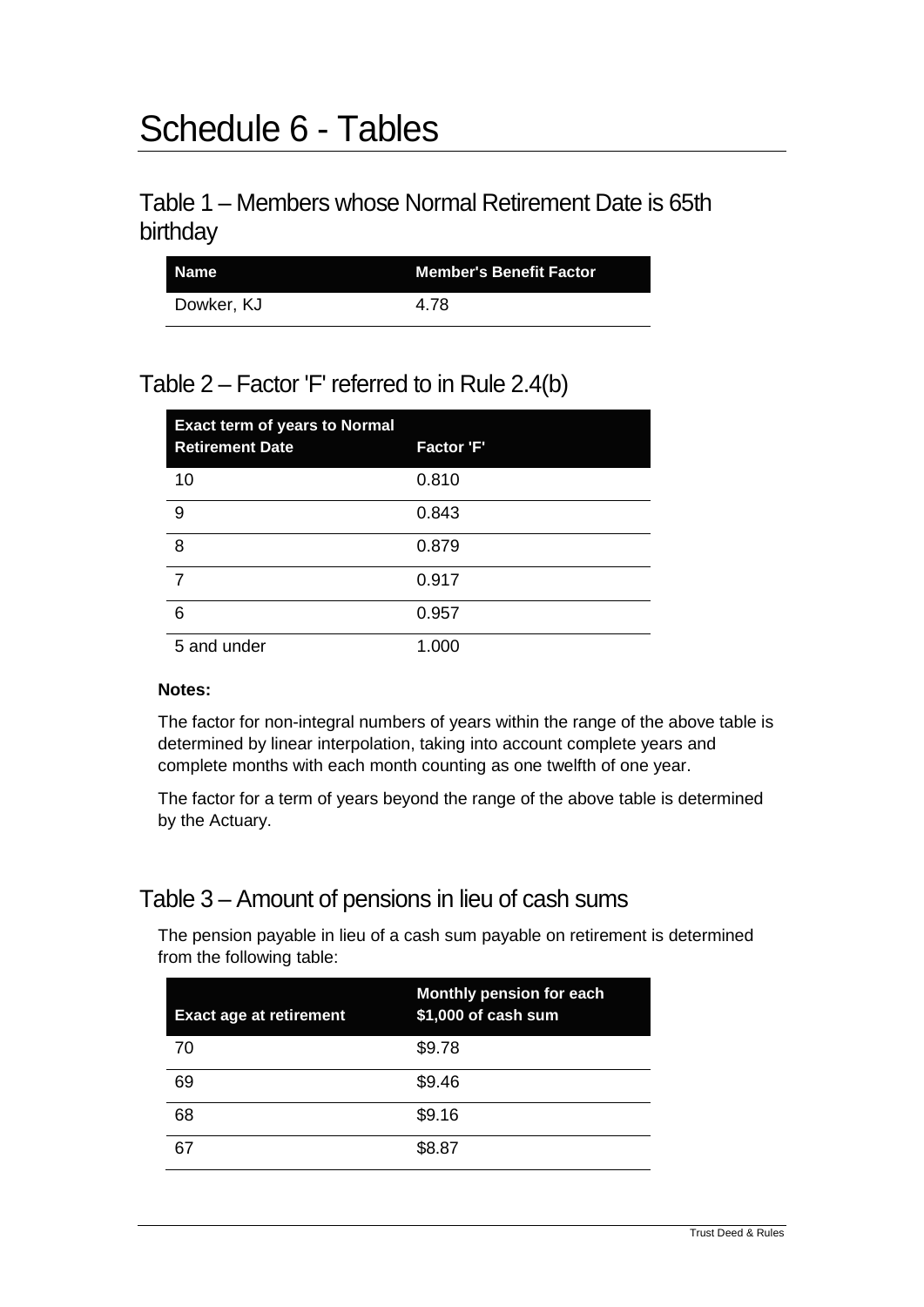| <b>Exact age at retirement</b> | Monthly pension for each<br>\$1,000 of cash sum |
|--------------------------------|-------------------------------------------------|
| 66                             | \$8.59                                          |
| 65                             | \$8.33                                          |
| 64                             | \$8.12                                          |
| 63                             | \$7.92                                          |
| 62                             | \$7.71                                          |
| 61                             | \$7.50                                          |
| 60                             | \$7.29                                          |
| 59                             | \$7.08                                          |
| 58                             | \$6.88                                          |
| 57                             | \$6.67                                          |
| 56                             | \$6.46                                          |
| 55                             | \$6.25                                          |

#### **Notes:**

For fractional ages the appropriate factor is calculated by linear interpolation, based on age at retirement rounded down to the nearer month and each month being taken as one twelfth of one year.

For an age outside the range of the above table, the appropriate factor is determined by the Trustee acting on the advice of the Actuary.

The above table may be replaced at any time by the Trustee after taking the advice of the Actuary.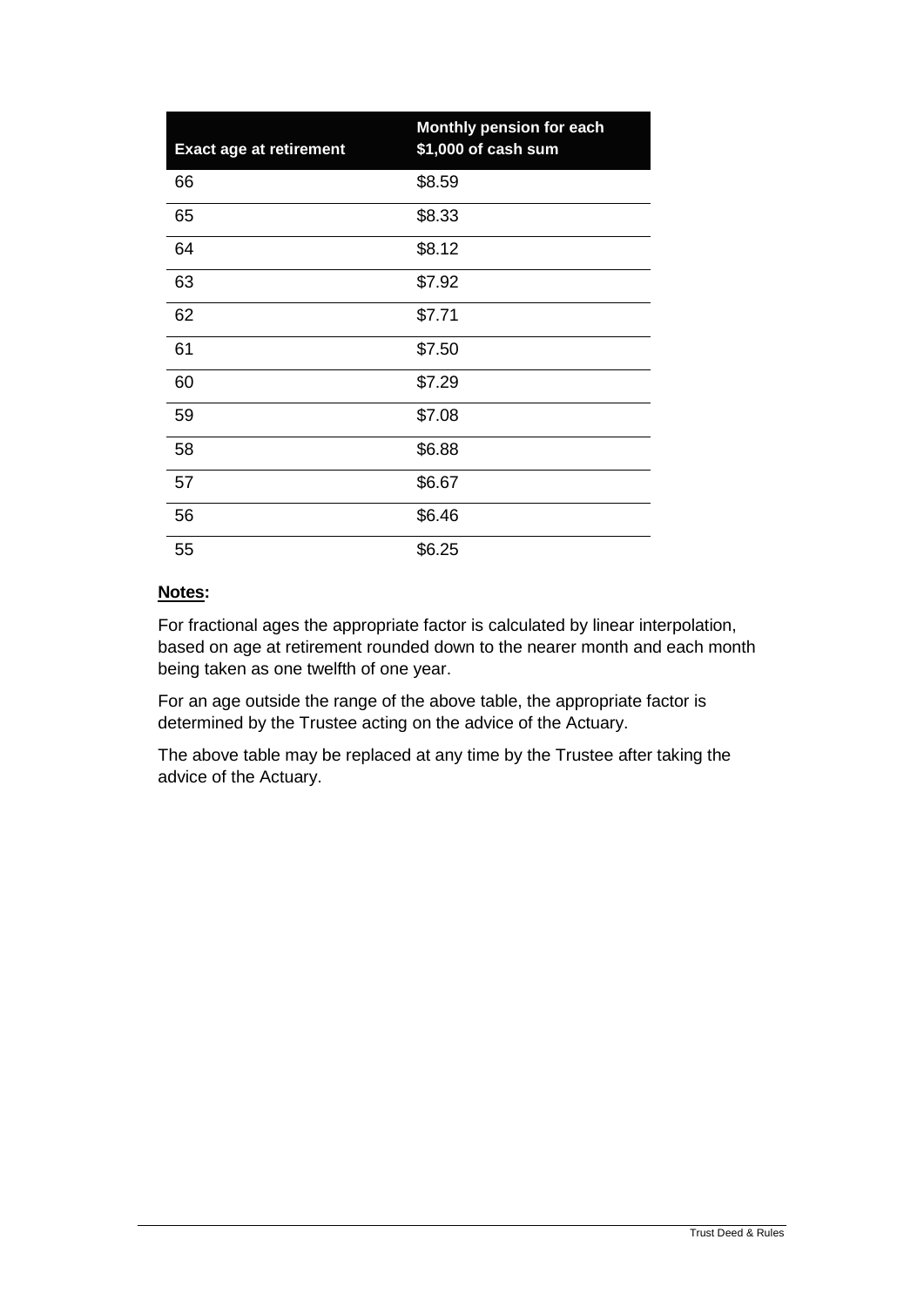# Schedule 7 - Excluded Members

# 1. List of Excluded Members

| <b>Surname</b>  | <b>Initials</b> | <b>Member</b><br><b>Number</b> | <b>Surname</b>  | <b>Initials</b> | <b>Member</b><br><b>Number</b> |
|-----------------|-----------------|--------------------------------|-----------------|-----------------|--------------------------------|
| Adamson         | SL              | 620                            | Larsen          | R E             | 12884                          |
| Albury          | A <sub>P</sub>  | 5932                           | Long            | D <sub>R</sub>  | 430                            |
| Amos            | L               | 10976                          | Maher           | N W             | 314                            |
| Atkinson        | F               | 12534                          | Mc Lean         | A E             | 3503                           |
| <b>Baker</b>    | P W             | 610                            | Meaney          | M J             | 4188                           |
| <b>Braunack</b> | K M             | 13765                          | Perry           | M <sub>S</sub>  | 12658                          |
| <b>Brewer</b>   | JR              | 84                             | Pointon         | T               | 13539                          |
| <b>Broad</b>    | H M             | 8572                           | Rayson          | G J             | 75                             |
| Cameron         | S J             | 345                            | Reeves          | J E             | 12931                          |
| Clark           | P <sub>D</sub>  | 4665                           | Reissenweber    | W <sub>H</sub>  | 6835                           |
| Clark           | A W             | 8754                           | <b>Rieck</b>    | S               | 308                            |
| Clingly         | G F             | 12567                          | Rooney          | K               | 9657                           |
| Clune           | N <sub>F</sub>  | 11788                          | Schilling       | D <sub>P</sub>  | 4053                           |
| Cutting         | L K             | 5229                           | Scholten        | A               | 7443                           |
| Dale            | Г               | 10433                          | Smith           | CH              | 4676                           |
| <b>Driscoll</b> | K A             | 13685                          | Snell           | R A             | 8663                           |
| <b>Elliott</b>  | R J             | 10466                          | Sperou          | J M             | 57                             |
| French          | H <sub>N</sub>  | 12851                          | <b>Stephens</b> | A J             | 6697                           |
| Gardiner        | J E             | 239                            | <b>Tasker</b>   | S <sub>P</sub>  | 6019                           |
| Glasspool       | D               | 104                            | Tolson          | R G             | 7396                           |
| Haldane         | J S             | 7341                           | Walsh           | G               | 2906                           |
| Hein            | $\mathsf C$     | 58                             | Westlake        | C <sub>1</sub>  | 8823                           |
| Jones           | C L             | 13404                          | Whales          | T E             | 4268                           |
| Kimber          | M <sub>P</sub>  | 8969                           | Wiese           | $\mathsf{P}$    | 9861                           |
| Knight          | PR              | 12636                          | Wright          | BR              | 1628                           |
|                 |                 |                                |                 |                 |                                |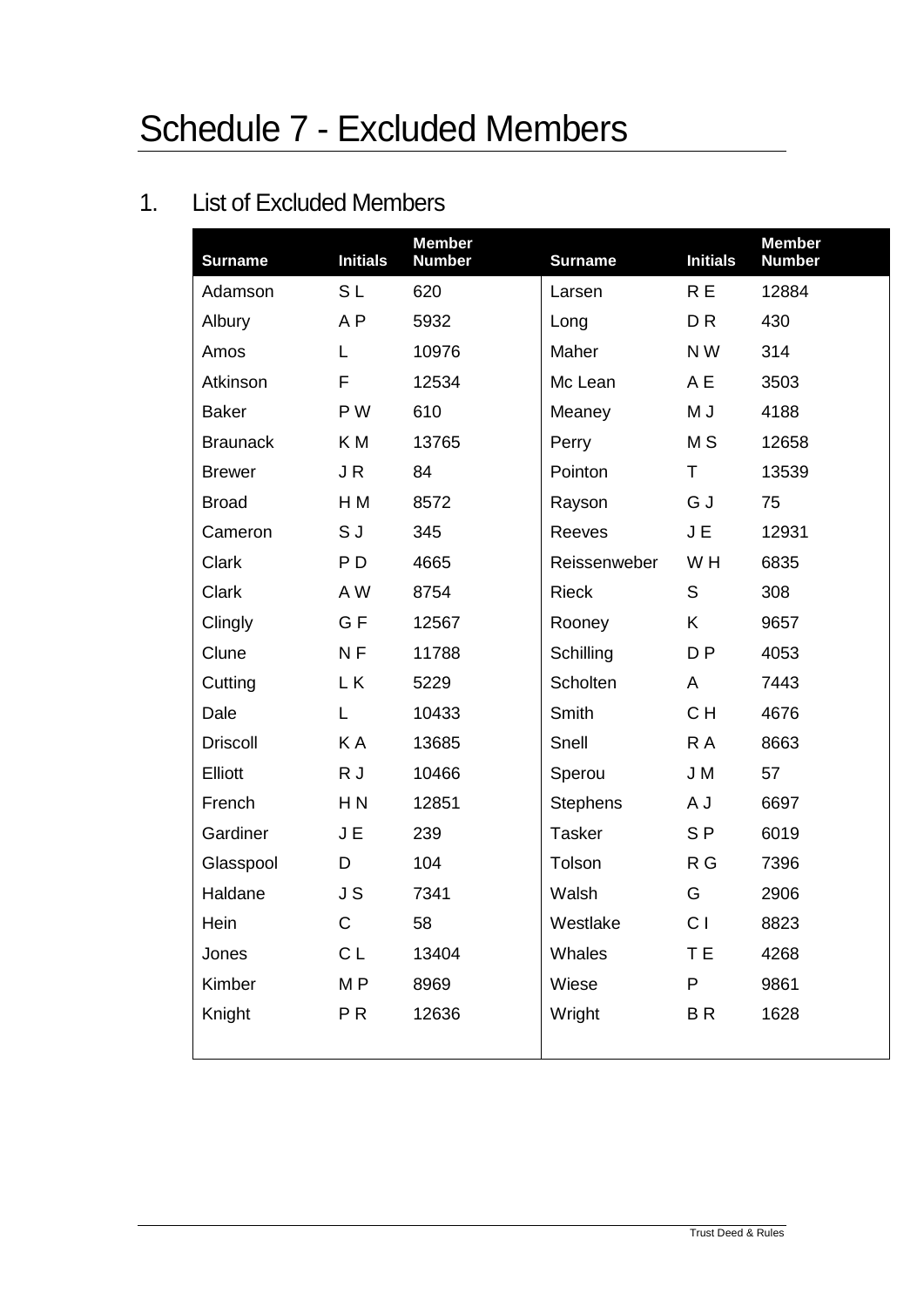#### 2. Criteria to determine Excluded Members

For the purposes of paragraph (c) of the definition of Excluded Member, the criteria used to establish that a Member should be included as an Excluded Members are:

- (a) the Member had, before 27 June 2006, ceased to be appropriately classified as either an emergency services Employee or an elective services Employee as a result of that Member moving into a "salaried position" with the Principal Employer; and
- (b) as a result of that Member moving into the new salaried position with the Principal Employer, that Member's new salary exceeded his or her previous salary multiplied by the Adjustment Factor that related to his or her previous employment classification.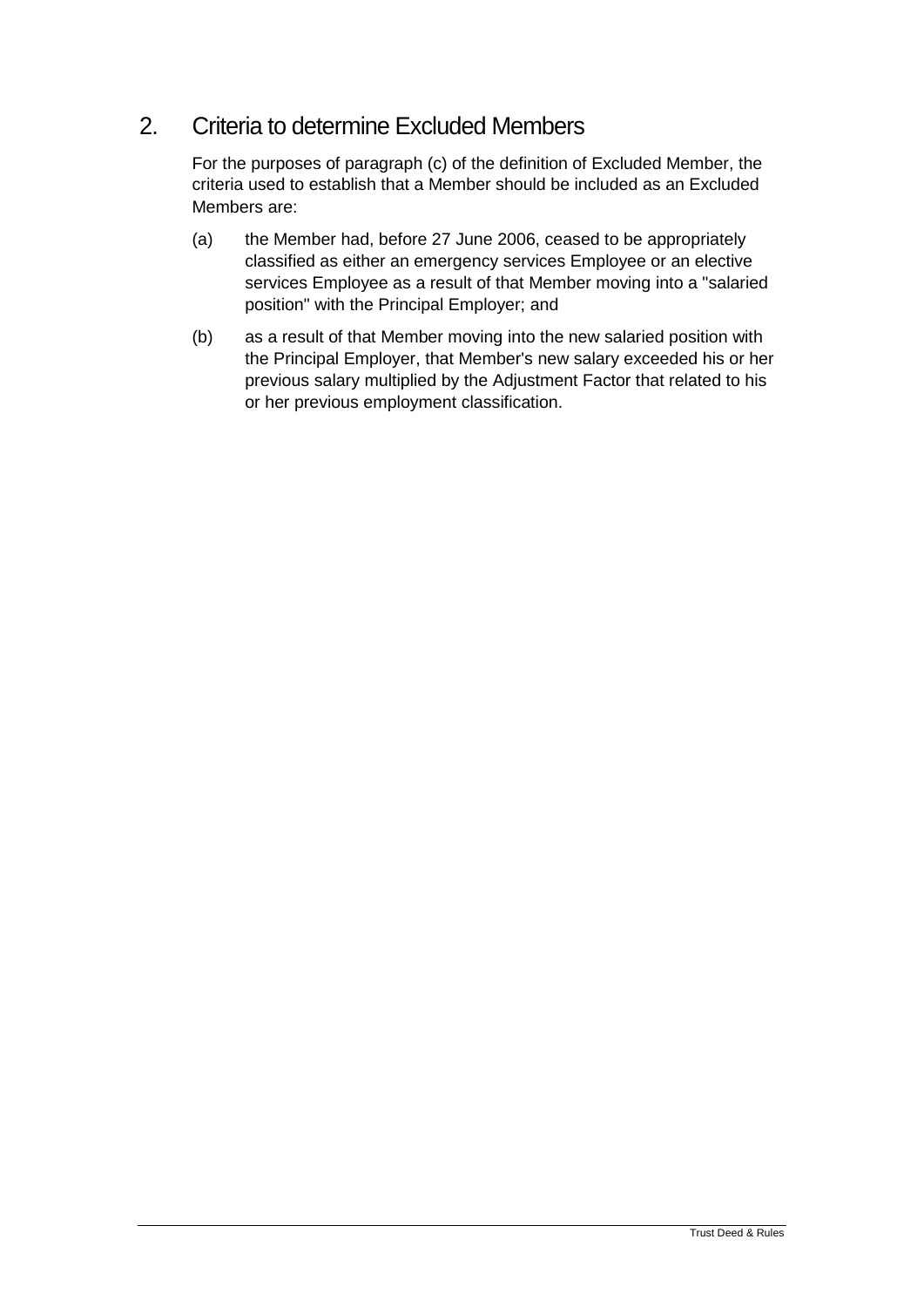## Schedule 8 - Value of Units of Death and Total and Permanent Disablement **Insurance**

1. Value of units of Death and Total and Permanent Disablement insurance

| 1/07/2006 Variation 1 |                   | ,,,,,,,,,,,,,,,,,                                                                                                      |                   |                                                                                                           |  |
|-----------------------|-------------------|------------------------------------------------------------------------------------------------------------------------|-------------------|-----------------------------------------------------------------------------------------------------------|--|
|                       | Age last birthday | <b>Amount of Death</b><br>and Total and<br><b>Permanent</b><br><b>Disablement</b><br><b>Insurance</b><br>One Unit (\$) | Age last birthday | <b>Amount of Death and</b><br><b>Total and Permanent</b><br><b>Disablement Insurance</b><br>One Unit (\$) |  |
|                       | Up to 34          | 75,000                                                                                                                 | 50                | 27,000                                                                                                    |  |
|                       | 35                | 72,000                                                                                                                 | 51                | 24,000                                                                                                    |  |
|                       | 36                | 69,000                                                                                                                 | 52                | 22,000                                                                                                    |  |
|                       | 37                | 66,000                                                                                                                 | 53                | 20,000                                                                                                    |  |
|                       | 38                | 63,000                                                                                                                 | 54                | 18,000                                                                                                    |  |
|                       | 39                | 60,000                                                                                                                 | 55                | 16,000                                                                                                    |  |
|                       | 40                | 57,000                                                                                                                 | 56                | 14,000                                                                                                    |  |
|                       | 41                | 54,000                                                                                                                 | 57                | 12,500                                                                                                    |  |
|                       | 42                | 51,000                                                                                                                 | 58                | 11,000                                                                                                    |  |
|                       | 43                | 48,000                                                                                                                 | 59                | 10,000                                                                                                    |  |
|                       | 44                | 45,000                                                                                                                 | 60                | 9,000                                                                                                     |  |
|                       | 45                | 42,000                                                                                                                 | 61                | 8,000                                                                                                     |  |
|                       | 46                | 39,000                                                                                                                 | 62                | 7,000                                                                                                     |  |
|                       | 47                | 36,000                                                                                                                 | 63                | 6,000                                                                                                     |  |
|                       | 48                | 33,000                                                                                                                 | 64                | 5,000                                                                                                     |  |
|                       | 49                | 30,000                                                                                                                 | 65                | $\mathbf 0$                                                                                               |  |

The value of each unit of Death and Total and Permanent Disablement Insurance is determined from the following table:

Signing page

**EXECUTED** as a deed.